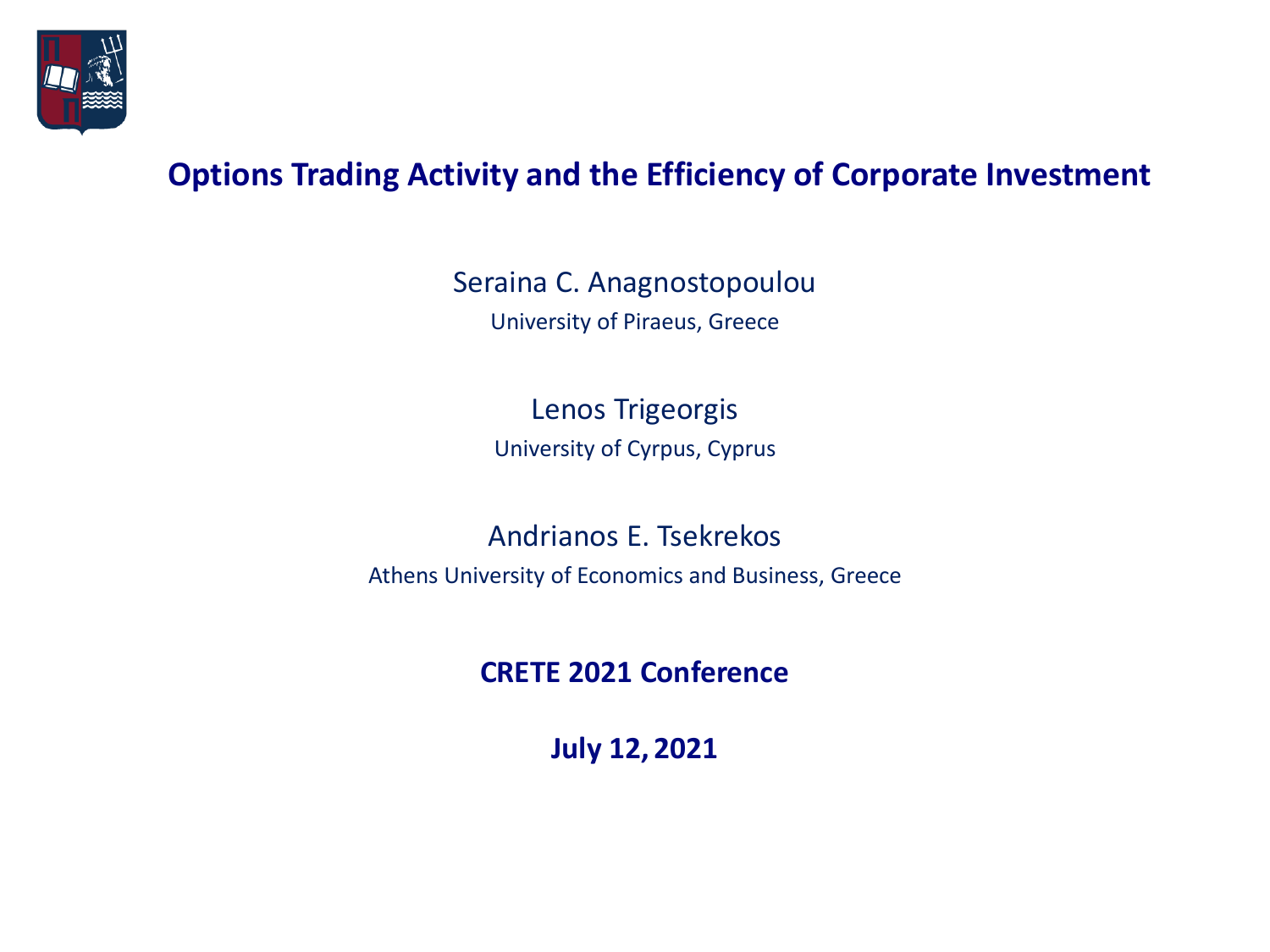### Motivation - Why associate firm-level investment efficiency with options trading activity?

In **frictionless markets** firms make their **financing** and **investment** decisions **independently** (Modigliani and Miller, 1958), undertaking projects with **positive net present value** (Modigliani and Miller, 1958; Hayashi, 1982; Biddle et al., 2009).

With **capital market frictions**, as a result of **conflicts of interest** arising between firm **insiders** and **outsiders** and **financing constraints** (Jensen and Meckling, 1976; Myers and Majluf, 1984), firms **deviate** from **optimal** levels of investment by **over-** or **underinvesting.**

Prior literature has identified **information asymmetries (adverse selection)** and **moral hazard** frictions as triggering factors for **sub-optimal levels of investing** (e.g. Biddle et al., 2009; Jung et al., 2014, among many others).

This research has suggested that **investment inefficiency** in terms of **deviations** from **optimal levels** of **investment** can be **mitigated** by **enhancing** firms' **informational efficiency,** which should further **reduce moral hazard concerns** through **more effective monitoring** by **shareholders** and **other stakeholders**(Cheng et al., 2013; Chen et al., 2017b).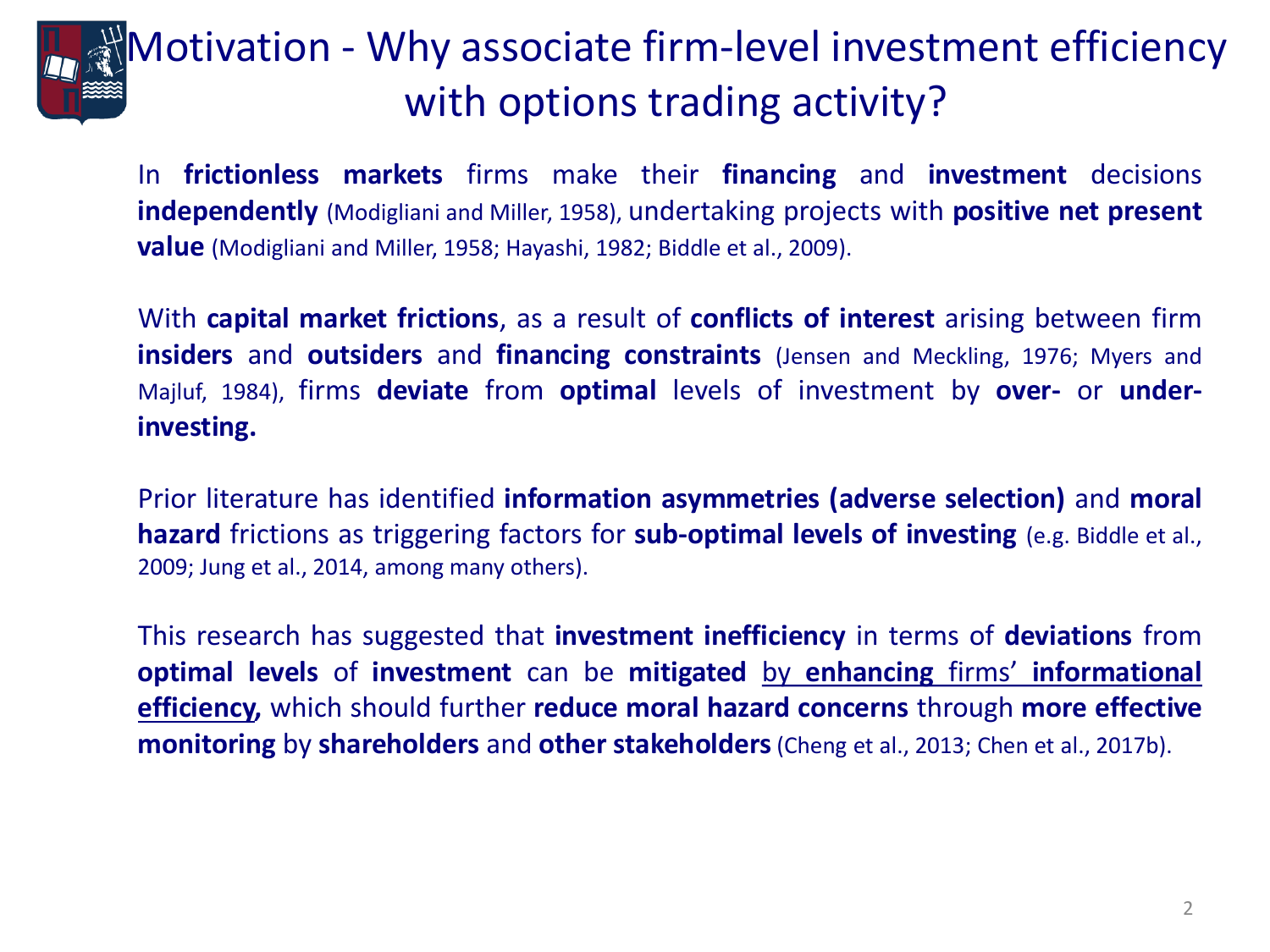### Motivation - Why associate options trading activity with firm-level investment efficiency? (1)

- We examine the association between **options trading** activity and the **efficiency of corporate investment** in terms of **deviation** from **optimal investment** levels.
- Research on the effects of **options trading activity** has mainly focused on **stock market outcomes** (Chen et al., 2020), with recent work to provide insights into its **effects** on **corporate decision-making** and firm **policies** (Gao, 2010; Cao et al., 2020b; Chen et al., 2020; Blanco and Wehrheim, 2017).
- **Options trading** facilitates the **transfer of information** from the **options** to the **stock market**, enhancing **price discovery** and improving **informational efficiency** and firms' overall **information environment** (Chakravarty et al., 2004; Pan and Poteshman, 2006; Ge et al., 2016; Blanco and Wehrheim, 2017; Ali et al., 2020; Chen et al., 2020).
- **Options trading** stimulates **information production** and **acquisition,** leading to more **informed trades** (Cao et al., 2020b), **reduces the cost of capital** and **information asymmetries** between firm **managers** and **outsiders** (Ross, 1976; Kumar et al., 1998; Pan and Poteshman, 2006; Naiker et al., 2013; Hu, 2014; Blanco and Wehrheim, 2017; Chen et al., 2020) and **increases firm value** (Roll et al., 2009).
- **Options trading** also increases the **participation rate** of **informed traders** (Chakravarty et al., 2004; Hu, 2018), helping make markets more **complete**: these benefits accrue mainly to firms with **options trading activity**, and **increase** with **higher volume** of options trading (Chen et al., 2020). 3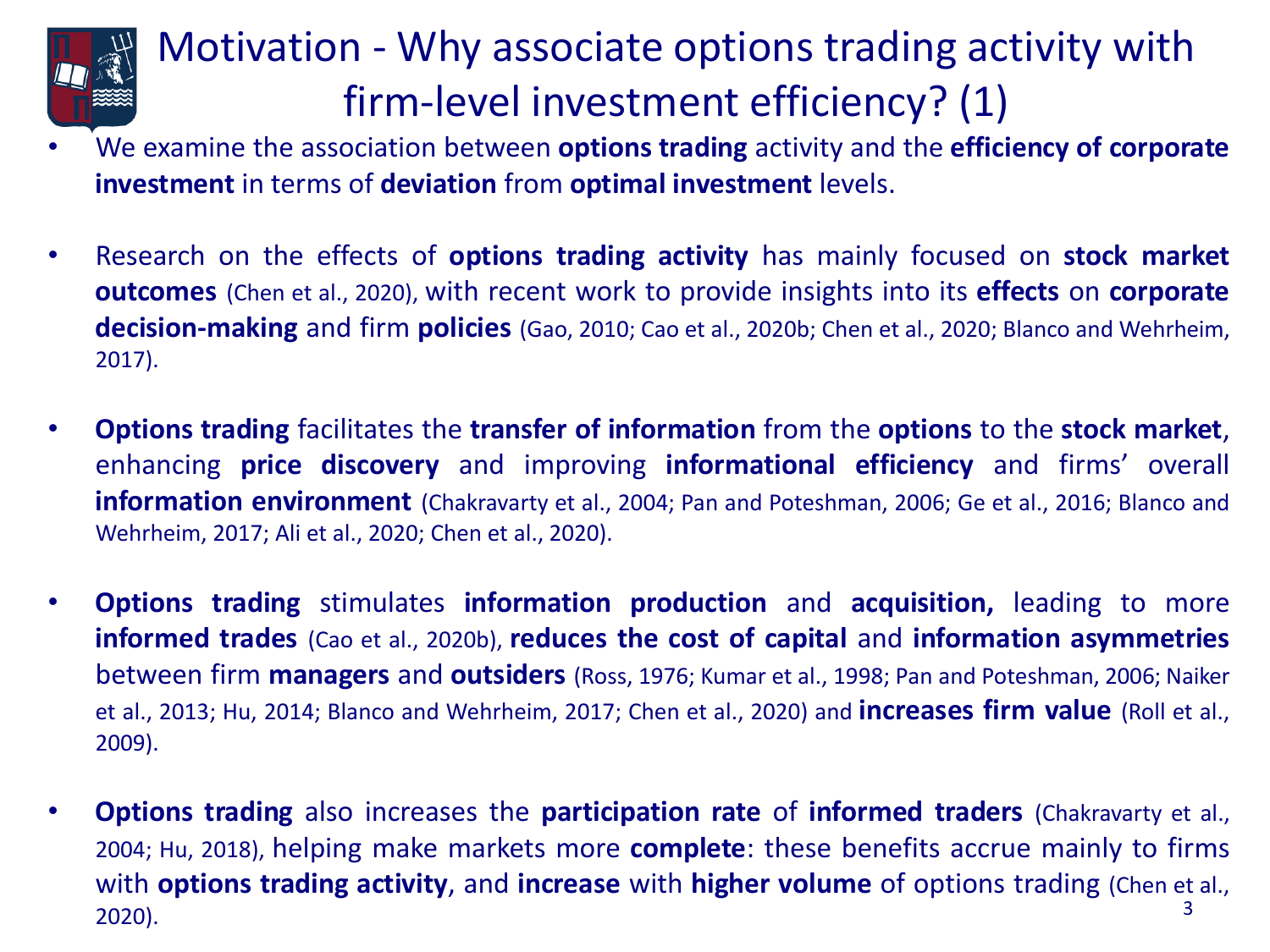

### Motivation - Research hypotheses - *H1*

This paper **examines** whether the **volume** of **options trading**, a factor that **reduces firmlevel information asymmetry** and **differential access** to firm-specific **information** by **outsiders** compared to the firm's management, is associated with **improvement** in the **efficiency** of **investments** made by the firm.

- ✓ **Investment efficiency**, defined as **minimal deviation** from optimal **investment levels**, is **influenced** by **firm-level informational efficiency** and by **discrepancies** in the amount of **investment-related information** between firm **insiders and outsiders** (e.g. Biddle et al., 2009, Chen et al., 2017a, 2017b).
- ✓ We **expect** that a **higher intensity** or volume of options **trading activity,** by improving the firm's **information environment** should have a **positive association** with the **efficiency** of corporate **investment,** or **reduction of deviations** from **optimal** investment levels.
- ✓ **Information benefits** from **options trading** depend on whether the **market** for options has **sufficient volume** so as to make **informed traders** more **active** (Admati and Pfleiderer, 1988; Chowdhry and Nanda, 1991; Pagano, 1989; Blanco and Wehrheim, 2017): such **benefits** should be **directly associated** with the **intensity** or **volume** of traded options, reflecting the **degree** of **activity** of **market participants** in relevant markets.

*H1: More active options trading manifested through higher trading volumes is positively associated with the efficiency of firm-level investment and lower deviation from optimal investment levels.* 4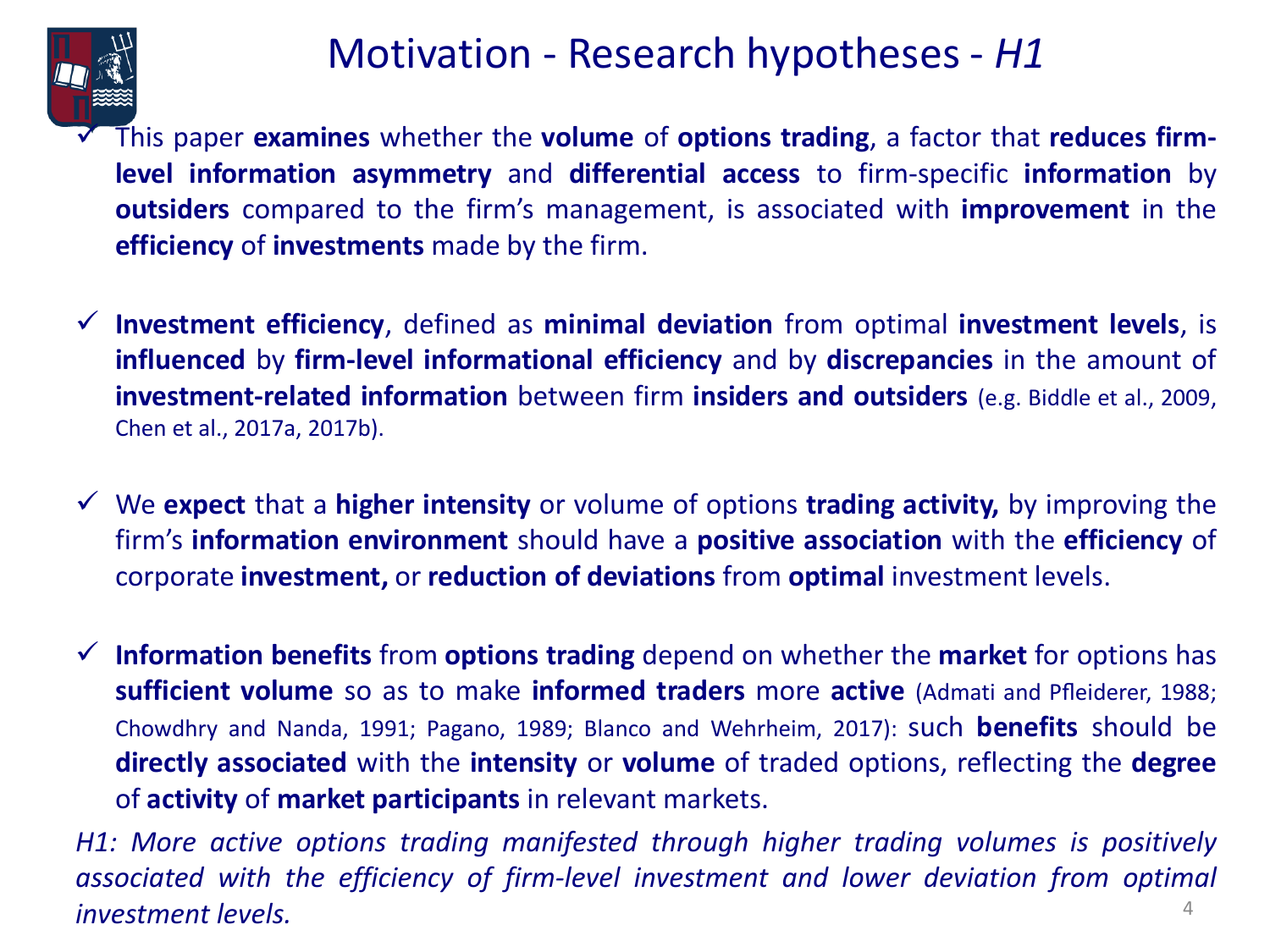

### Hypotheses - *H1a*

- **Higher options trading volume** should help **alleviate information asymmetry** and **moral hazard** concerns for **external providers** of **capital** when the latter are **main drivers** of **under-investment**.
- **Over-investment**, on the other hand, is **not so much driven** by the **reluctance** of **external capital providers** to **supply funding** at **reasonable cost**; it occurs mainly when **managers** make **excess capital investment** in the presence of **information asymmetries** or do so to **gratify** their **private objectives** in the presence of **abundant resources.**
- Thus, the **hypothesized positive association** of **options trading volume** with **investment efficiency** should be **stronger** when it is **most sensitive** to addressing the **concerns** of **capital providers** for **supplying funding,** and **less** so when managerial **entrenchment motives** give rise to **over-investment.**

*H1a: More active options trading is more strongly (negatively) associated with underinvestment, compared to over-investment.*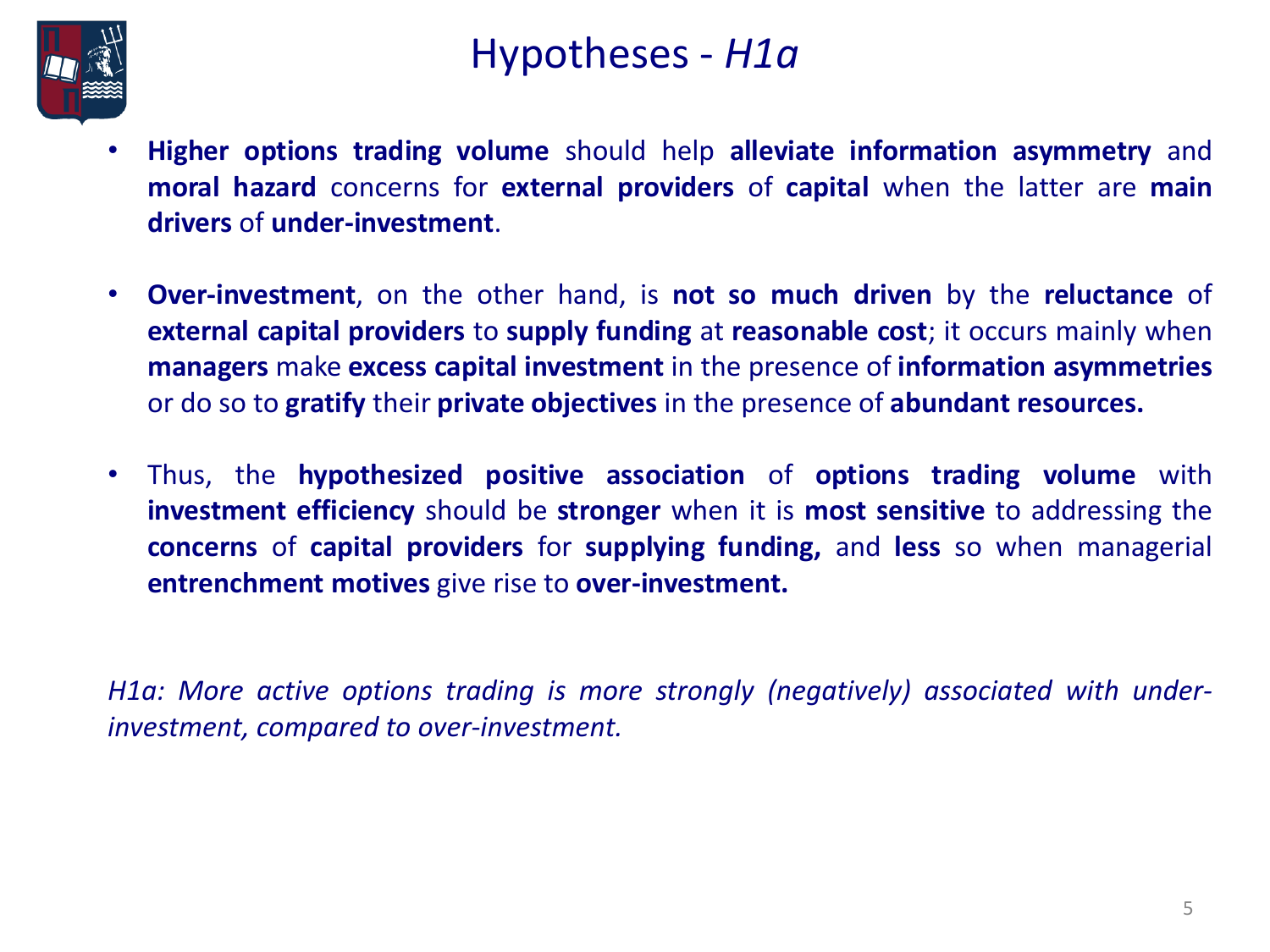

### Hypotheses - *H2*

- The posited effects should be **more pronounced** for **more uncertain** and **intangible** or **growth-option type investments**, because of the **limited degree** of **certainty** with which the **anticipated profitability** from such investments can be **reliably forecasted**.
- Anticipated outcomes can **vary significantly**, given that **most growth options** are **staged** and provide **opportunities** for **contraction, exit, or abandonment** (Trigeorgis and Lambertides, 2014): **different** for two **components** of **total investment**, **Capex** and **NonCapex.**
- **NonCapex** consists of **R&D** and **acquisition-related outlays,** which are more related to the **exercise** of **growth options**, whereas tangible **Capex** merely **expands** firm AIP.
- **NonCapex** is **more inherently uncertain** in nature, referring to the **difficulty** in **predicting possible future outcomes**, compared to the **more concrete** and **tangible Capex**.
- **Information asymmetry** between managers/capital providers should be **larger** for investment that is **more uncertain** in terms of **potential success;** repercussions for **efficient investment.**
- **Capital providers** are **more prone** to **constraining** the **supply** of **capital** for **investments** they consider **particularly uncertain** with less **predictable outcomes**, **triggering under-investment** for more **uncertain**, **growth-option type investments**.

6 *H2: More active options trading is more strongly associated with the efficiency of firm-level investment when the latter takes the form of NonCapex rather than Capex investment.*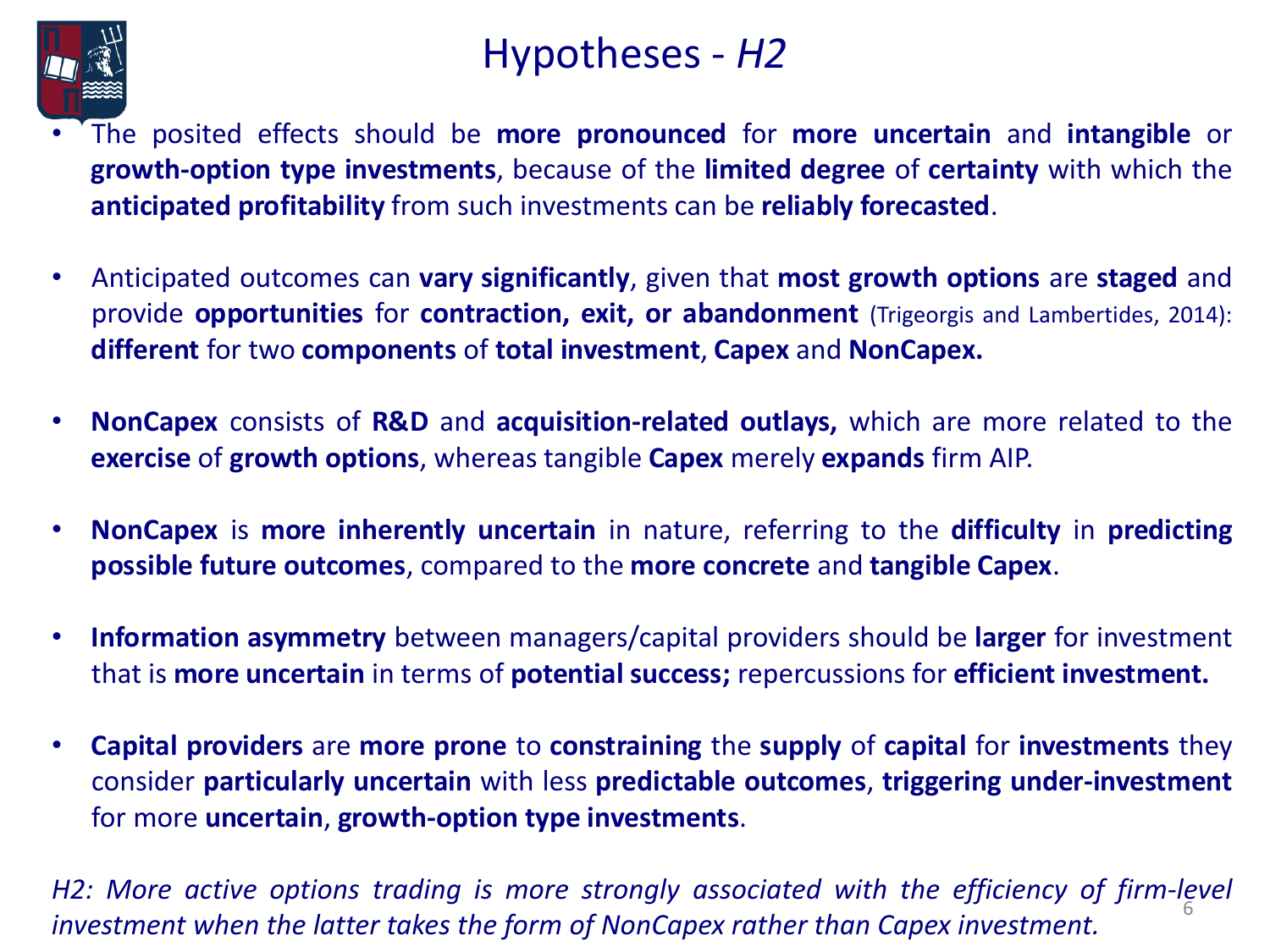

### Hypotheses - *H3*

• Further consider how the **strength** and **efficiency** of **external monitoring moderates** the **association** between **options trading** and firm **investment efficiency**.

- On one hand, **more active options trading** may better **enable investors** to **uncover private information** by managers, as there may be **repercussions** in terms of **reputation loss** and **managerial career concerns** in **hiding information** from investors (Cao et al., 2020a).
- Thus, an **improved information environment** due to **active options trading** could **enhance** the **efficiency** of **governance mechanisms** already **in place** that involve **better monitoring**, **mitigate managerial entrenchment** and **induce managerial behaviors** that **support** the **interests** of investors, making the **anticipated reduction** in **investment inefficiency** due to options trading activity **more pronounced** for firms with a **stronger information environment** attributable to **more effective external monitoring**.

However, if the **strength** and **effectiveness** of **external monitoring** helps **reduce investment inefficiencies** by **enhancing** firms' **information environment**, the **negative** association between **option volumes** and **investment inefficiency** may actually be **less strong** when the **quality** of such **monitoring** is **better:**

- **Stronger external monitoring** should provide **managerial discipline**, and thus work as a **substitutive mechanism** for **information advantages** offered by **more options trading activity**.
- 7 • *H3: More active options trading is less strongly associated with the efficiency of firm-level investment when substitutive mechanisms of external monitoring are stronger.*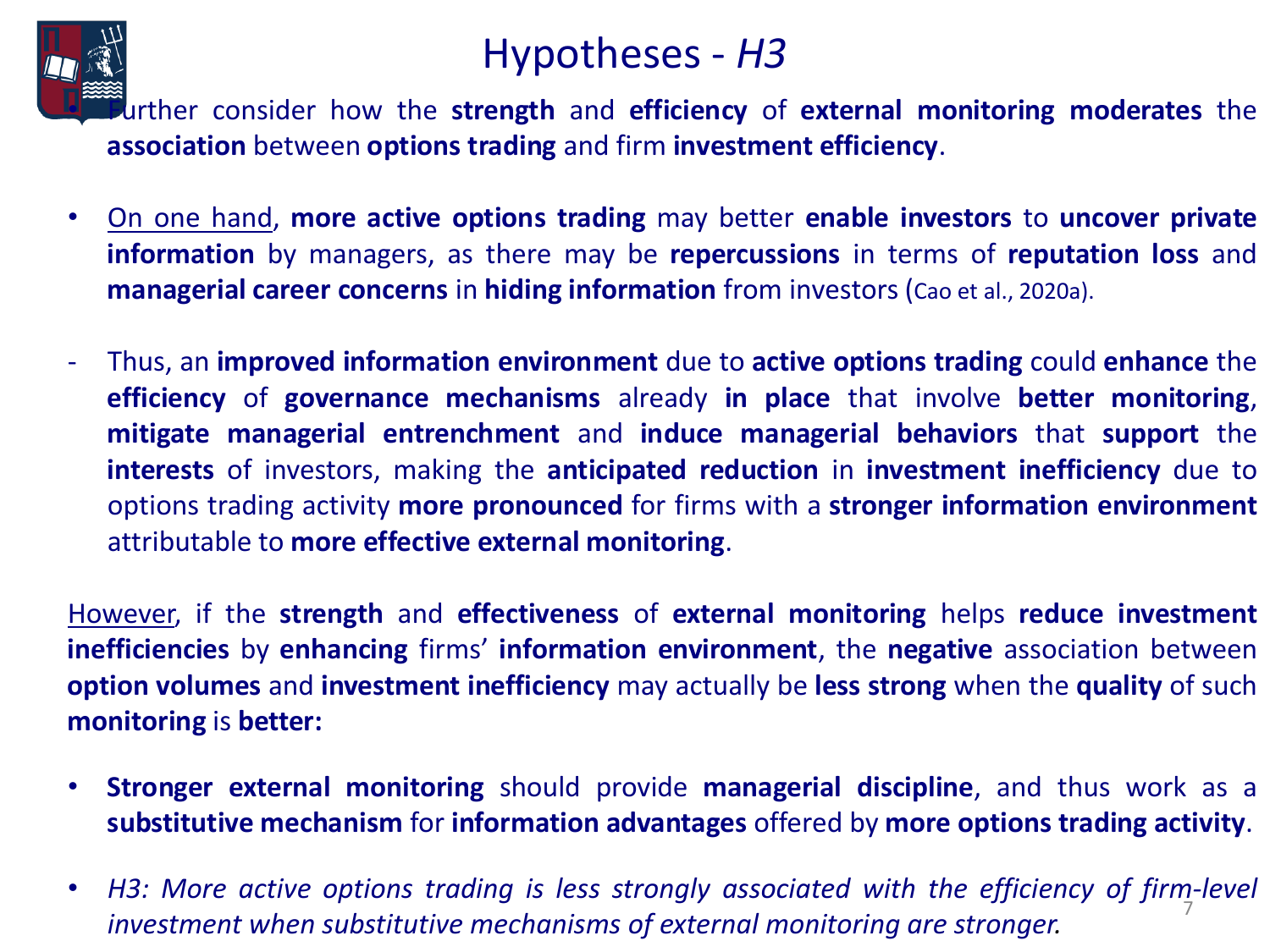### Main findings



**Examine research question for US firms with options in Optionmetrics during 1996-2019** and find that the **volume of options trading** (in dollars or in units) is **positively** associated with firmlevel **investment efficiency.**

- Measure **investment inefficiency** as **firm-specific residuals** from a model **predicting** the **level of investment** in growth opportunities based on **sales growth** as per Biddle et al. (2009) - also via **extended models** that better account for **growth opportunities** in line with **growth option variables** and **evidence** in Trigeorgis and Lambertides (2014).
- Results are **stronger** for **under-investment,** and are mostly driven by **NonCapex expenditure** mainly consisting of **R&D investments** and **acquisitions** that mostly involve **growth options**, rather than **Capex** investment mostly focused on assets in place (AIP).
- Results support the notion that a **higher options trading volume** is **mitigating** information **asymmetry** and **moral hazard** concerns for **external capital providers,** with a **stronger** effect on mitigating **under-investment** which is driven by this **type of concerns**.
- Options volume mainly has an **alleviating** effect on **investment inefficiency** when investment outcomes are **more uncertain** and involve more **growth options,** that is for **NonCapex vs.** more **concrete** and **tangible Capex**, in support of the information enriching role of options trading.
- **options volume** activity, controls for *endogeneity* (2 Stage GMM using moneyness and open • Results are **robust** to alternative models to measure **investment efficiency** and measures of interest as IVs, PSM)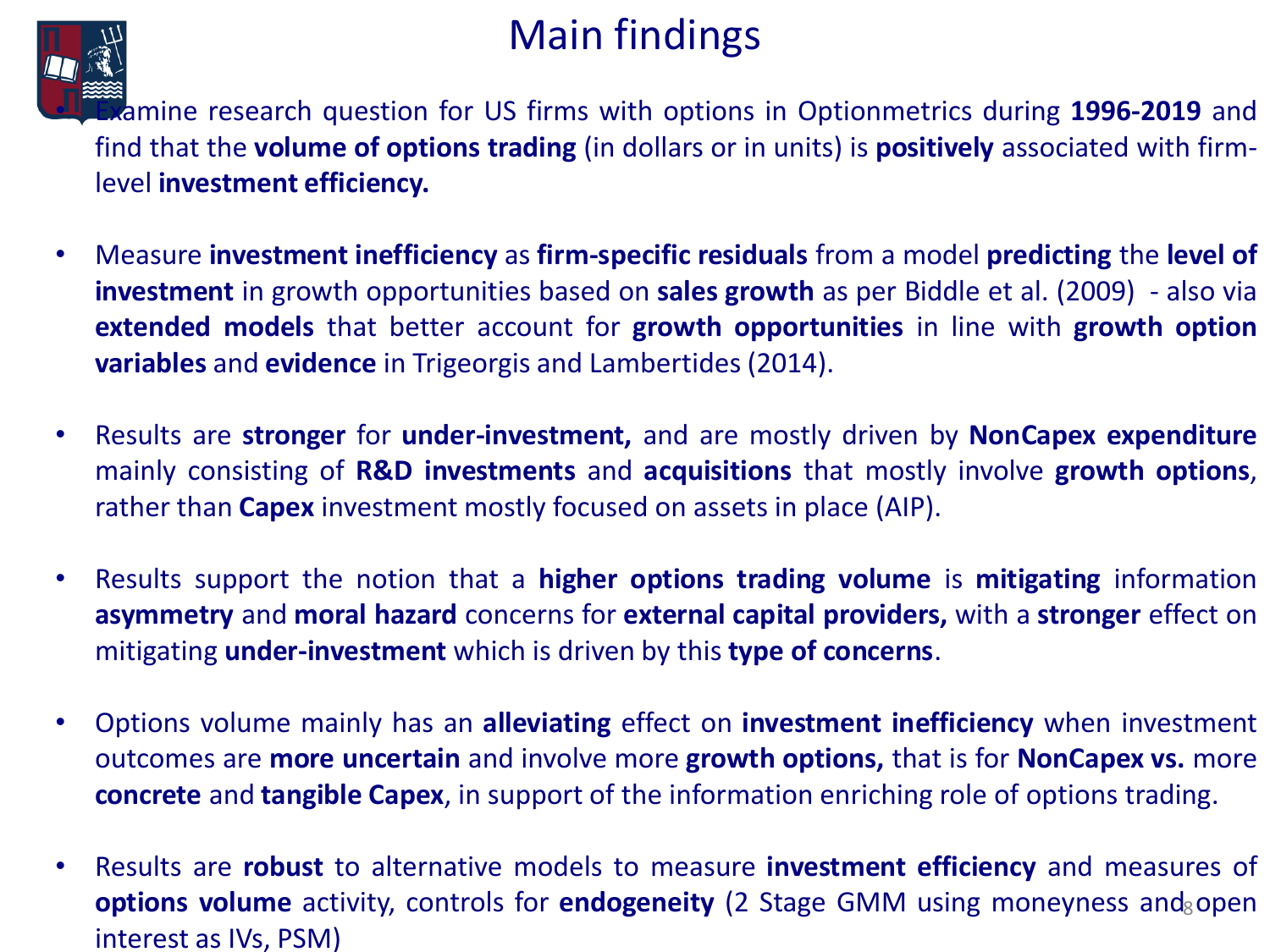

# Main findings (1)

• Further investigate the **underlying mechanisms** that may drive our results.

- Regarding the **efficacy** of **external monitoring**, **options trading** should **improve** firms' **information environment** and thus help **alleviate adverse selection** and **moral hazard problems** that trigger **investment inefficiency**.
- The **improved information environment** associated with **options** trading may help **enhance** the **efficiency** of **alternative governance mechanisms**, **reducing managerial entrenchment;** however, when **external monitoring** performs a **similar** role in **reducing investment inefficiency** as options **trading activity**, our **baseline** result should be **less** strong as the **quality** of such monitoring and **information-enhancing mechanisms increase.**
- When the **strength** of **monitoring** and **information-enriching mechanisms** increases (in terms of **size of institutional block holdings; existence** of **credit ratings** for **firms' long-term debt**)**,** the **positive association** of **options trading** with investment **efficiency** is **weaker.**
- So, **options trading activity** may **substitute** for or **work in the same direction** as the **aforementioned factors** and is thus **negatively** related with **investment inefficiency** as these factors allow **more accurate inference** of **firms' investment opportunities**.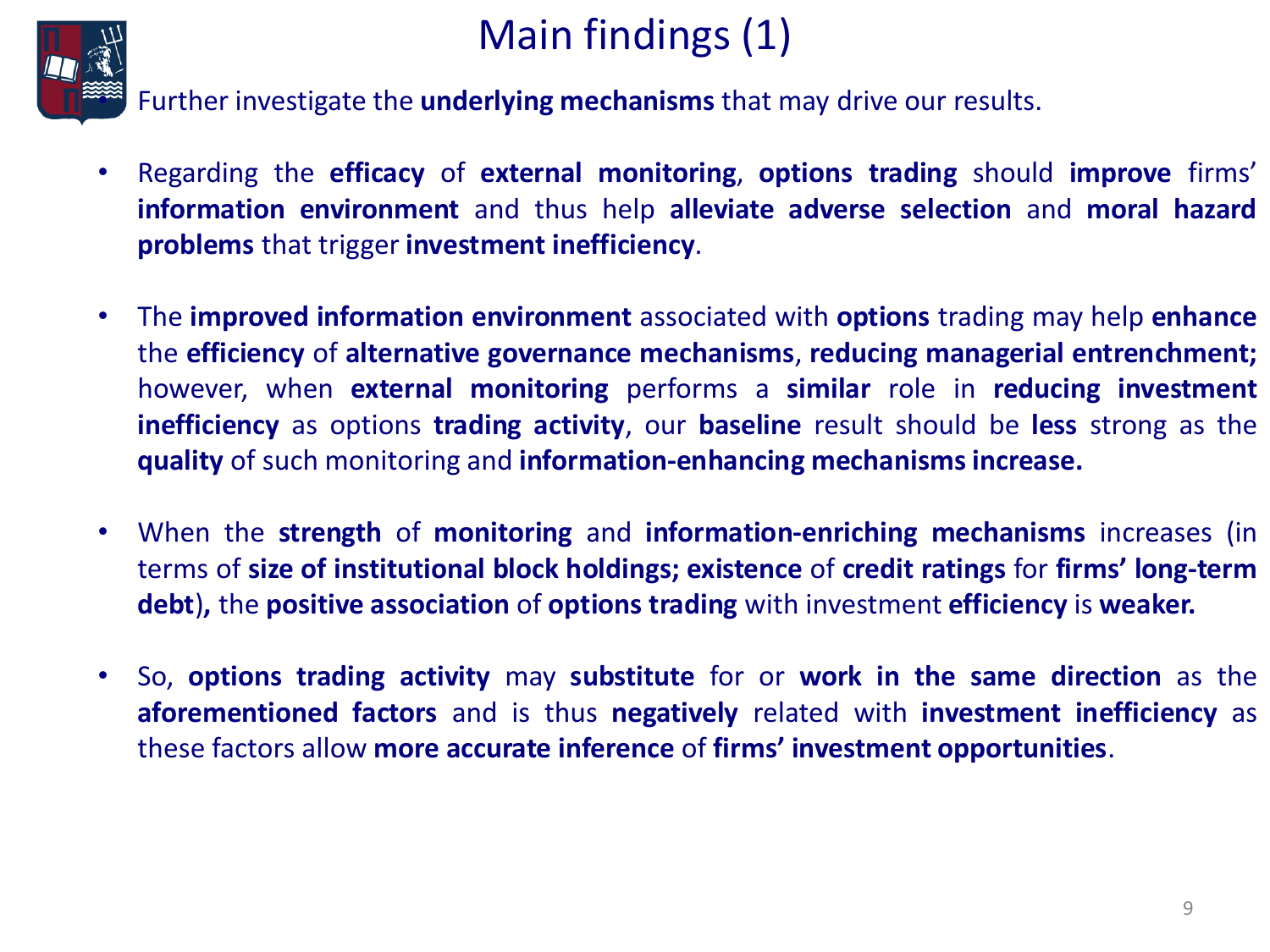### Contribution



• Our study takes the effect of **options trading** on price **informativeness** as given (Blanco and Wehrheim, 2017); builds on research on the **effect** of **information production** on **corporate investment decisions** with focussing on the **efficiency** of **firm-level investment**:

**- focus** on the relation of **information production** associated with **active options trading** with **important corporate outcomes** driven by the **efficiency** of the **information environment** of firms and the **effectiveness** of external **monitoring** by capital providers.

• Study follows a recent stream of research examining whether **financial markets affect corporate decision-making** or whether they are simply a **sideshow** with **no real economic consequences** (Cao et al., 2020b).

- **Price informativeness** can **discipline managers**, providing them with **incentives** for **optimizing firm-value** (Holmström and Tirole, 1993; Faure-Grimaud and Gromb, 2004); at the same time, **information** incorporated in **stock prices** can **better guide** firms' **investment decisions** as firm **managers** are **compensated** based on **future stock market performance** (Dow and Gorton, 1997):

- We show that the **volume of options trading** is **positively associated** with attaining **more optimal levels** of investment at the **firm level** and that **active options trading** helps **alleviate** concerns related to **information asymmetry** and **moral hazard**.
- 10 • Our findings provide insight into the positive association between **enhanced informational efficiency** associated with **options trading** and **firm-level performance outcomes** associated with **more efficient investing**.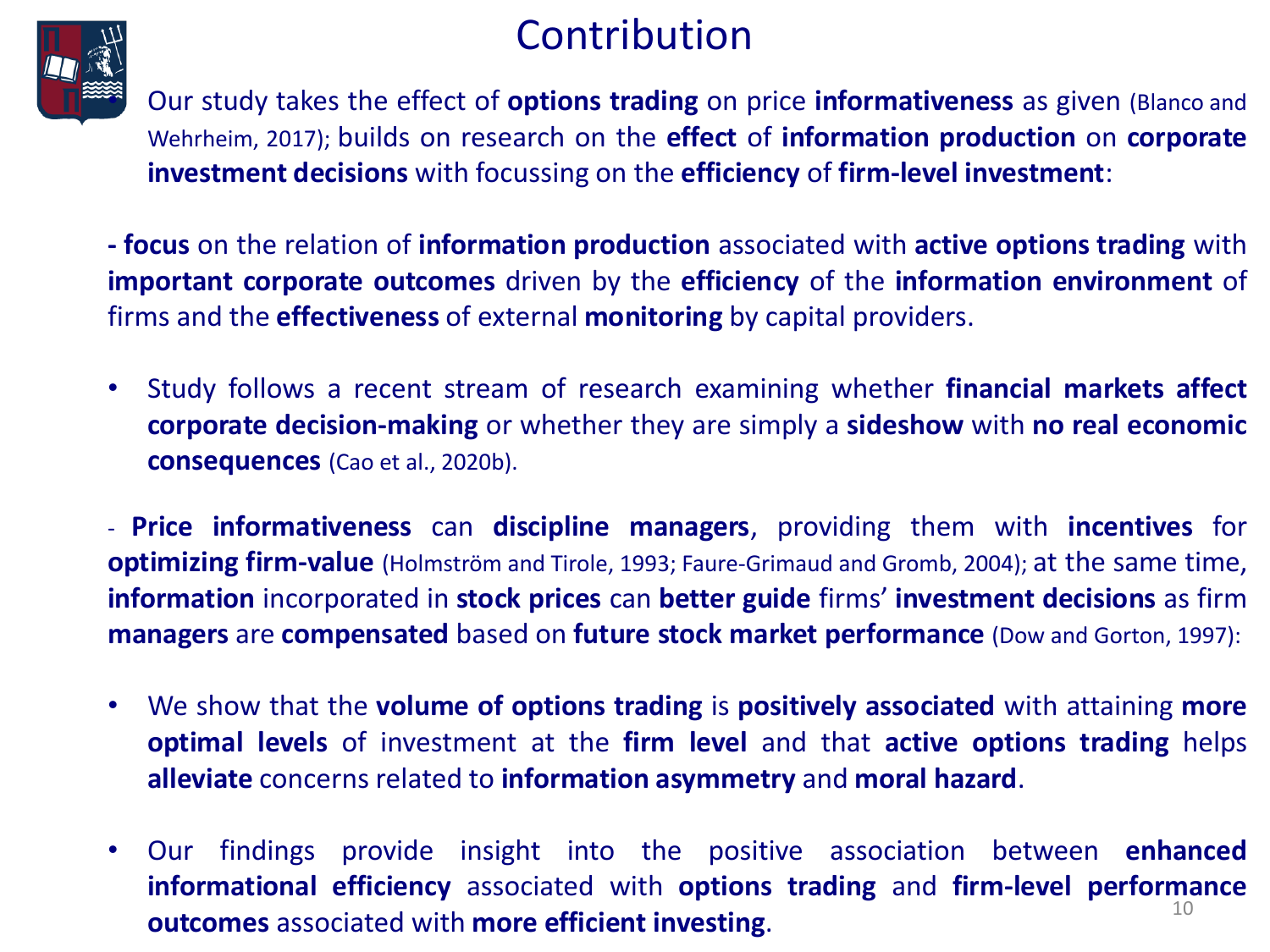

### Sample selection

- Initial **sample** consists of **all Compustat firms** matched to **IvyDB Optionmetrics US** during the period **1996-2019** (1996 is the first year of data in Optionmetrics).
- **274,593** unique firm-year observations, of which **69,503** have data available on options volumes from Optionmetrics.
- Apply the **Fama and French (1997) 48** industry breakdown (hereafter **FF48**).
- **Measurement** of **investment efficiency** made at the **level** of the **population** and **before** any matching of data from **Compustat** to **Optionmetrics**; number of firms with usable firm-year observations are subsequently reduced due to data availability constraints
- Obtain a **maximum** of **34,090** firm-year observations for our **baseline model**, corresponding to **4,860 unique sample firms.**
- Use **returns** data from **CRSP**, Institutional Shareholder Services (**ISS**) for **corporate governance data**, **Thomson Reuters** for **institutional holdings**, and **I/B/E/S** for **analyst** data.
- All continuous variables **winsorized** annually at **1** and **99** percentiles at the Compustat **population level.** 11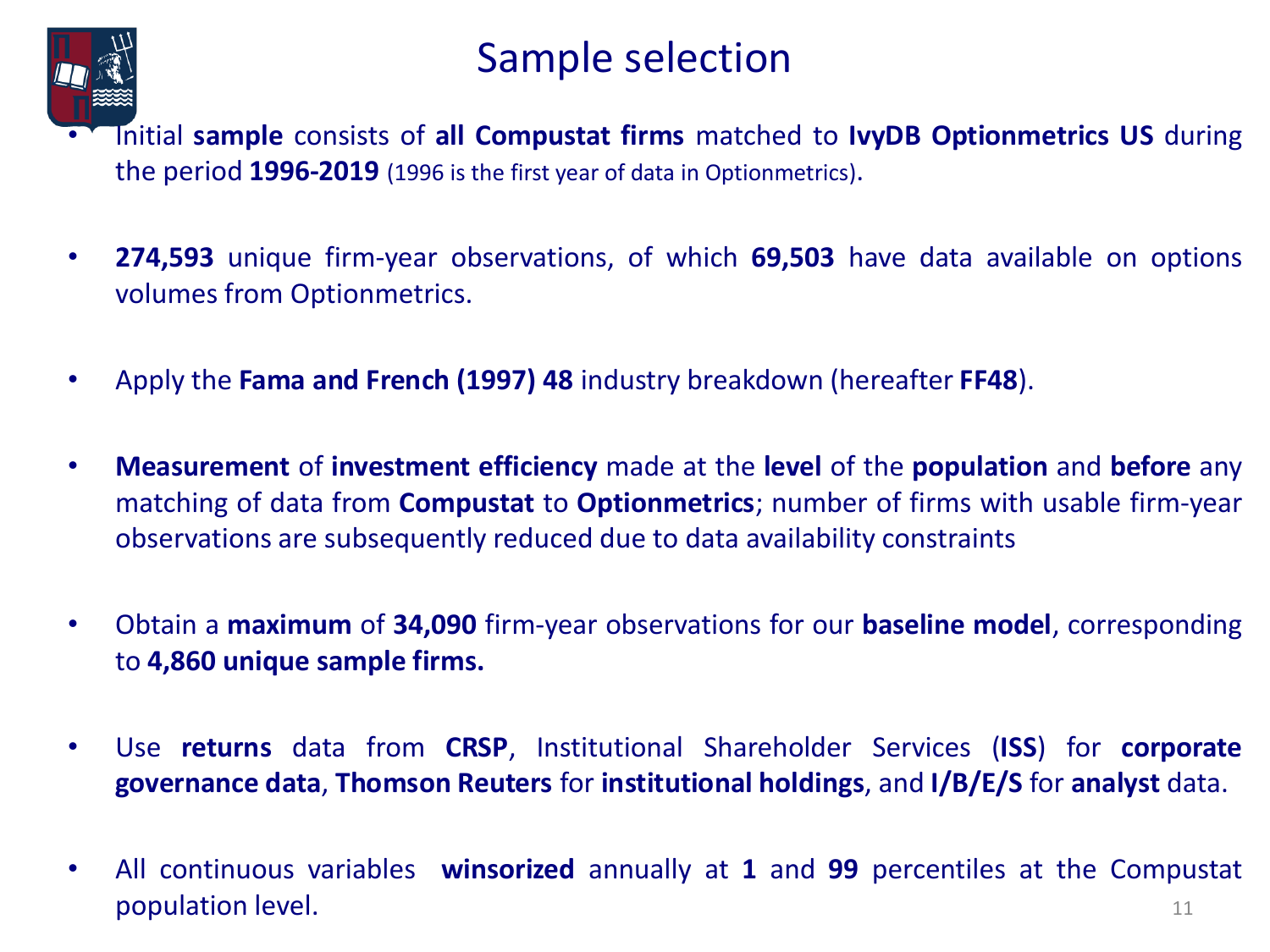

### Research methodology - investment efficiency

We measure **investment inefficiency** as **deviations** from **predicted levels** of **investment** from a **normative model** that **predicts optimal levels** of **investment** based on **growth opportunities**.

In our **baseline** specification, the optimal (normal) level of investment is based on **sales growth**, following Biddle et al. (2009) (Chen et al., 2011; Benlemlih and Bitar, 2018; Gao and Sidhu, 2018):

(1)

$$
INV_{i,t} = \alpha_0 + \alpha_1 Sales\ Growth_{i,t-1} + \varepsilon_{i,t}
$$

**Deviations** from the **predicted optimal (normal) levels** of investment represent **investment inefficiency** (denoted *INV\_INEFF*), which can take the form of **over(under)-investment** for **positive (negative) residuals,** captured via the **error terms** of regressions, estimated **each year** (at the **level** of the **population**) **cross-sectionally** using OLS for each **FF48** industry separately (with at least 20 observations in an industry-year).

**Investment (***INV***):** the sum of research and development expenditure **(R&D**), capital expenditure **(Capex),** and **acquisition expenditure**, **less cash receipts** from sale of property, plant, and equipment **(PPE),** multiplied by 100, scaled by lagged total assets (Biddle et al., 2009).

*INV* is decomposed into **Capex** and **NonCapex** (= **R&D** and **acquisition** expenditures, both multiplied by 100, and scaled by lagged total assets; Biddle et al., 2009).

12 Also measure **Capex** (respectively **NonCapex) investment inefficiency,** denoted *Capex\_INEFF* (*NonCapex\_INEFF*), by using the **firm-specific residuals** from the above regression model when the **dependent variable** investment takes only the form of **Capex** (**NonCapex**).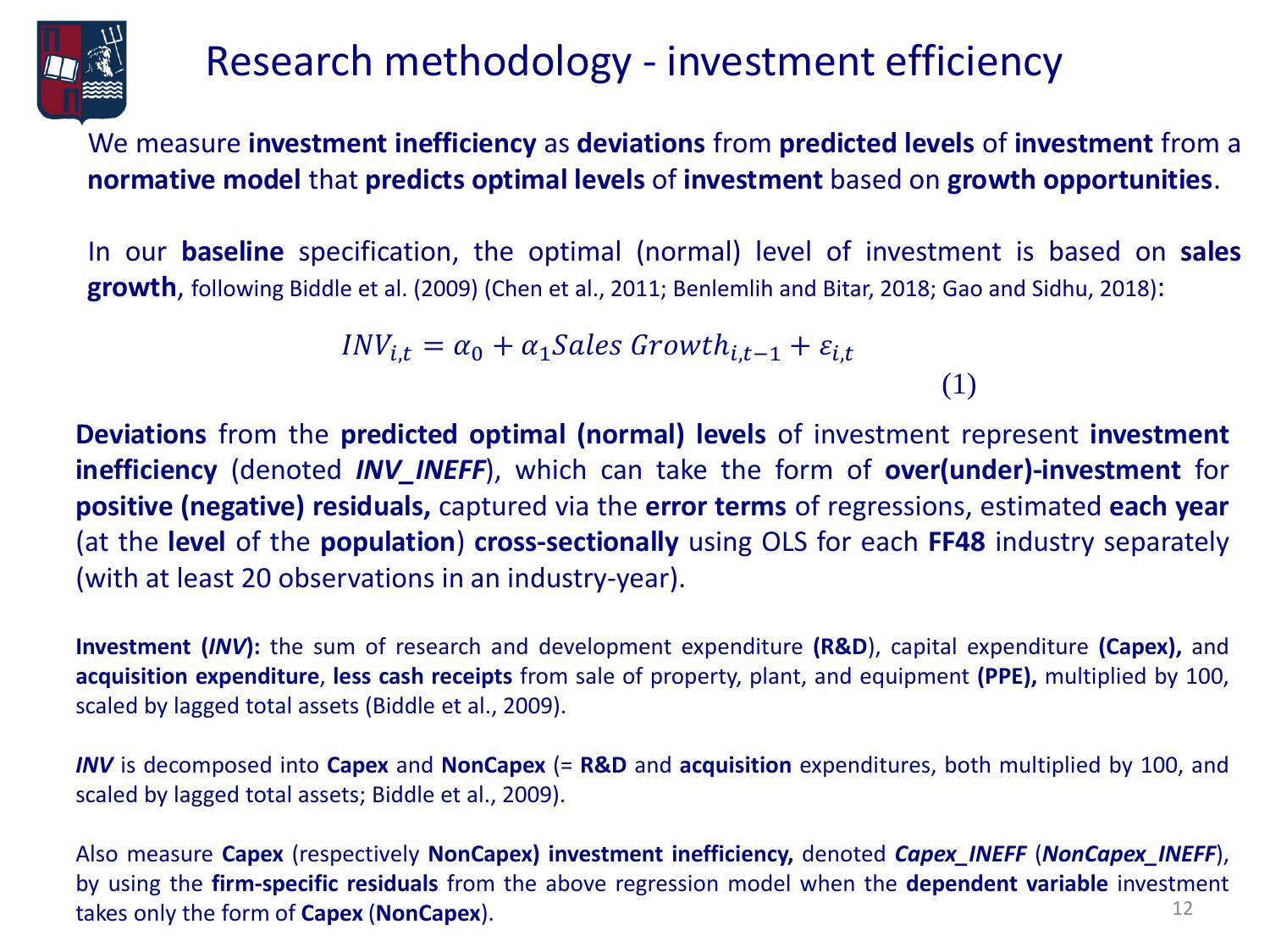

### Research methodology - investment efficiency (1)

• The **different approaches** used in the literature to measure **investment efficiency** (e.g., based on investment-cash flow sensitivity or deviations from expected levels of investment) often come with **method-specific advantages** and **criticism** regarding the **theory** underpinning them or their **empirical operationalization** (Gao and Yu, 2018).

- Roychowdhury et al. (2019) note that: **investment efficiency** is **not actually observable** with researchers often using **imperfect proxies**, each with their **own limitations**; the **economics** and **finance** literature discusses the **various challenges** that arise due to **measurement error** in using **imperfect proxies** for **growth opportunities**; **conflicting** evidence about the **validity** of proxies for **financing constraints**; **misspecification** issues in empirical **investment models**.
- We measure **investment efficiency** based on estimating **deviations** from **expected levels** of **investment** founded on **accelerator theory**, which assumes that the **level** of **capital** is **proportional** to the **level** of **output** and **models net investment** as a **function** of **past output growth** (Gao and Yu, 2018).
- Such models often have **low explanatory power** because **output growth** relates **weakly** to **optimal investment; other factors** related to **future growth opportunities** are **not considered**.
- 13 • Recognizing that the **"true" financial performance** of a firm is **integrally linked** to its **investment opportunities** (Roychowdhury et al., 2019) both at **present** and in the **future**, we **extend** the **baseline model** of equation (1) by considering **two additional specifications** aimed at **better capturing firms' future growth opportunities**.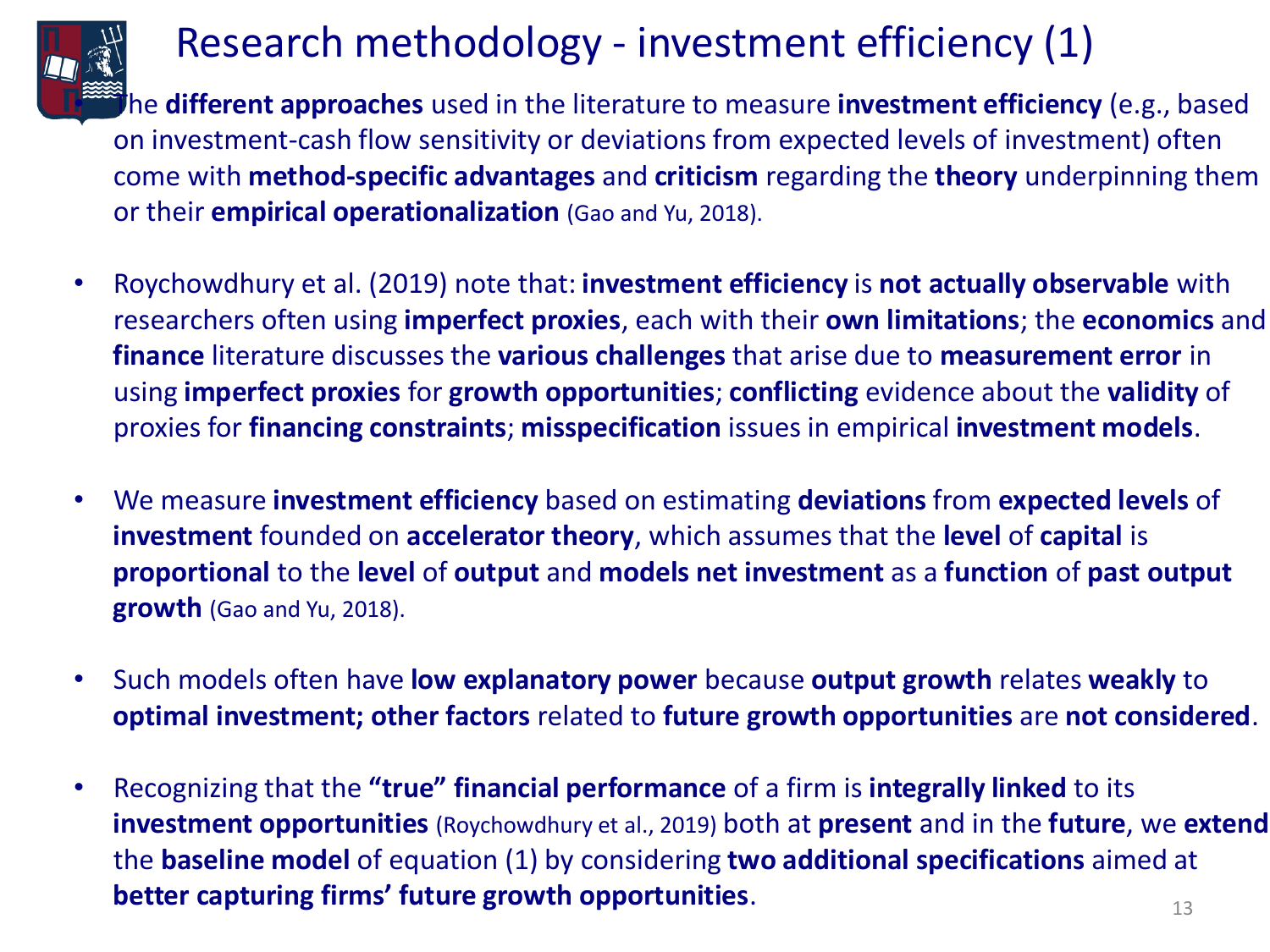

### Research methodology - investment efficiency (2)

**Our approach** in this extension is based on the **measurement** of **growth opportunities** proposed by **Trigeorgis and Lambertides (2014).**

We develop two **alternative investment inefficiency measures,** estimated via **extensions** of the model in **Biddle et al. (2009),** by **augmenting** this **baseline** model with **more explanatory variables** that better **capture future growth opportunities**. The first alternative measure uses **firm-specific residuals** from an investment model predicting the level of investment based on **sales growth** and a **number** of **other variables affecting growth opportunities**.

These are:

**(i) market leverage (Lev),** or long-term debt divided by the sum of long-term debt and the market value of equity,

**(ii) cash flow coverage (CFC),** or a variable that captures the **firm's ability** to **generate excess cash**, **beyond covering** its **interest expense** and **debt repayment** obligations, **(iii) an R&D binary variable**, indicating whether a firm **reports R&D expenses** or **not**, as follows:

$$
INV_{i,t} = \beta_0 + \beta_1 Sales\ Growth_{i,t-1} + \beta_2Lev_{i,t-1} + \beta_3CFC_{i,t-1} + \beta_4R\&DDummy_{i,t-1} + e_{i,t}
$$
 (2)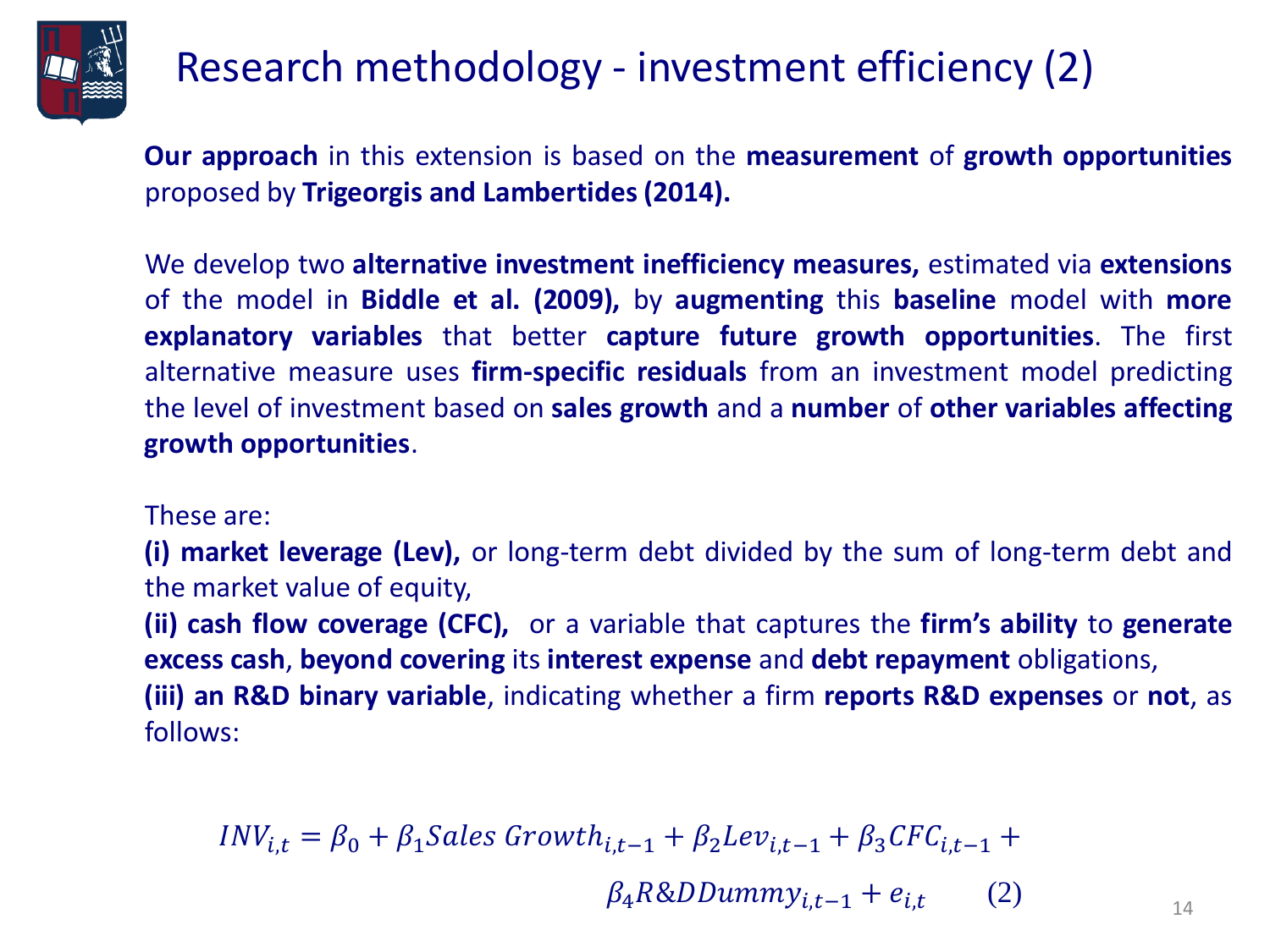

### Research methodology - investment efficiency (3)

Our **second extension** of **the model** in **Biddle et al. (2009)** adds an **empirical proxy** for the **value** of **growth opportunities** implied from the **market, GO**, as used in **Cao et al. (2008)** and **Trigeorgis and Lambertides (2014).**

**Deviations** from the **predicted** level of **investment,** as reflected in the **error terms** of the model (*INV\_INEFFGO,M*) signify **investment inefficiency**:

$$
INV_{i,t} = \gamma_0 + \gamma_1 Sales\ Growth_{i,t-1} + \gamma_2 GO_{i,t-1} + u_{i,t}
$$
\n
$$
\tag{3}
$$

*GOi,t-1* captures the **percentage** of a **firm's market value** arising from **future growth opportunities**, estimated by **subtracting** from the **current market value** of the firm the **perpetual discounted stream** of firm **operating cash flows** under a **no-growth policy**.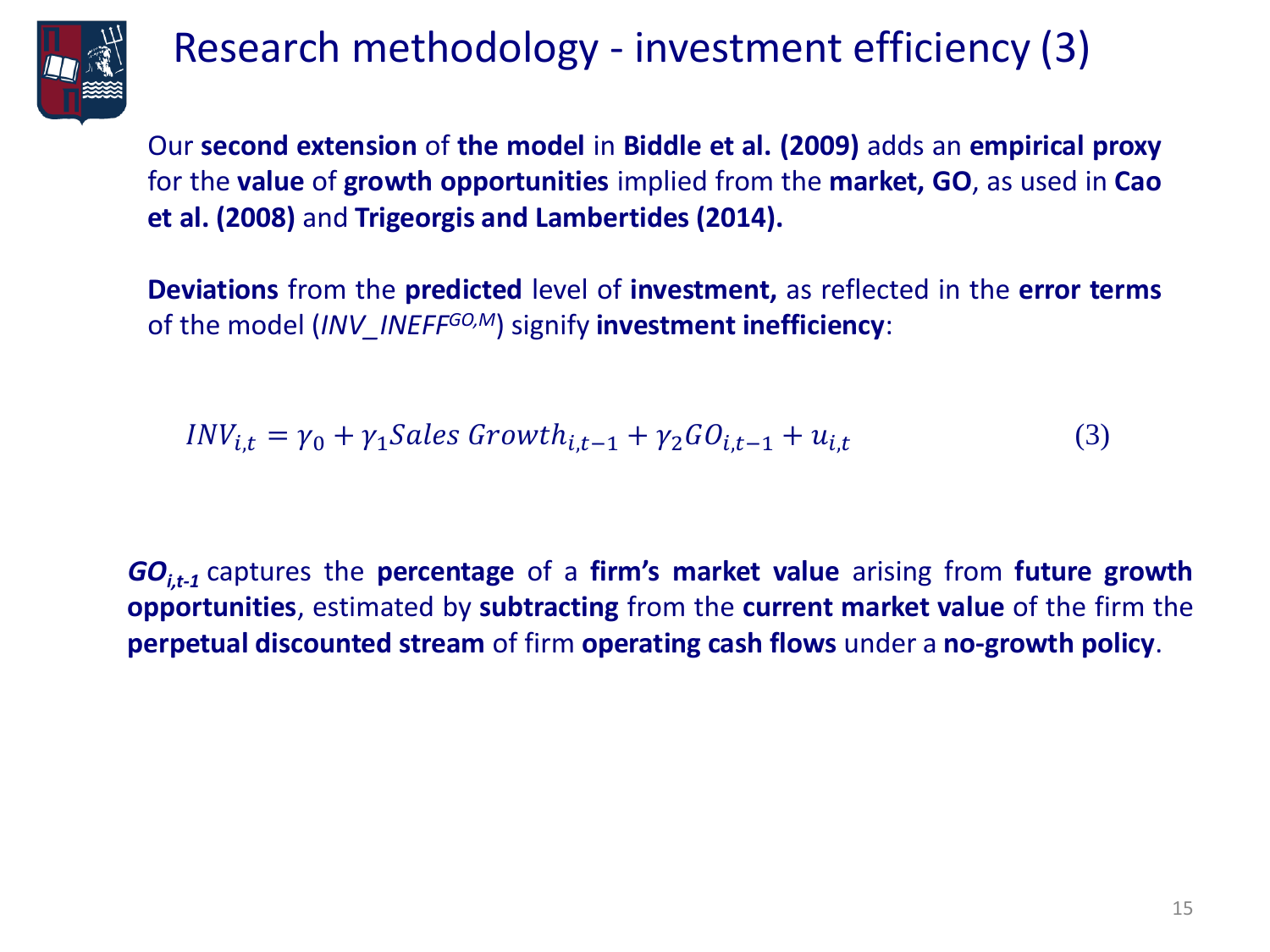

### Research methodology - baseline regression equation

To estimate the association of o**ptions trading volume** in year *t* with **investment efficiency** in **year** *t+1*, we estimate the following baseline model for the full sample period:

 $INV\_INEFF_{i,t+1}$  (or Capex\_INEFF<sub>i,t+1</sub>, or NonCapex\_INEFF<sub>i,t+1</sub>) =  $\delta_0$  +

 $\delta_1$ *LnOptVol*<sub>i,t</sub> +  $\sum_p \xi_p$ *Controls*<sub>p,i,t</sub> +  $\sum_m \varphi_m$ *Year Fixed Effects*<sub>*m*</sub> +  $v_{i,t}$ 

(4)

The dependent variable can take the form of **total signed investment inefficiency** *INV\_INEFF***<sub>it+1</sub>** or **signed investment inefficiency** in terms of **Capex** and **NonCapex** separately.

In extensions based on equations (2) and (3), alternative measures  $INV\_INEFF_{i,t+1}^{GO}$  and INV\_INEFF $_{i,t+1}^{GO,M}$  (and their subcomponents) are obtained in separate estimations.

Independent variable of interest:  $\boldsymbol{LnOptVol}_{i,t}$ , or the natural logarithm of one plus the total **annual dollar options** volume (in \$000) in a fiscal year (for each stock, we multiply the daily trading volume with the midpoint of the end-of-day bid-ask spread for each options contract on the stock, and then aggregate all listed options contracts on the particular stock across all trading days during a fiscal year; Roll et al., 2009).

The coefficient for  $\boldsymbol{LnOptVol}_{i,t}$  should be negative (positive) and significant in the case that the **volume** of **options** trading **attenuates (accentuates)** investment inefficiency.

Also estimate **Capex (and NonCapex) investment inefficiency** for the two alternative measures, denoted *Capex\_INEFFGO* and *Capex\_INEFFGO,M* (*NonCapex\_INEFFGO* and *NonCapex\_INEFFGO,M*), by using the firm-specific residuals from equations (2) and (3), respectively, when investment takes the form of **Capex (NonCapex).**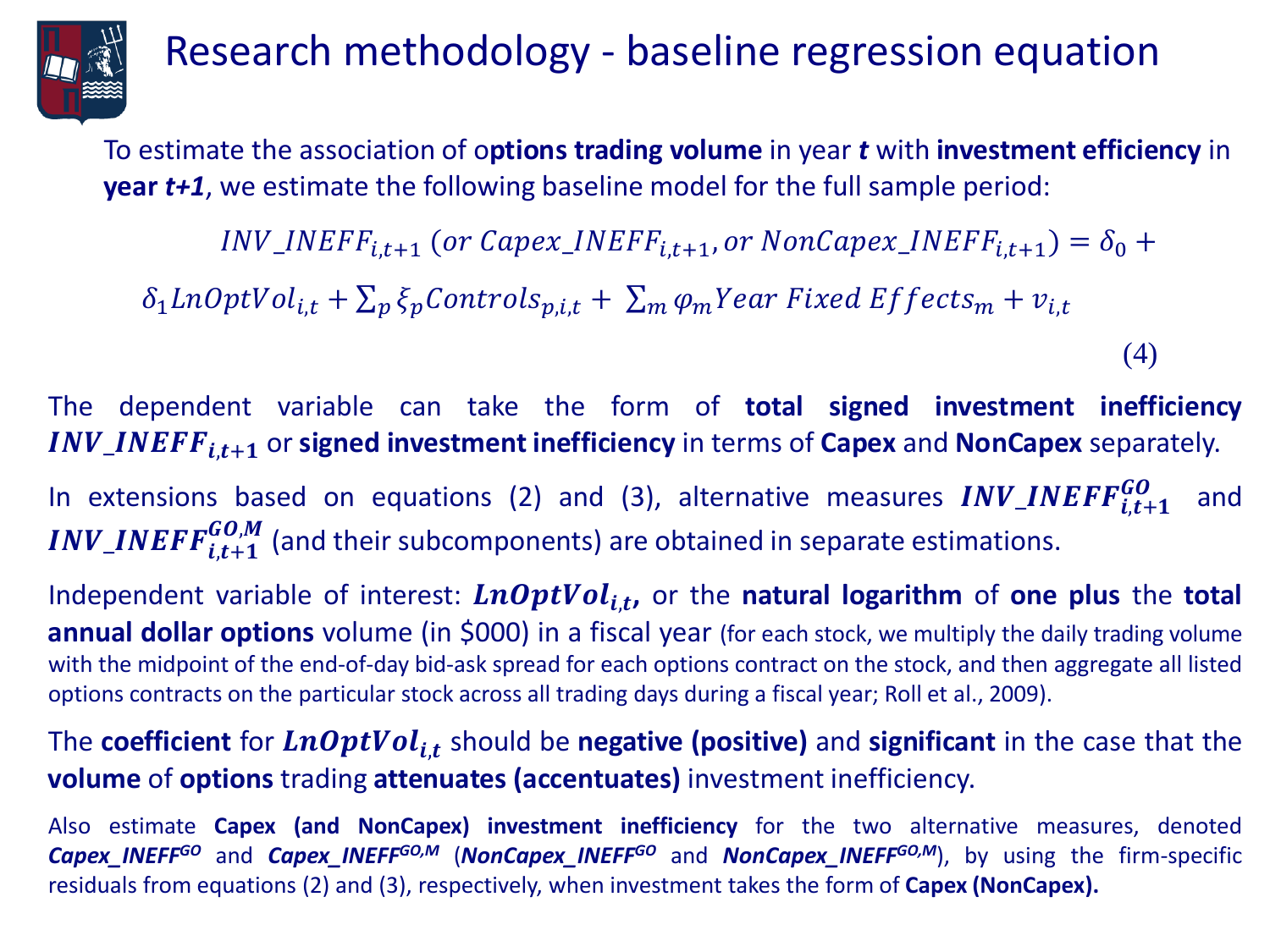# Research methodology - baseline regression equation (1)

**Control variables** are based on the **determinants** of **investment** employed by **past research** (e.g., Biddle et al., 2009; García Lara et al., 2016; Benlemlih and Bitar, 2018):

- financial leverage  $(Lev_{i,t})$ ;
- firm size  $(\textit{LogTA}_{i,t});$
- the market-to-book ratio  $(MB_{i,t})$ ;
- a negative profit indicator  $(Loss_{i,t})$ ;
- firm age  $(LogAge_{i,t})$ ;
- cash flow from operations to sales (CFOSales<sub>i,t</sub>);
- tangibility based on net PPE over assets (Tangibility<sub>i,t</sub>);
- the length of the operating cycle (OperCycle<sub>i,t</sub>);
- an indicator variable of whether a firm distributes dividends or not (*Dividend<sub>i,t</sub>*);
- an indicator for financial slack based on the intensity of cash over net PPE (Slac $k_{i,t}$ );
- a proxy for bankruptcy risk based on Altman (1968) ( $\textit{ZScore}_{i,t}$ );
- controls for the standard deviations of cash flow from operations  $(\sigma({\mathcal{CF}}{\bm{0}})_{i,t})$ , sales  $(\sigma(Sales)_{i,t})$  and investment  $(\sigma(I)_{i,t}).$

#### 17 Equation (4) is estimated with **year fixed effects** and **standard errors double-clustered** at the **firm** and the **industry level** (FF48 sectors).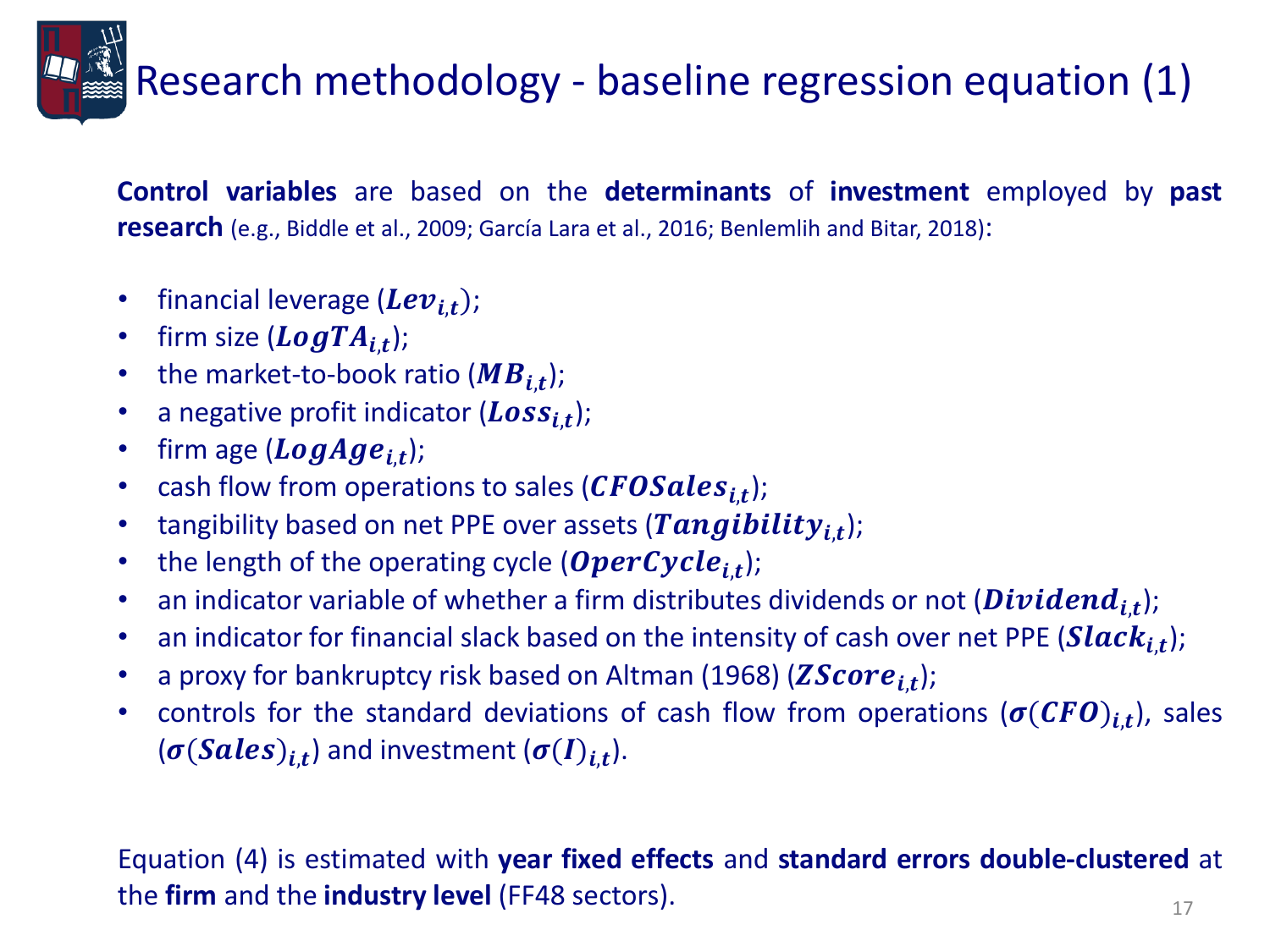

### Research methodology - alternative model specification

- **Biddle et al. (2009)-type models** are **criticized** for the **assumption** that firms can **adjust** their **capital fully within one period**, whereas **capital investment** typically requires **substantial planning, installation** and **delivery time** (Gao and Yu, 2018).
- We use **more than one** specification for measuring **investment (in)efficiency** for robustness.
- **Estimate investment inefficiency** using **firm-specific levels** of **cash** and **leverage** as **ex ante firm-specific characteristics** may affect the **likelihood** of a firm to **over-** or **under-invest,** (Biddle et al., 2009); Cheng et al., 2013; Chen et al., 2017b).
- Calculate the **ranked variable** *OverFirm<sub>i.t</sub>* as the **average** of **ranked decile measures** of **cash** and **leverage**, calculated according to **year** and **FF48 industry** sectors (Chen et al., 2017b), and **rescaled** from **0 to 1**.
- **Underlying** premise is that **firms without cash** are **more likely** to be **financially constrained** and thus **prone to under-invest**, while **firms** with **high cash balances** are more **vulnerable** to **agency problems** (Jensen, 1986) and **more prone** to **over-invest** (Biddle et al., 2009).
- **Firms** with **high leverage** should be **more prone** to **under-investing** in case they are **more financially constrained**, thus **more vulnerable** to **debt overhang problems** (Biddle et al. 2009).
- Under this premise, a **firm's likelihood** to **over(under)-invest increases (decreases)** with **cash** and **decreases (increases)** with **leverage.**
- 18 • For *OverFirm<sub>it</sub>* measurement, leverage is multiplied by minus one so that it increases with the likelihood of over-investment, while a high (low) value of  $\textit{OverFirm}_{i,t}$  is indicative of a firm **prone** to **over(under)-investment.**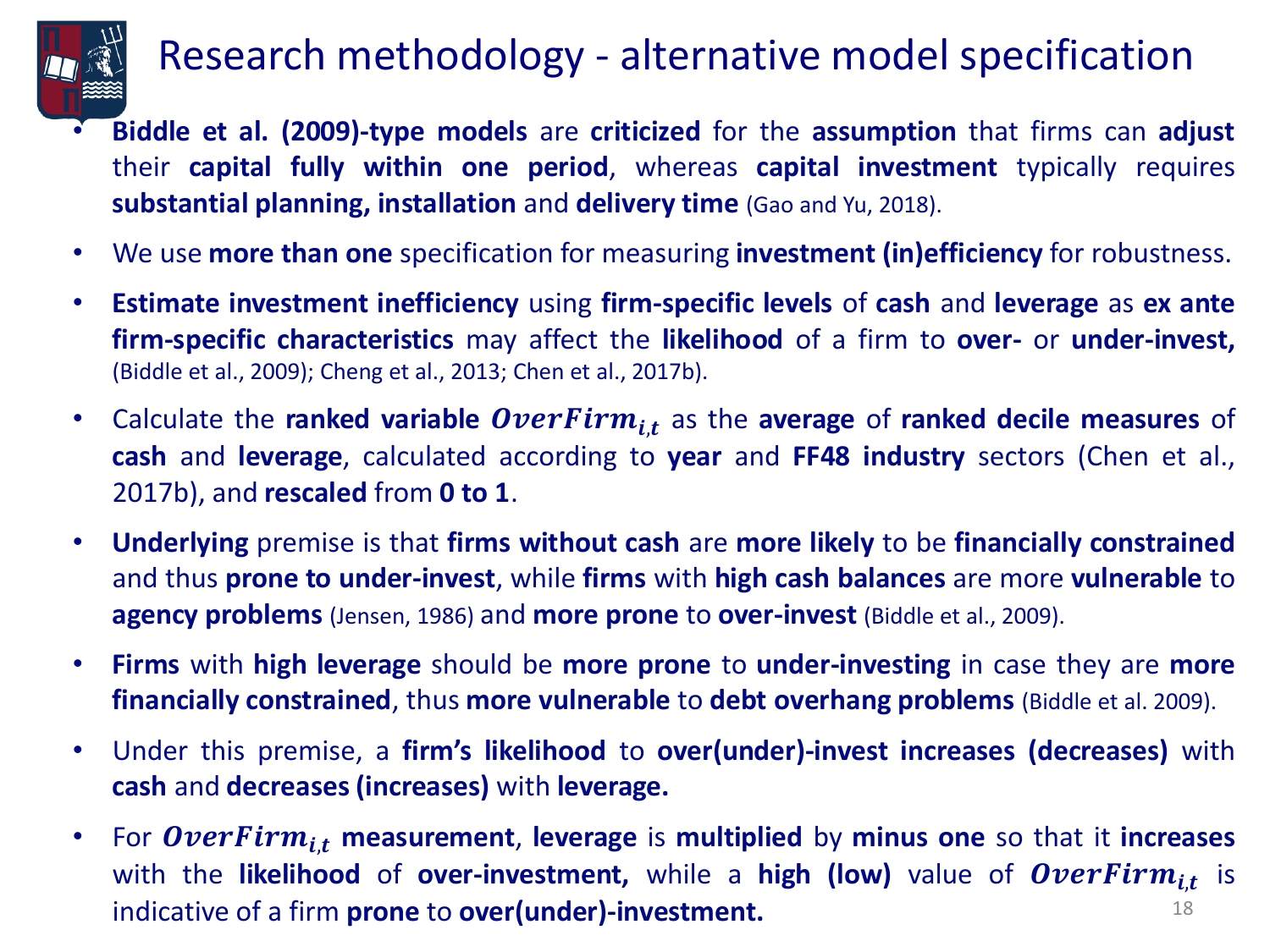# Research methodology - alternative model specification (1)

To estimate the association of **options trading** volume in **year** *t* with **investment efficiency** in **year** *t+1*, we follow the methodology of **Chen et al. (2017b)** based on Biddle et al. (2009) (also Cheng et al, 2013; García Lara et al., 2016) and estimate the following equation:

 $Inv_{i,t+1}$  (or Capex<sub>i,t+1</sub>, or NonCapex<sub>i,t+1</sub>) =  $\zeta_0 + \zeta_1$ LnOptVol<sub>i,t</sub> +  $\zeta_2 OverFirm_{i,t} + \zeta_3 LnOptVol_{i,t} \times OverFirm_{i,t} + \sum_n \theta_n Controls_{n,i,t} +$  $\sum_m \psi_m$ Year Fixed Effects<sub>m</sub> +  $e_{i,t}$ (5)

Our **independent variables** of **interest** are  $LnOptVol_{i,t}$  and the **multiplicative term** with OverFirm<sub>i,t</sub>.

- If **options trading volume** is **negatively** associated with **under-investment**, then coefficient should be **positive** and **significant.**
- $\zeta_1$  measures the relation between **options trading volume** and **investment** when **underinvestment** is **most likely.**
- $\cdot$  As  $\zeta_3$  measures the **incremental** relation between **options trading volume** and **investment** as **over-investment** becomes **more likely,** the sum of the **coefficients**  $\zeta_1 + \zeta_3$  measures the relation between **options trading activity** and **investment** when **over-investment** is **most likely** (Biddle et al., 2009).
- If **options trading volume** is **negatively** associated with **over-investment**,  $\zeta_1 + \zeta_3$  should be **negative**.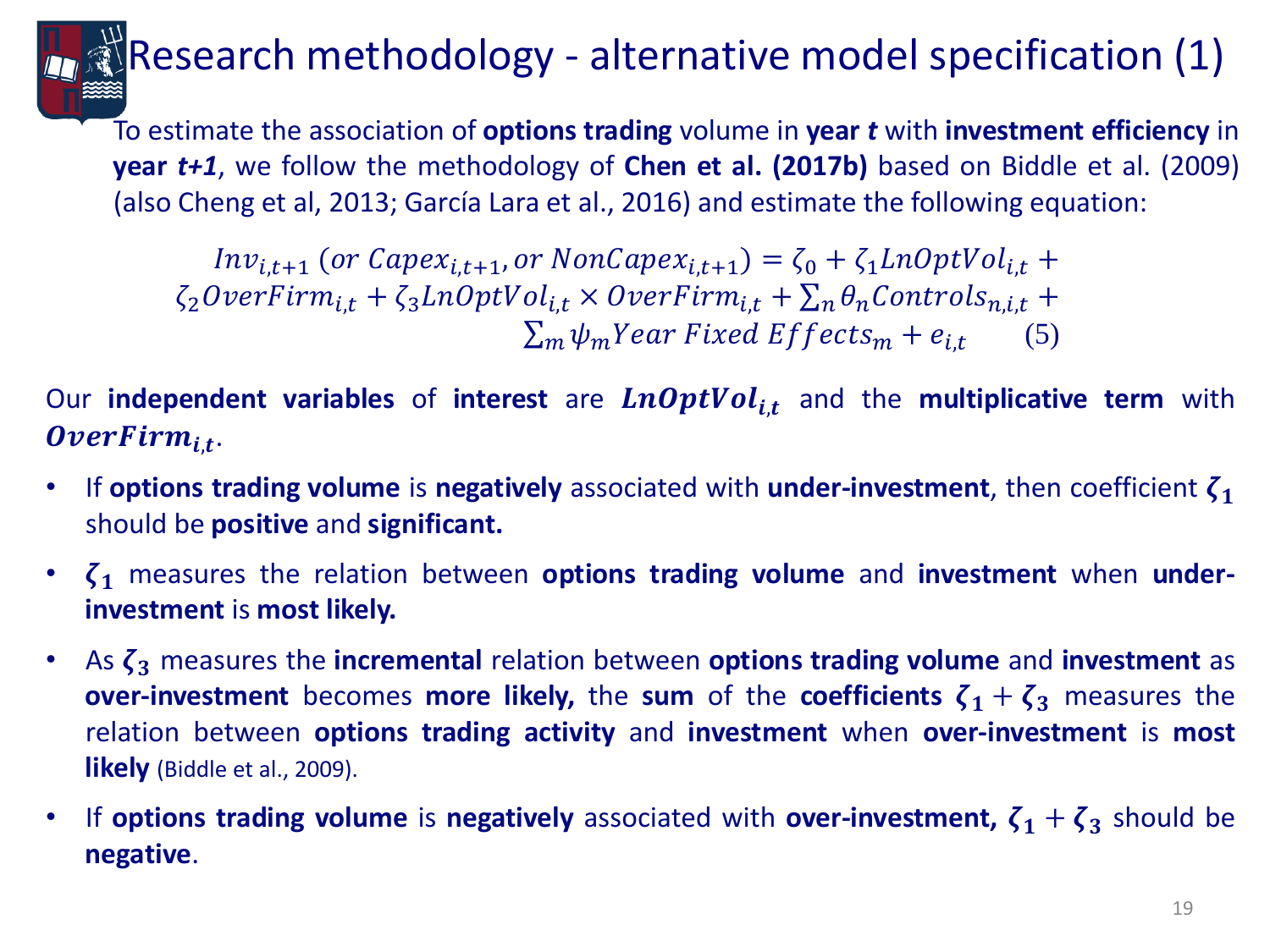### Research methodology - alternative model specification (2)

**Control variables** include proxies for **monitoring** and **governance mechanisms** and **standard determinants** of **investment** (Biddle et al. 2009; Cheng et al., 2013; García Lara et al., 2016; Chen et al., 2017b).

- Controls for **monitoring/governance: institutional holdings (INST<sub>i,t</sub>)** and **coverage** by  $\boldsymbol{f}$ inancial analysts ( $\boldsymbol{LogAnalysts}_{i,t}$ ).
- Also include a proxy for **accounting quality**  $(AQ_{i,t})$  (Chen et al., 2017b).
- These variables are interacted with  $\textit{OverFirm}_{i,t}$  to control for their association with **over-** and **under-investment**.

### Controls for **investment drivers:**

**leverage** at the *industry level (Ind K – structure*<sub>i,t</sub>), and other standard controls: firm size ( $LogTA_{i,t}$ ), the market-to-book ratio ( $MB_{i,t}$ ), cash flow from operations (CFOSales<sub>i,t</sub>), a tangibility indicator (Tangibility<sub>i,t</sub>), a binary dividend payment indicator ( $Dividend_{i,t}$ ), the firm's operating cycle ( $OperCycle_{i,t}$ ), a negative profit indicator ( $Loss_{i,t}$ ), Altman's (1968) Z score for bankruptcy risk ( $ZScore_{i,t}$ ), firm age (LogAge<sub>i,t</sub>), and the standard deviations of cash flow from operations ( $\sigma(CFO)_{i,t}$ ), sales  $(\sigma(Sales)_{i,t})$  and investment  $(\sigma(I)_{i,t})$ .

Equation (5) estimated with year fixed effects and standard errors double-clustered at<sub>2</sub>the **firm** and **industry** levels (FF48 sectors).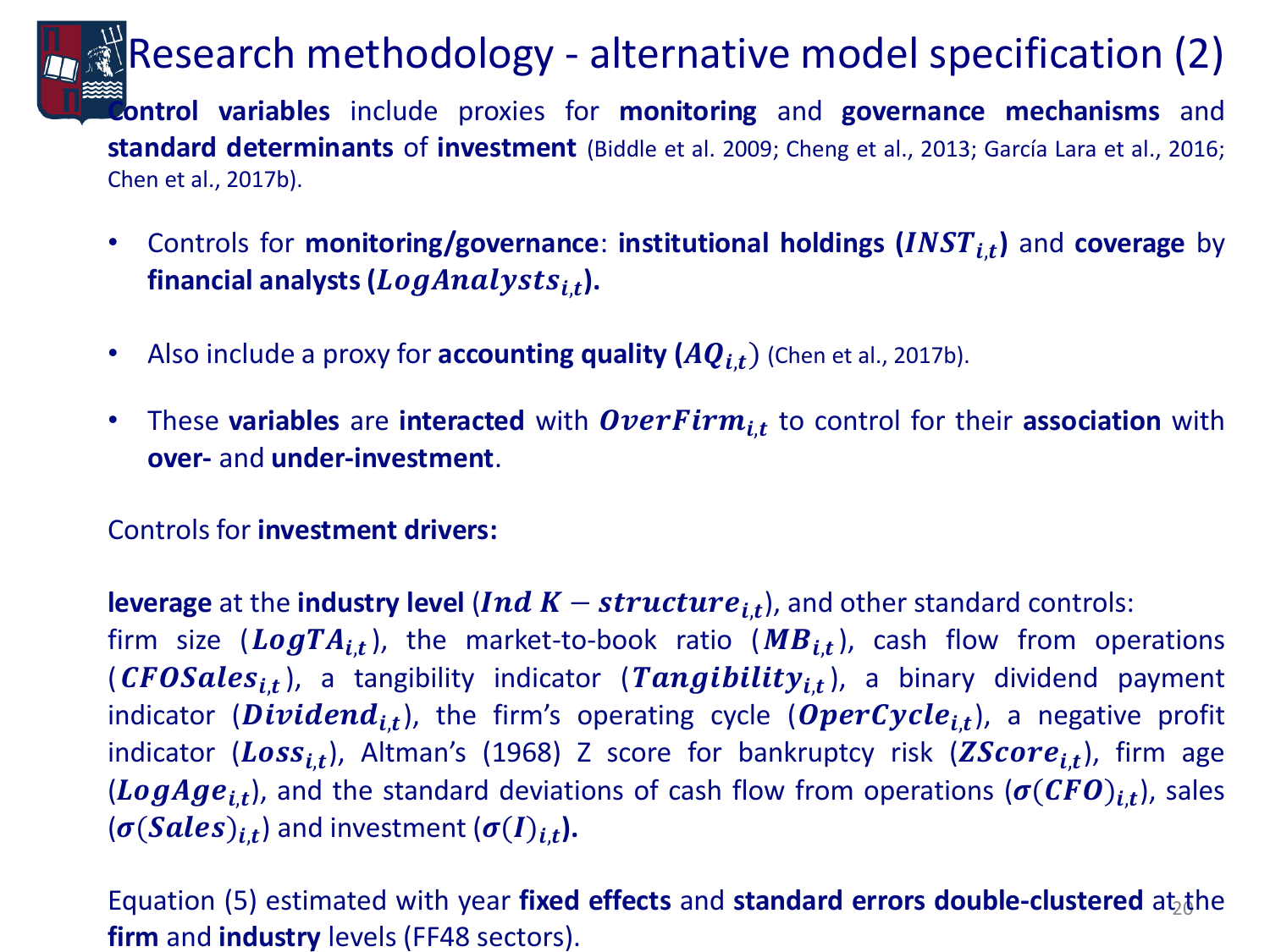

Table 2, Effect of

options

volume on

investment

inefficiency,

panel OLS

estimates, **baseline** 

**model** 

**results -**

**Equation (3)**

|                                     |                          | Dependent variable: $INV\_INEFF_{i,t+1}$ | <b>Table 2, I aller A</b> Effect of options volume on investment inefficiency, panel OLS estimates |                       | Dependent variable:                                                               |
|-------------------------------------|--------------------------|------------------------------------------|----------------------------------------------------------------------------------------------------|-----------------------|-----------------------------------------------------------------------------------|
| Independent variables Entire sample |                          | Over-investment<br>sample                | Under-investment<br>sample                                                                         |                       | $Capex$ <sub>INEFF<sub>i,t+1</sub> NonCapex<sub>INEFF<sub>i,t+1</sub></sub></sub> |
| $LnOptVol_{i,t}$                    | $-0.9161***$<br>(0.2703) | $-0.2107$<br>(0.3837)                    | $-0.9402***$<br>(0.2208)                                                                           | $-0.2028$<br>(0.1380) | $-0.6861***$<br>(0.2409)                                                          |
| $Lev_{i,t}$                         | $-4.5977***$             | 0.9557                                   | 0.6345                                                                                             | $-2.4537***$          | $-1.7502***$                                                                      |
|                                     | (0.6639)                 | (1.4692)                                 | (0.4481)                                                                                           | (0.3911)              | (0.5641)                                                                          |
| $LogTA_{i,t}$                       | $-0.4518***$             | $-1.2217***$                             | $0.2382***$                                                                                        | $-0.1254**$           | $-0.3533***$                                                                      |
|                                     | (0.1137)                 | (0.1918)                                 | (0.0879)                                                                                           | (0.0572)              | (0.0988)                                                                          |
| $MB_{i,t}$                          | 1.1528***                | $0.9204***$                              | $-0.2302***$                                                                                       | 0.4756***             | $0.6886***$                                                                       |
|                                     | (0.1374)                 | (0.1878)                                 | (0.0735)                                                                                           | (0.0363)              | (0.1262)                                                                          |
| $\sigma(I)_{i,t}$                   | $1.1570***$              | 2.5392***                                | $-1.3235***$                                                                                       | 0.2528                | $0.9712***$                                                                       |
|                                     | (0.4275)                 | (0.5522)                                 | (0.2822)                                                                                           | (0.1752)              | (0.3757)                                                                          |
| $\sigma(CFO)_{i,t}$                 | 3.6277                   | 7.9775*                                  | $-5.7600***$                                                                                       | 2.4708***             | 1.0622                                                                            |
|                                     | (2.9139)                 | (4.2109)                                 | (1.5193)                                                                                           | (0.8324)              | (2.6406)                                                                          |
| $\sigma(Sales)_{i.t}$               | 2.0893***                | $-0.0863$                                | $0.8252**$                                                                                         | $-0.5263*$            | 2.4614***                                                                         |
|                                     | (0.7086)                 | (1.1177)                                 | (0.3935)                                                                                           | (0.2983)              | (0.6235)                                                                          |
| $Tangibility_{i,t}$                 | $6.6162***$              | $-3.1477***$                             | 3.1341***                                                                                          | 7.6218***             | $-0.7313$                                                                         |
|                                     | (0.6011)                 | (0.9986)                                 | (0.4182)                                                                                           | (0.4288)              | (0.4615)                                                                          |
| $OperCycle_{i.t}$                   | $-0.4531***$             | $-0.9828***$                             | 0.4803***                                                                                          | 0.5049***             | $-0.9333***$                                                                      |
|                                     | (0.1460)                 | (0.2525)                                 | (0.0946)                                                                                           | (0.0514)              | (0.1293)                                                                          |
| $Loss_{i,t}$                        | $-2.4560***$             | $-3.2707***$                             | $-0.8234***$                                                                                       | $-0.8024***$          | $-1.5129***$                                                                      |
|                                     | (0.3229)                 | (0.6430)                                 | (0.1602)                                                                                           | (0.1148)              | (0.2927)                                                                          |
| $CFOSales_{i.t}$                    | $-0.0499$                | $-0.0444$                                | $-0.0001$                                                                                          | $0.0406***$           | $-0.0894*$                                                                        |
|                                     | (0.0564)                 | (0.0610)                                 | (0.0190)                                                                                           | (0.0092)              | (0.0515)                                                                          |
| $Dividend_{i,t}$                    | $-0.2100$                | $-0.3753$                                | $0.8670***$                                                                                        | $-0.9133***$          | $0.6377**$                                                                        |
|                                     | (0.3058)                 | (0.5336)                                 | (0.2142)                                                                                           | (0.1437)              | (0.2707)                                                                          |
| $Slack_{i.t}$                       | $-0.0042***$             | $-0.0012$                                | $-0.0034***$                                                                                       | $-0.0003$             | $-0.0040***$                                                                      |
|                                     | (0.0012)                 | (0.0009)                                 | (0.0006)                                                                                           | (0.0002)              | (0.0012)                                                                          |
| $ZScore_{i,t}$                      | $-1.0203***$             | $-1.4134***$                             | $0.3006***$                                                                                        | $0.3031***$           | $-1.3257***$                                                                      |
|                                     | (0.2265)                 | (0.2949)                                 | (0.0862)                                                                                           | (0.0438)              | (0.2086)                                                                          |
| $LogAge_{i,t}$                      | $-0.0132*$               | $-0.0120$                                | $-0.0031$                                                                                          | $-0.0177***$          | 0.0054                                                                            |
|                                     | (0.0073)                 | (0.0126)                                 | (0.0057)                                                                                           | (0.0043)              | (0.0065)                                                                          |
| Intercept                           | $-0.2310$                | 27.0659***                               | $-14.9751***$                                                                                      | $-5.0623***$          | 4.6594 ***                                                                        |
|                                     | (1.4011)                 | (2.5029)                                 | (0.8177)                                                                                           | (0.5333)              | (1.2462)                                                                          |
| Year FE                             | <b>YES</b>               | <b>YES</b>                               | <b>YES</b>                                                                                         | <b>YES</b>            | <b>YES</b>                                                                        |
| $\overline{N}$                      | 34,090                   | 10,441                                   | 23,649                                                                                             | 34,090                | 34,090                                                                            |
| R-square                            | 0.0622                   | 0.0915                                   | 0.1117                                                                                             | 0.1207                | 21<br>0.0452                                                                      |
| No of firms                         | 4,860                    | 3,121                                    | 4,306                                                                                              | 4,860                 | 4,860                                                                             |

| <b>Table 2, Panel A</b> Effect of options volume on investment inefficiency, panel OLS estimates |
|--------------------------------------------------------------------------------------------------|
|--------------------------------------------------------------------------------------------------|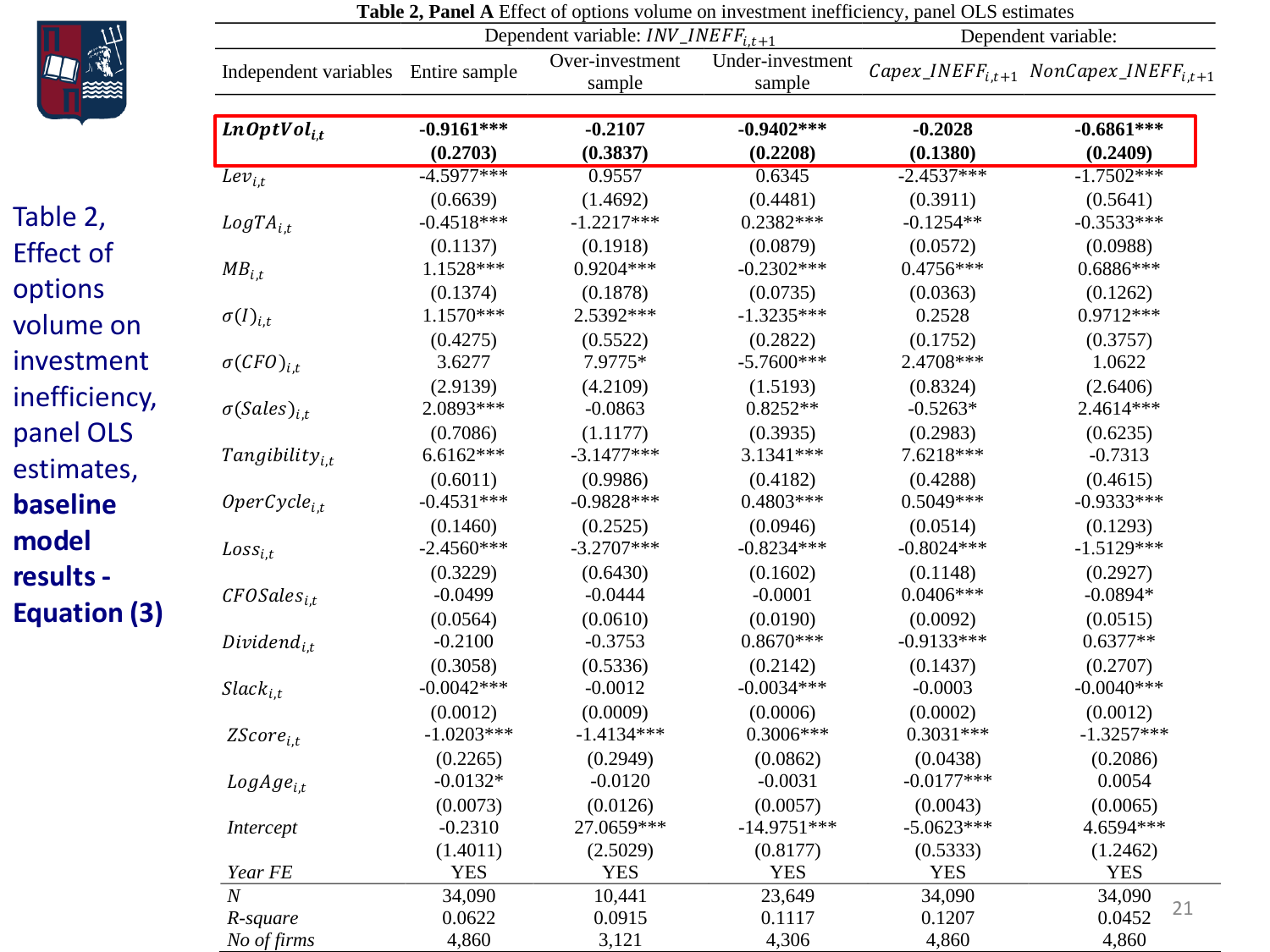

|                                    |                                     |                       | <b>Table 2, Faller D</b> Effect of options volume on investment memoritory, panel OLS estimates |                            |                          |                                                            |
|------------------------------------|-------------------------------------|-----------------------|-------------------------------------------------------------------------------------------------|----------------------------|--------------------------|------------------------------------------------------------|
|                                    |                                     |                       | Dependent variable: $INV\_INEFF_{i,t+1}^{GO}$                                                   |                            |                          | Dependent variable:                                        |
|                                    | Independent variables Entire sample |                       | Over-investment<br>sample                                                                       | Under-investment<br>sample |                          | Capex_INEFF $_{i,t+1}^{GO}$ NonCapex_INEFF $_{i,t+1}^{GO}$ |
|                                    | $LnOptVol_{i,t}$                    | $-0.7802***$          | 0.0033                                                                                          | $-1.0044***$               | $-0.2154$                | $-0.5524**$                                                |
|                                    |                                     | (0.2796)              | (0.4443)                                                                                        | (0.2161)                   | (0.1339)                 | (0.2501)                                                   |
|                                    | $Lev_{i,t}$                         | $-0.1542$             | $-2.1688*$                                                                                      | 2.9279***                  | $-1.8475***$             | $1.7966***$                                                |
| Table 2,                           |                                     | (0.7275)              | (1.2250)                                                                                        | (0.4786)                   | (0.3960)                 | (0.6134)                                                   |
|                                    | $LogTA_{i,t}$                       | $-0.6558***$          | $-1.3388***$                                                                                    | 0.2359***                  | $-0.0670$                | $-0.6217***$                                               |
| <b>Effect of</b>                   |                                     | (0.1155)              | (0.1984)                                                                                        | (0.0891)                   | (0.0538)                 | (0.1033)                                                   |
| options                            | $MB_{i,t}$                          | 1.1103***             | 0.8406***                                                                                       | $-0.2279***$               | $0.5310***$              | $0.5931***$                                                |
|                                    |                                     | (0.1698)<br>0.6949    | (0.2467)<br>3.2232***                                                                           | (0.0785)<br>$-1.2118***$   | (0.0487)<br>0.2340       | (0.1544)<br>0.4827                                         |
| volume on                          | $\sigma(I)_{i,t}$                   | (0.4567)              | (0.7383)                                                                                        | (0.2862)                   | (0.1885)                 | (0.3852)                                                   |
| investment                         | $\sigma(CFO)_{i,t}$                 | 6.5919**              | 5.9403                                                                                          | $-3.0303*$                 | 4.4631 ***               | 2.3806                                                     |
| inefficiency,                      |                                     | (3.2223)              | (4.8030)                                                                                        | (1.7488)                   | (1.1786)                 | (2.9306)                                                   |
|                                    | $\sigma(Sales)_{i.t}$               | 2.0894***             | $-0.5862$                                                                                       | 1.1106**                   | $-0.9164***$             | 2.8552***                                                  |
| panel OLS                          |                                     | (0.6923)              | (1.1245)                                                                                        | (0.4457)                   | (0.3419)                 | (0.5868)                                                   |
| estimates,                         | $Tangibility_{i,t}$                 | 5.8797***             | $-4.0547***$                                                                                    | 2.5263***                  | 6.3930***                | $-0.3792$                                                  |
|                                    |                                     | (0.5989)              | (1.0297)                                                                                        | (0.4336)                   | (0.4400)                 | (0.4589)                                                   |
| alternative                        | $OperCycle_{i,t}$                   | $-0.8811***$          | $-0.8266$ ***                                                                                   | $-0.2303*$                 | $0.3828***$              | $-1.2438***$                                               |
| investment                         |                                     | (0.1888)              | (0.2972)                                                                                        | (0.1348)                   | (0.0754)                 | (0.1655)                                                   |
|                                    | $Loss_{i,t}$                        | $-2.2677***$          | $-3.7541***$                                                                                    | $-0.4956***$               | $-0.5489***$             | $-1.6370***$                                               |
| inefficiency                       |                                     | (0.3021)              | (0.6349)                                                                                        | (0.1735)                   | (0.1248)                 | (0.2668)                                                   |
| measure -                          | $CFOSales_{i,t}$                    | $-0.1050**$           | 0.0131                                                                                          | $-0.0420$                  | $0.0423***$              | $-0.1479***$                                               |
| <b>Equation 3</b>                  | $Dividend_{i.t}$                    | (0.0516)<br>$-0.3359$ | (0.0402)<br>$-0.1552$                                                                           | (0.0256)<br>$0.6713***$    | (0.0140)<br>$-1.0549***$ | (0.0474)<br>$0.7046**$                                     |
|                                    |                                     | (0.3088)              | (0.5538)                                                                                        | (0.2136)                   | (0.1555)                 | (0.2728)                                                   |
| with                               | $Slack_{i,t}$                       | $-0.0019$             | 0.0007                                                                                          | $-0.0013***$               | $-0.0005**$              | $-0.0014$                                                  |
| $INV\_INEFF_{i,t+1}_{Score_{i,t}}$ |                                     | (0.0012)              | (0.0012)                                                                                        | (0.0003)                   | (0.0002)                 | (0.0011)                                                   |
|                                    |                                     | $-0.3088*$            | $-1.4584***$                                                                                    | $0.5812***$                | $0.3455***$              | $-0.6848***$                                               |
|                                    |                                     | (0.1876)              | (0.2410)                                                                                        | (0.1126)                   | (0.0532)                 | (0.1693)                                                   |
|                                    | $LogAge_{i,t}$                      | $-0.0061$             | $-0.0218*$                                                                                      | 0.0086                     | $-0.0114***$             | 0.0055                                                     |
|                                    |                                     | (0.0069)              | (0.0121)                                                                                        | (0.0054)                   | (0.0039)                 | (0.0062)                                                   |
|                                    | Intercept                           | 2.2880                | 28.1268***                                                                                      | $-11.9992***$              | $-4.2456***$             | $6.6152***$                                                |
|                                    |                                     | (1.6116)              | (2.7489)                                                                                        | (1.0171)                   | (0.6405)                 | (1.4414)                                                   |
|                                    | Year FE<br>$\overline{N}$           | <b>YES</b>            | <b>YES</b>                                                                                      | <b>YES</b>                 | <b>YES</b>               | <b>YES</b>                                                 |
|                                    | R-square                            | 29,050<br>0.0455      | 8,851<br>0.0790                                                                                 | 20,199<br>0.1063           | 29,050<br>0.0945         | 29,050<br>22<br>0.0310                                     |
|                                    | No of firms                         | 4,290                 | 2,843                                                                                           | 3,811                      | 4,290                    | 4,290                                                      |

**Table 2, Panel B** Effect of options volume on investment inefficiency, panel OLS estimates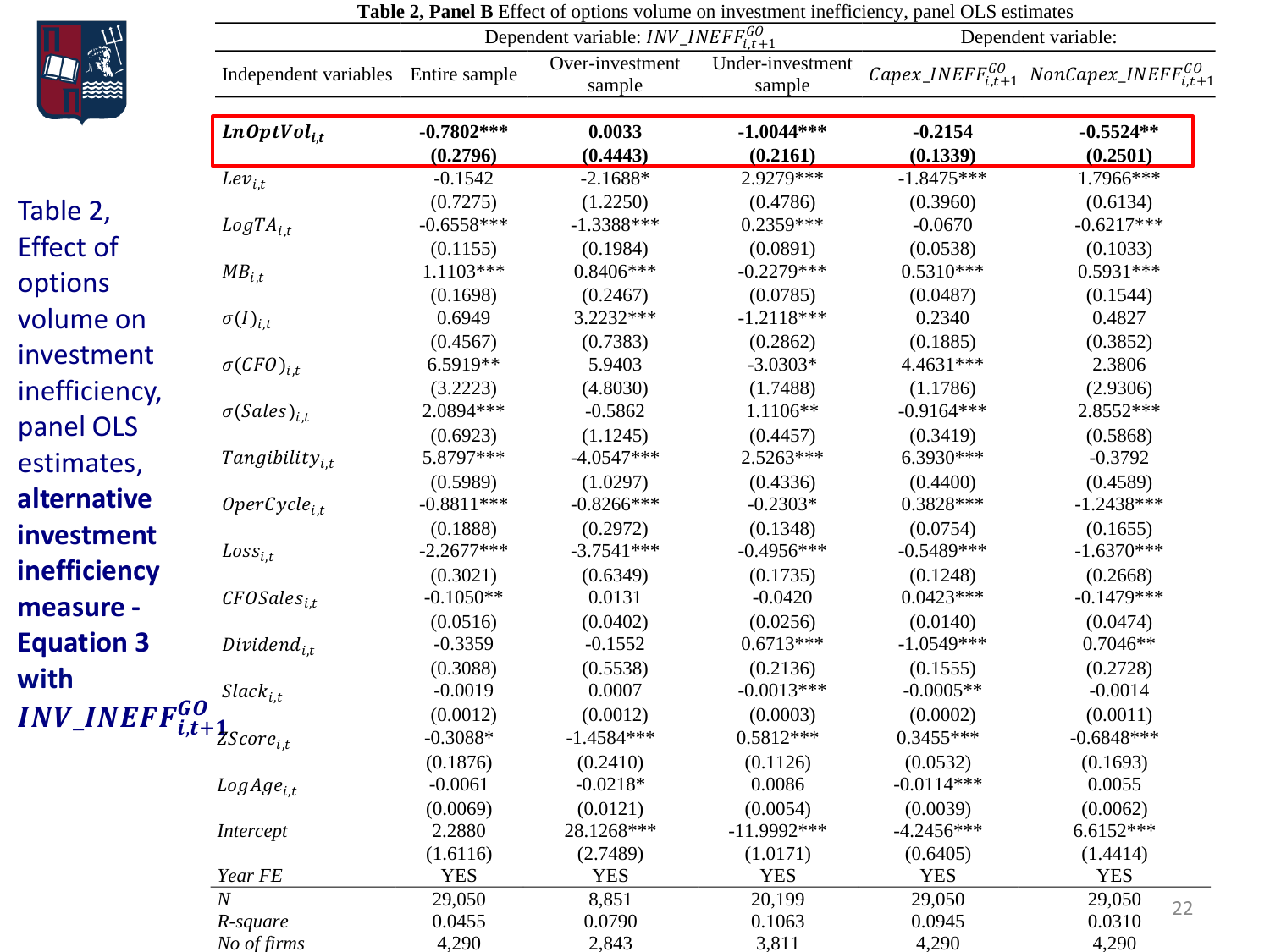

|                                                   |                                     |                                      |                                                        |                                    | <b>Table 2, Panel C</b> Effect of options volume on investment inefficiency, panel OLS estimates |                                                                    |  |
|---------------------------------------------------|-------------------------------------|--------------------------------------|--------------------------------------------------------|------------------------------------|--------------------------------------------------------------------------------------------------|--------------------------------------------------------------------|--|
|                                                   |                                     |                                      | Dependent variable: <i>INV_INEFF</i> $_{i,t+1}^{GO,M}$ |                                    | Dependent variable:                                                                              |                                                                    |  |
|                                                   | Independent variables Entire sample |                                      | Over-investment<br>sample                              | Under-investment<br>sample         |                                                                                                  | Capex_INEFF ${}_{i,t+1}^{GO,M}$ NonCapex_INEFF ${}_{i,t+1}^{GO,M}$ |  |
|                                                   | $LnOptVol_{i,t}$                    | $-0.7407***$<br>(0.2361)             | $-0.1757$<br>(0.3571)                                  | $-0.7591***$<br>(0.1600)           | $-0.1929$<br>(0.1395)                                                                            | $-0.5179***$<br>(0.1972)                                           |  |
|                                                   | $Lev_{i,t}$                         | $-5.3518***$                         | 0.4494                                                 | $-0.4464$                          | $-2.1569***$                                                                                     | $-2.7165***$                                                       |  |
| Table 2,                                          | $LogTA_{i,t}$                       | (0.6353)<br>$-0.3276***$<br>(0.1034) | (1.3276)<br>$-1.1486***$<br>(0.1806)                   | (0.4010)<br>0.3259***<br>(0.0701)  | (0.3926)<br>$-0.1578***$                                                                         | (0.5257)<br>$-0.2071**$<br>(0.0865)                                |  |
| <b>Effect of</b>                                  | $MB_{i,t}$                          | 1.3963***                            | 0.8992 ***                                             | 0.0081                             | (0.0577)<br>0.4849 ***                                                                           | $0.9170***$                                                        |  |
| options<br>volume on                              | $\sigma(I)_{i,t}$                   | (0.1408)<br>1.4783***                | (0.1762)<br>2.5573***                                  | (0.0627)<br>$-0.9544***$           | (0.0367)<br>0.1791                                                                               | (0.1298)<br>1.3520***                                              |  |
| investment                                        | $\sigma(CFO)_{i,t}$                 | (0.4292)<br>3.2472                   | (0.5441)<br>$9.2613**$                                 | (0.2443)<br>$-6.4197***$           | (0.1745)<br>2.5007***                                                                            | (0.3769)<br>0.9284                                                 |  |
| inefficiency,<br>panel OLS                        | $\sigma(Sales)_{i,t}$               | (2.9175)<br>1.2508*<br>(0.6802)      | (3.8720)<br>$-0.2997$<br>(1.0013)                      | (1.4520)<br>0.1728<br>(0.3902)     | (0.8343)<br>$-0.3503$<br>(0.2970)                                                                | (2.6574)<br>1.4542**<br>(0.5937)                                   |  |
| estimates,                                        | $Tangibility_{it}$                  | 5.6978***<br>(0.5749)                | $-2.6583***$<br>(0.9527)                               | 2.4005***<br>(0.3751)              | 7.1811***<br>(0.4284)                                                                            | $-1.3592***$<br>(0.4268)                                           |  |
| alternative                                       | $OperCycle_{i,t}$                   | $-0.2690**$                          | $-1.0764***$                                           | 0.6559***                          | $0.4859***$                                                                                      | $-0.7078***$                                                       |  |
| investment                                        | $Loss_{i,t}$                        | (0.1341)<br>$-2.5706***$             | (0.2274)<br>$-3.1012***$                               | (0.0793)<br>$-1.0229***$           | (0.0518)<br>$-0.6845***$                                                                         | (0.1173)<br>$-1.7474***$                                           |  |
| inefficiency<br>measure $(1)$                     | $CFOSales_{i.t}$                    | (0.3135)<br>$-0.0053$<br>(0.0602)    | (0.5807)<br>$-0.0351$<br>(0.0627)                      | (0.1549)<br>$0.0561**$<br>(0.0222) | (0.1152)<br>$0.0310***$<br>(0.0088)                                                              | (0.2803)<br>$-0.0337$<br>(0.0546)                                  |  |
| - Equation 3                                      | $Dividend_{i.t}$                    | $-0.8414***$<br>(0.2842)             | $-0.3999$<br>(0.5042)                                  | $0.4383**$<br>(0.1741)             | $-0.9015***$<br>(0.1435)                                                                         | 0.0116<br>(0.2452)                                                 |  |
| with                                              | $Slack_{i,t}$                       | $-0.0033**$<br>(0.0016)              | $-0.0007$<br>(0.0016)                                  | $-0.0030***$<br>(0.0006)           | $-0.0003$<br>(0.0002)                                                                            | $-0.0027*$<br>(0.0016)                                             |  |
| $INV\_INEFF_{i,t+1}^{GO,M}$ ZScore <sub>i,t</sub> |                                     | $-0.7062***$<br>(0.2182)             | $-1.5327***$<br>(0.2497)                               | $0.4331***$<br>(0.0973)            | 0.2328***<br>(0.0449)                                                                            | $-0.9464***$<br>(0.1989)                                           |  |
|                                                   | $LogAge_{i,t}$                      | $-0.0176***$<br>(0.0067)             | $-0.0063$<br>(0.0121)                                  | $-0.0057$<br>(0.0046)              | $-0.0186***$<br>(0.0043)                                                                         | 0.0023<br>(0.0056)                                                 |  |
|                                                   | Intercept                           | $-0.4237$<br>(1.3352)                | 26.8658***<br>(2.2705)                                 | $-15.1316***$<br>(0.7002)          | $-4.4683***$<br>(0.5350)                                                                         | 3.8595***<br>(1.1777)                                              |  |
|                                                   | Year FE                             | <b>YES</b>                           | <b>YES</b>                                             | <b>YES</b>                         | <b>YES</b>                                                                                       | <b>YES</b>                                                         |  |
|                                                   | $\boldsymbol{N}$                    | 34,044                               | 10,964                                                 | 23,080                             | 34,044                                                                                           | $34,044_3$                                                         |  |
|                                                   | R-square<br>No of firms             | 0.0657<br>4.857                      | 0.0913<br>3.230                                        | 0.1169<br>4.286                    | 0.1207<br>4.857                                                                                  | $0.043\overline{7}$<br>4.857                                       |  |
|                                                   |                                     |                                      |                                                        |                                    |                                                                                                  |                                                                    |  |

| <b>Table 2, Panel C</b> Effect of options volume on investment inefficiency, panel OLS estimates |
|--------------------------------------------------------------------------------------------------|
|--------------------------------------------------------------------------------------------------|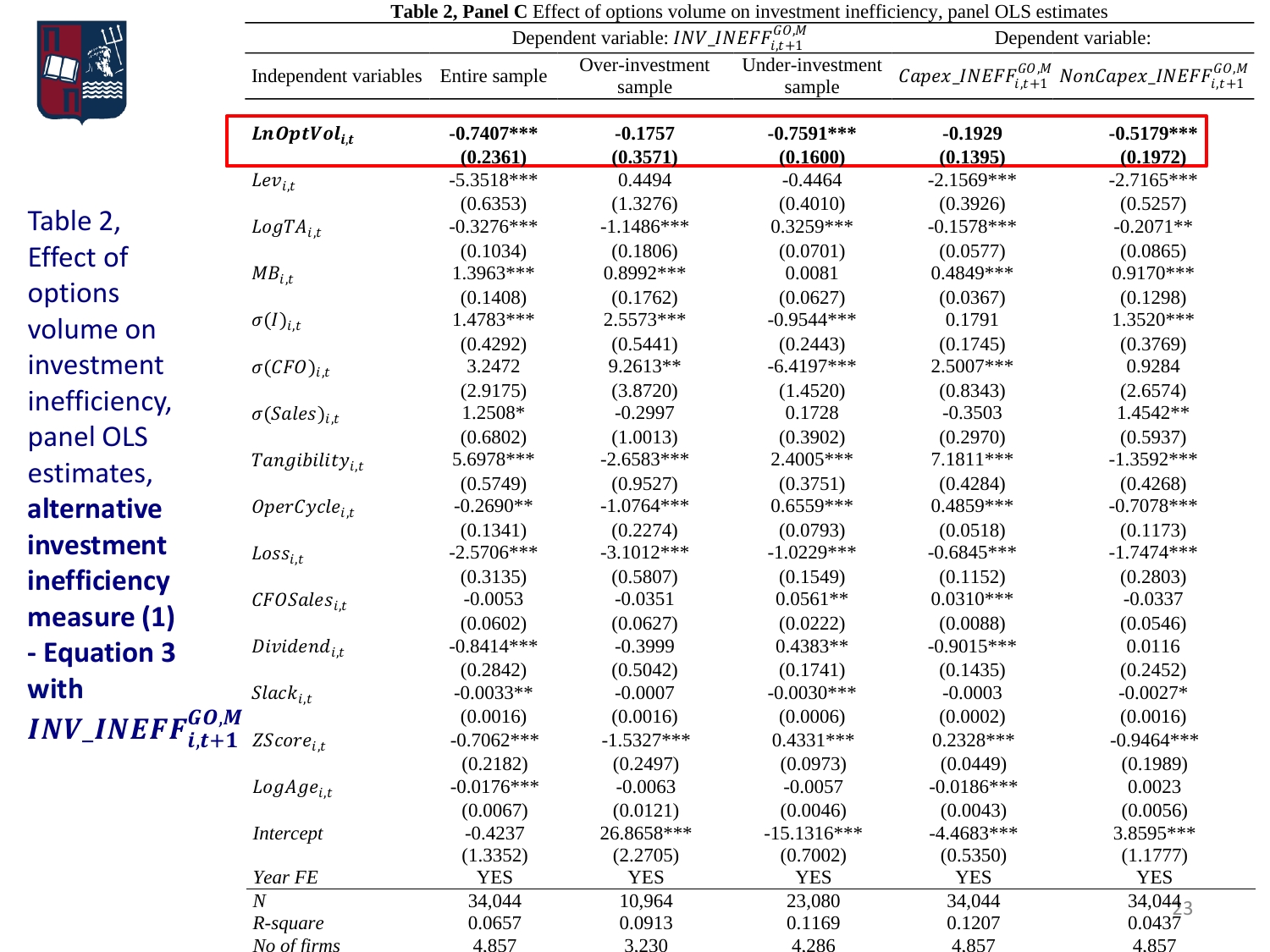

Table 3 Effect of options volume on over and under investment, panel OLS estimates for **alternative model specification when measuring investment efficiency - Equation (4)** 

Independent variables Dependent variables  $INV_{i,t+1}$ Dependent variable:<br> $Capex_{i,t+1}$ Dependent variable:<br> $NonCapex_{i,t+1}$ , **1.8798\*\*\* -0.2530 2.1217\*\*\* (0.5821)** (0.5821) (0.2836) (0.5021)<br>  $\text{Ln} \cdot \text{Dn} \cdot \text{Ln} \cdot \text{Dn} \cdot \text{Ln} \cdot \text{Dn} \cdot \text{Ln} \cdot \text{Dn} \cdot \text{Ln} \cdot \text{Dn} \cdot \text{Ln} \cdot \text{Dn} \cdot \text{Ln} \cdot \text{Dn} \cdot \text{Ln} \cdot \text{Dn} \cdot \text{Ln} \cdot \text{Dn} \cdot \text{Ln} \cdot \text{Dn} \cdot \text{Ln} \cdot \text{Dn} \cdot \text{Ln}$ **(1.0374) (0.5028) (0.9029)** *Wald test, sum of coefficients*  $\text{Ln} OptVol_{i,t}$  *and*  $\text{Ln} VOptol_{i,t} \times OverFirm_{i,t}$ *, F-statistic*<br>*n-value*  $LnVOptol<sub>i</sub>$   $\times$  *OverFirm<sub>it</sub>*, *F-statistic* **7.06 2.50 14.22** *p-value* **[0.0079] [0.1143] [0.0002]**  $INST_{i,t}$  0.0880 0.1153 -0.1277  $INST_{i,t} \times OverFirm_{i,t}$ (0.3373)
(0.1516)
(0.2523)
(0.2523)
(0.2523)
(0.2523
(0.2523
(0.3373)
(0.2272
(0.2062
(0.3373)
(0.3373)
(0.1516
(0.1516
(0.2523
(0.2062
(0.3373)
(0.3373)
(0.1516
(0.1516
(0.2523)
(0.2062
(0.3373)
(0.3373  $LogAnalysis_{i,t}$  (0.5258) (0.6915) (0.3059) (0.5258)<br> $LogAnalysis_{i,t}$  1.3693\* 0.9971\* 1.3693\*  $LogAnalysis_{i,t}$ <br>  $LogAnalysis_{i,t} \times OverFirm_{i,t}$ <br>  $LogAnalysis_{i,t} \times OverFirm_{i,t}$ <br>  $1.9496$ <br>  $1.9496$ <br>  $1.9496$ <br>  $-0.7514$ <br>  $2.4776$  $AQ_{i,t}$  (1.7463) (0.8784) (1.5298)<br> $AQ_{i,t}$  -8.0281 -2.6513 -5.5463 (9.3854) (3.5143) (8.7549)<br>  $AQ_{i,t} \times OverFirm_{i,t}$  (8.7549)  $(3.5143)$  (8.7549)  $\frac{1}{2}$ <br>  $0 \text{verFirm}_{i,t}$  (14.2530) (5.4930) (13.3441)<br>  $4.3797**$  3.4920\*\*\* 0.7168 (1.6971) (0.8003) (1.4854)<br>  $Ind\ K - structure_{i,t}$  -17.1003\*\*\* -6.4683\*\*\* -10.4941\*\*\*  $LogTA_{i,t}$  (1.1962)<br> $LogTA_{i,t}$  -1.2597\*\*\* -0.1512\*\* -0.1512\* -1.1417\*\*\*  $(0.1291)$   $(0.0634)$   $(0.1114)$  $MB_{i,t}$  1.9113\*\*\* 0.4159\*\*\* 1.4619\*\*\* 1.4619\*\*\* (0.1836) (0.0323) (0.1792)  $\sigma(I)_{i,t}$  1.5515\*\*\* 1.5515\*\*\* 1.5515\*\*\* 1.5515\*\*\* 1.5515\*\*\* 1.5515\*\*\* 1.5515\*\*\* 1.5515\*\*  $(0.5284)$   $(0.2883)$   $(0.4590)$  $\sigma(CFO)_{i,t}$  27.0123\*\*\* 5.4243\*\*\* 21.4581\*\*\*  $(3.5073)$   $(1.1974)$   $(3.2017)$  $\sigma(Sales)_{i,t}$  -1.5971\*\* 0.1111 -1.7414\*\*  $(0.8063)$   $(0.2227)$   $(0.7489)$  $\text{Tangibility}_{i,t}$  11.8630\*\*\*  $\text{G.3732***}$  19.0932\*\*\*  $\text{G.41.8630*}$  $(0.7474)$   $(0.5984)$   $(0.5521)$  $\emph{OperCycle}_{i.t}$  -0.6234\*\*\*  $\emph{0.6234***}$  -0.2281\*\*\*  $\emph{0.2281***}$  $(0.2228)$   $(0.0744)$   $(0.2095)$  $Loss_{i,t}$  -2.3503\*\*\* -0.9984\*\*\* -1.1488\*\*\*  $(0.4303)$   $(0.1260)$   $(0.3886)$  ${\it CFOSales}_{i,t} \hspace{2cm} -0.0963** \hspace{2cm} 0.0464*** \hspace{2cm} -0.1416*** \nonumber$  $(0.0429)$   $(0.0105)$   $(0.0411)$ Dividend $_{i,t}$  -1.6768\*\*\* -0.9815\*\*\* -0.7319\*\*\* -0.7319\*\*\*  $(0.3175)$   $(0.1527)$   $(0.2806)$  $Slack_{i,t}$  -0.00023\*\*\* -0.0005\* -0.0007\*\*\*  $(0.0007)$   $(0.0003)$   $(0.0005)$  $ZScore_{i,t}$  -2.2712\*\*\*  $0.3114***$  -2.5379\*\*\*  $(0.3108)$   $(0.0505)$   $(0.2852)$  $LogAge_{i,t}$  0.0133\*\* 0.0133\*\*  $-0.0067$   $-0.0197***$  0.0133\*\*  $(0.0068)$   $(0.0035)$   $(0.0063)$ *Intercept* 23.9225\*\*\* 0.2541 24.1218\*\*\*

*Year FE* YES YES YES YES YES *N* 30,059 30,059 30,059 30,059 30,059 *R-square* 0.1900 0.3730 0.2256 *No of firms* 4,206 4,206 4,206

 $\frac{YES1}{30,059}$ 

 $(2.0805)$   $(0.7761)$   $(1.9037)$ 

**Table 3** Effect of options volume on over and under-investment, panel OLS estimates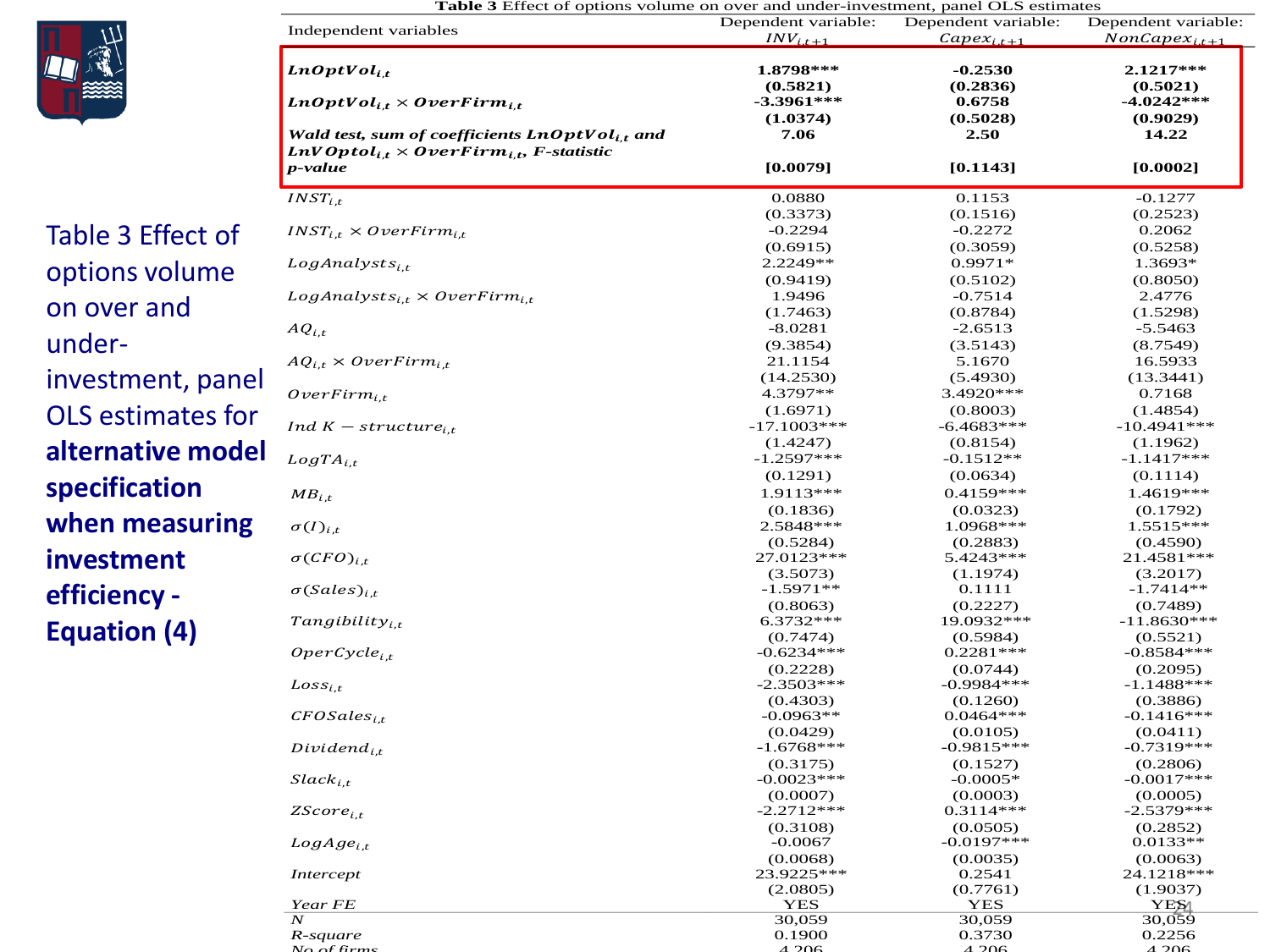

### Results - Controlling for endogeneity

- **Baseline** results **consistent** with our main **hypothesis**, but **potential endogeneity concerns** could muddy this association.
- This could be the case if **both options trading volume** and **firm-level investment efficiency** are **jointly affected** by factors **unobservable** to the **empiricist** but **observable** to **traders** (Blanco and Wehrheim, 2017), as may be the case, for example, if **traders adjust** their **trading patterns** in light of **anticipated efficient investing** by **firms**.
- If such **factors correlate positively** with the **level** of **options trading**, model **inferences** could be **biased.**
- In a similar vein, **options volume** could be **endogenously determined** by the **efficiency** of firm **investment** or **efficient investment** and **options trading volumes** may be **simultaneously determined** by the **informational efficiency** of **firms**.

Following previous research, we use **two main methods** to **mitigate** such **potential endogeneity** concerns.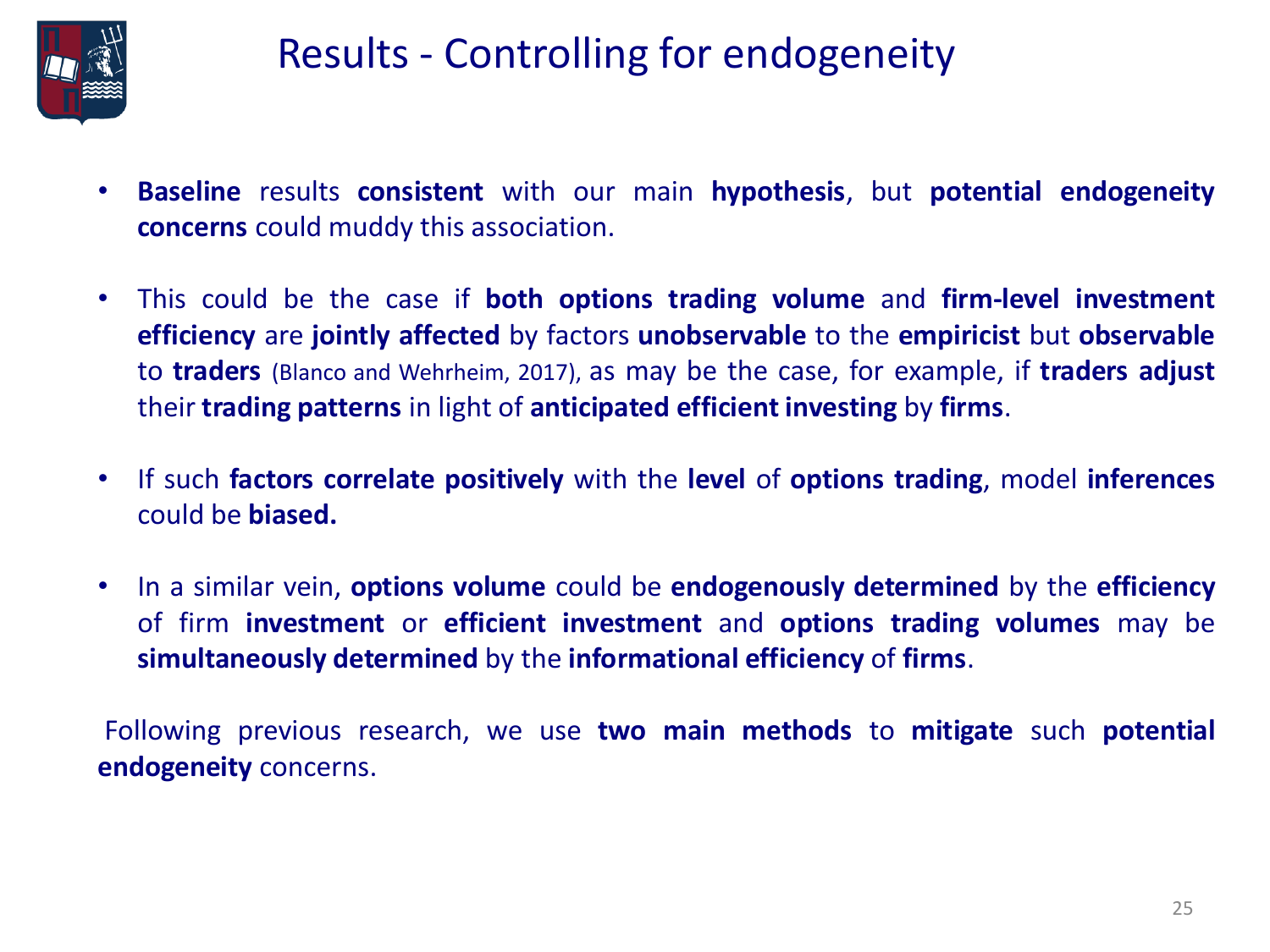

### Results - Controlling for endogeneity (1)

1. Following Roll et al. (2009) (also Blanco and Werheim, 2017; Cao et al., 2020a; Cao et al., 2020b, Chen et al., 2020), we employ a **two-stage GMM estimation** with **instrumental variables**.

We use **option moneyness** and **option open interest** as **IVs** for options trading volume.

- The two instruments for the **volume** of options trading should **satisfy** a **relevance condition** (**correlated** with **options trading volume**)**,** and also **satisfy** the **exclusion** criterion (**uncorrelated** with firm-level **investment efficiency**)
- **Moneyness** is related to **options trading** because of a **preference** of **informed** (**uninformed) traders** for **OTM (ITM)** options, and because **volatility traders** tend to avoid **deep ITM and OTM options** (Roll et al., 2009; Blanco and Wehrheim, 2017) in preference for **ATM** options (Chakravarty et al., 2004).
- **Open interest** indicates **unsettled option contracts** (Chen et al., 2020) and should be **higher** when **more open positions** for **option calls-puts** exist and when **options volumes** are **higher** (Ali et al., 2020).

**Option moneyness: annual average absolute difference** between a firm's **stock price** and the **strike price** of **traded options** as in Chen et al. (2020) and Ni et al. (2005); **Open interest: average open interest across all options** on a **firm's stock** throughout the **fiscal year** as in Cao et al. (2020b).

26 **intrinsically** to **investment efficiency; open interest (with both call and put options)** will be **higher** when there **- option exchanges periodically list new options** with **strike prices close** to the stock's **market price** (Blanco and Wehrheim, 2017),so there is **no reason** to expect that the degree of **moneyness** of **traded options** should be **linked** are **more open positions** for **calls** and **puts**, and this should **not** be **intrinsically** linked to **efficient investing**.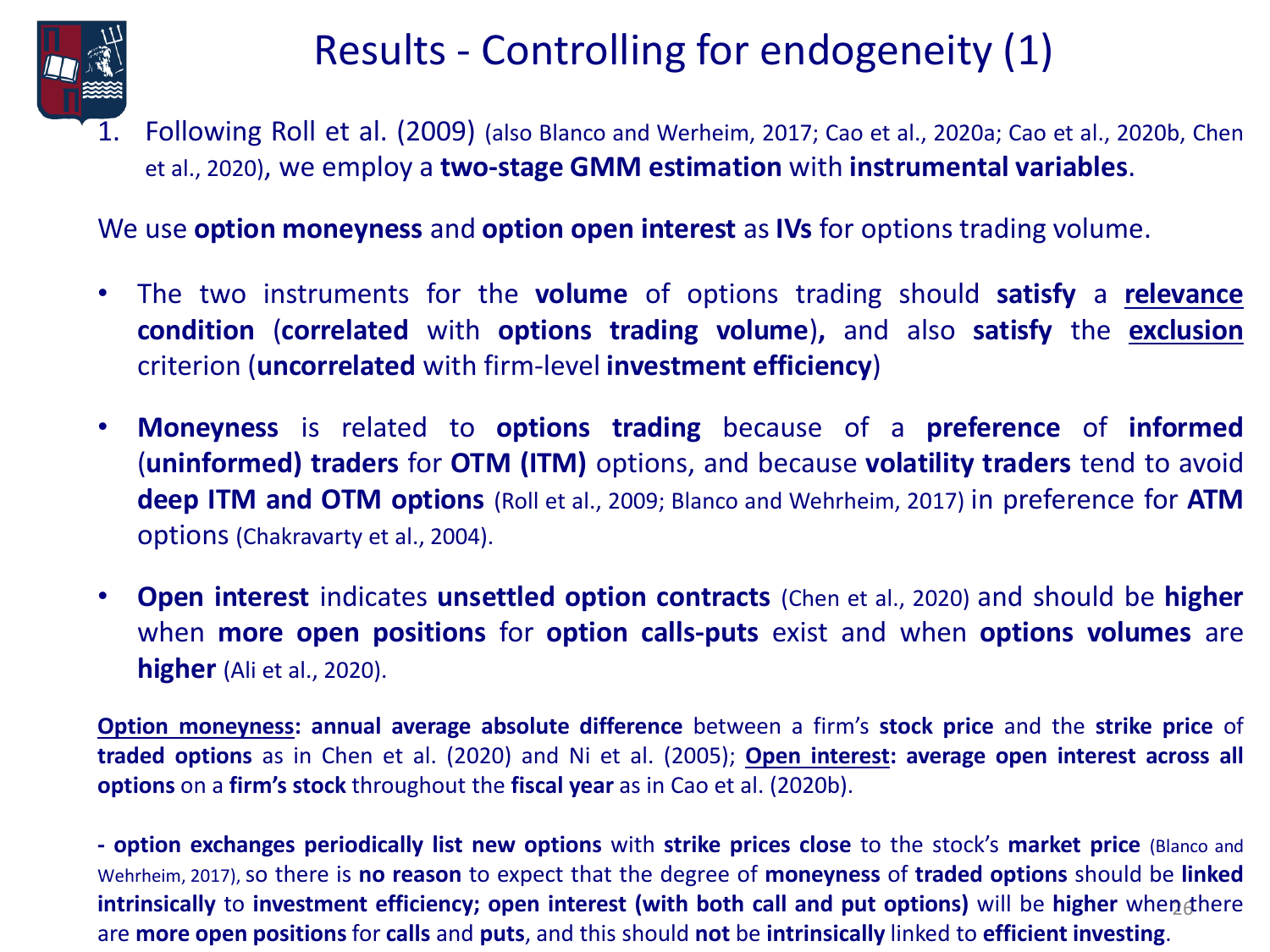

### Results - Controlling for endogeneity (2)

2. We apply **PSM** among firms with **high vs. low options trading activity** to test whether **otherwise similar matched firms** that differ **only** in the **volumes** of their **traded option contracts** exhibit **distinctly different** levels of **firm-level investment inefficiency.**

**High (low) options trading activity** firms are defined as those with **options trading volume above (below)** their **industry** (based on FF48 sectors)-**year median**.

The **former ("high")** group represents our **treatment** firms, while firms with **"low" options trading activity** represent the **control firms.**

Perform **PSM** between our **treatment** and **control** firms based on one to one, nearestneighbor matching with replacement where **all** the **control variables** used in equation (4) are employed to produce the **propensity scores**, following Ali et al. (2020).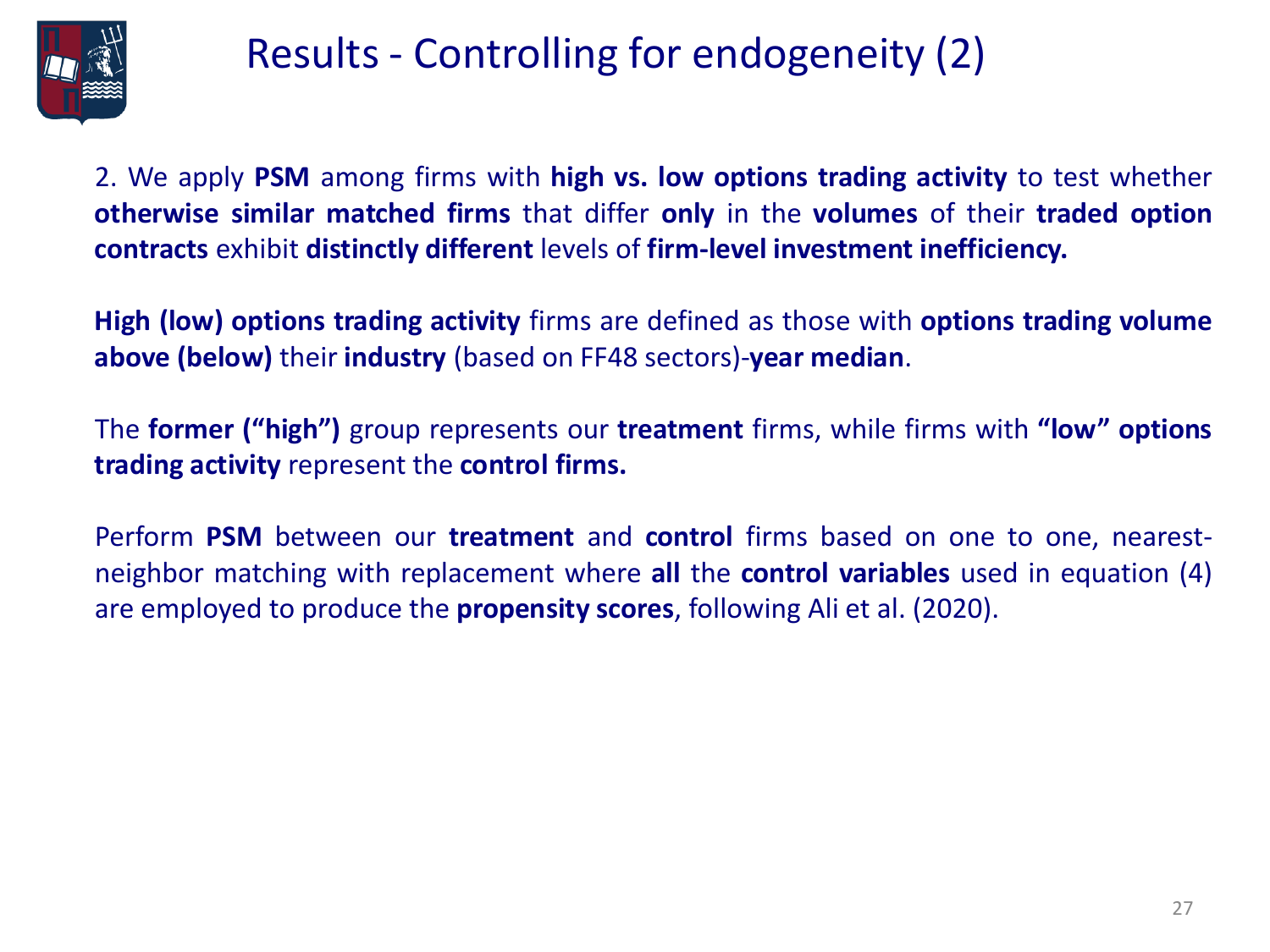

#### **Table 4, Panel A** Effect of options volume on investment efficiency, two-step GMM IV estimates Effect on investment inefficiency, two-step GMM IV estimates Dependent variable:  $INV\_INEFF_{i,t+1}$  Dependent variable: Independent variables Entire sample Over-investment sample Under-investment sample  $Capex\_INEFF_{i,t+1}$   $NonCapex\_INEFF_{i,t+1}$ , **-1.3424\*\* -0.3242 -1.4874\*\*\* -0.0669 -1.1420\*\* (0.5663) (0.5439) (0.4880) (0.2346) (0.4791)**  $Lev_{i,t}$  -4.8670\*\*\* 0.8562 0.3411 -2.3802\*\*\* -2.0391\*\*\*  $(0.7329)$   $(1.5184)$   $(0.5008)$   $(0.4043)$   $(0.6188)$ , -0.3465\*\* -1.1899\*\*\* 0.3671\*\*\* -0.1560\*\* -0.2386\*  $(0.1615)$   $(0.2282)$   $(0.1311)$   $(0.0731)$   $(0.1381)$  $MB_{i,t}$  1.1833\*\*\* 0.9270\*\*\* -0.1803\*\* 0.4642\*\*\* 0.7094\*\*\*  $(0.1420)$   $(0.1873)$   $(0.0830)$   $(0.0386)$   $(0.1293)$  $\sigma(I)_{i,t}$  1.1641\*\*\* 2.5381\*\*\* -1.3130\*\*\* 0.2571 0.9893\*\*\*  $(0.4264)$   $(0.5513)$   $(0.2794)$   $(0.1751)$   $(0.3748)$  $\sigma(CFO)_{i,t}$  4.0749 8.0714\* -5.0914\*\*\* 2.2983\*\*\* 1.4250  $(2.9622)$   $(4.2178)$   $(1.6105)$   $(0.8622)$   $(2.6681)$  $\sigma({\it Sales})_{i,t}$  2.1780\*\*\* -0.0607 0.9325\*\* -0.5296\* 2.5530\*\*\*  $(0.7122)$   $(1.1165)$   $(0.3973)$   $(0.3010)$   $(0.6281)$  $Tangibility_{i,t}$  6.6509\*\*\* -3.1474\*\*\* 3.1914\*\*\* 7.6400\*\*\* -0.6512  $(0.6020)$   $(0.9971)$   $(0.4200)$   $(0.4286)$   $(0.4623)$ 0perCycle<sub>i,t</sub> -0.4673\*\*\* -0.9847\*\*\* 0.4613\*\*\* 0.5164\*\*\* -0.9482\*\*\*  $(0.1471)$   $(0.2517)$   $(0.0959)$   $(0.0518)$   $(0.1302)$  $Loss_{i,t}$  -2.3910\*\*\* -3.2518\*\*\* -0.7419\*\*\* -0.8132\*\*\* -1.4507\*\*\*  $(0.3313)$   $(0.6420)$   $(0.1732)$   $(0.1170)$   $(0.2990)$  $\textit{CFOSales}_{i,t}$  -0.0508 -0.0446 -0.0012 -0.0408\*\*\* -0.0912\*  $(0.0563)$   $(0.0609)$   $(0.0189)$   $(0.0092)$   $(0.0514)$ Dividend $_{i,t}$  -0.2865 -0.3951 0.7739\*\*\* -0.9165\*\*\* 0.5358\*  $(0.3119)$   $(0.5363)$   $(0.2178)$   $(0.1466)$   $(0.2754)$  $Slack_{i,t}$  -0.0042\*\*\* -0.0012 -0.0034\*\*\* -0.0003 -0.00040\*\*\*  $(0.0012)$   $(0.0009)$   $(0.0006)$   $(0.0002)$   $(0.0012)$  $ZScore_{i,t}$  -1.0207\*\*\* -1.4146\*\*\* 0.2961\*\*\* 0.3013\*\*\* -1.3038\*\*\*  $(0.2258)$   $(0.2934)$   $(0.0855)$   $(0.0439)$   $(0.2075)$  $LogAge_{i,t}$  -0.0123\* -0.0120 -0.0014 -0.0173\*\*\* 0.0058  $(0.0072)$   $(0.0125)$   $(0.0056)$   $(0.0043)$   $(0.0064)$

*Intercept* -0.9123 26.8712\*\*\* -15.8473\*\*\* -4.8898\*\*\* 3.9089\*\*\*

*Year FE YES YES YES YES YES YES YES YES Hansen's J statistic* 0.024 0.001 0.015 5.274 1.405 *p-value* [0.8764] [0.9795] [0.9036] [0.0216] [0.2360] *N* 34,090 10,441 23,649 34,090 34,090 *R-square* 0.0621 0.0915 0.1101 0.1205 0.0449 *No of firms* 4,860 3,121 4,306 4,860 4,860 4,860

 $(1.5618)$   $(2.6031)$   $(1.0217)$   $(0.6035)$   $(1.3759)$ 

 $0.0449$ 

Table 4, Effect of options volume on investment efficiency, two -step GMM IV estimates **baseline model results - Equation (3)**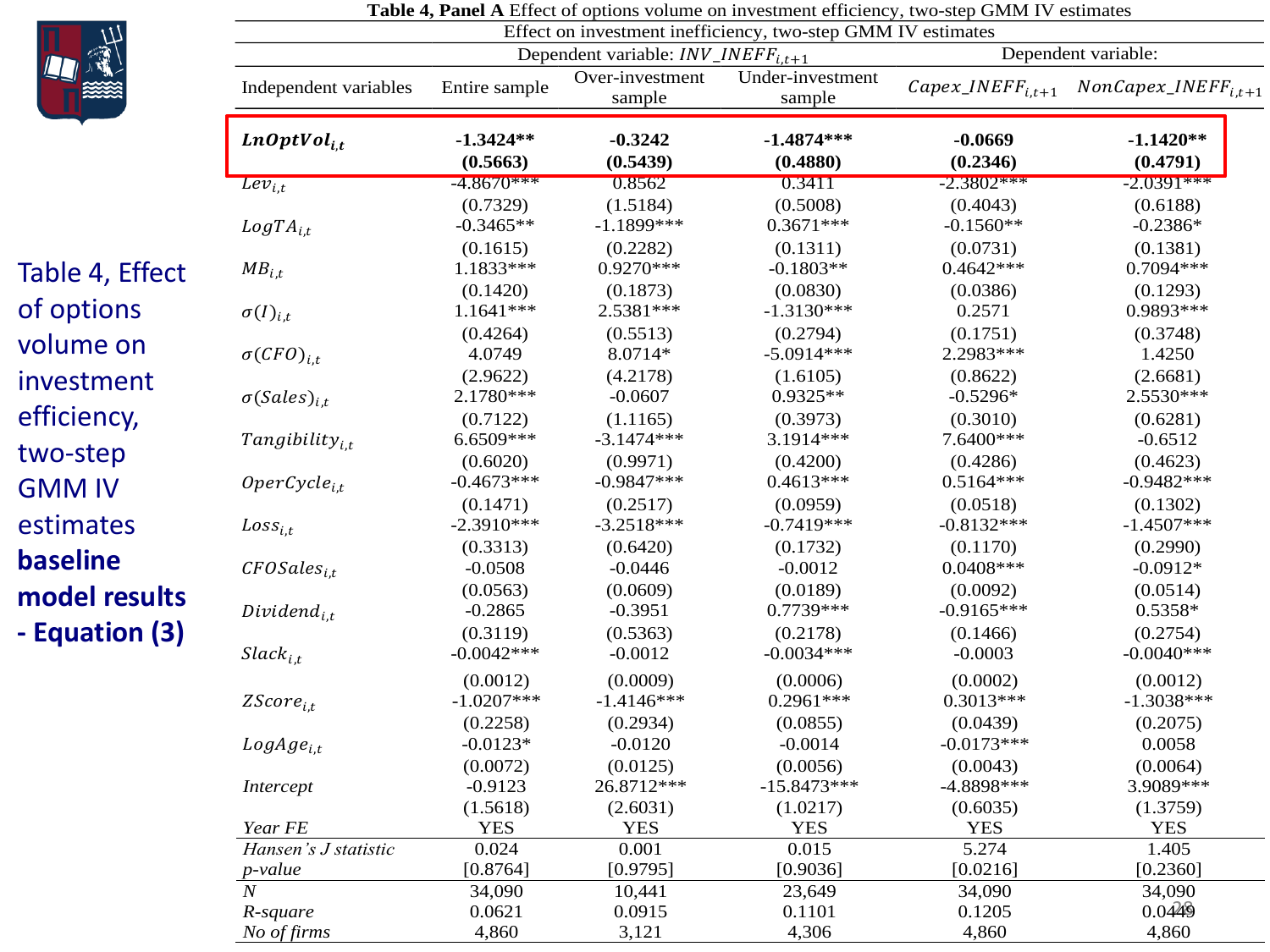

|                           |                                    |                                     |                                               |                                    | <b>Table 4, Panel B</b> Effect of options volume on investment efficiency, two-step GMM IV estimates<br>Effect on investment inefficiency, two-step GMM IV estimates |                                                        |  |  |  |  |  |
|---------------------------|------------------------------------|-------------------------------------|-----------------------------------------------|------------------------------------|----------------------------------------------------------------------------------------------------------------------------------------------------------------------|--------------------------------------------------------|--|--|--|--|--|
|                           |                                    |                                     | Dependent variable: $INV\_INEFF_{i,t+1}^{GO}$ |                                    |                                                                                                                                                                      | Dependent variable:                                    |  |  |  |  |  |
|                           | Independent variables              | Entire sample                       | Over-investment<br>sample                     | Under-investment<br>sample         | Capex_INEFF $_{i,t+1}^{GO}$                                                                                                                                          | $NonCapex$ <sub>_INEFF<math>_{i,t+1}^{GO}</math></sub> |  |  |  |  |  |
|                           | $LnOptVol_{i,t}$                   | $-1.2392**$<br>(0.5979)             | $-0.3496$<br>(0.6509)                         | $-1.8037***$<br>(0.4993)           | $-0.1479$<br>(0.2351)                                                                                                                                                | $-1.0504**$<br>(0.5080)                                |  |  |  |  |  |
|                           | $Lev_{i,t}$                        | $-0.4188$                           | $-2.3266*$                                    | $2.5042***$                        | $-1.8501***$                                                                                                                                                         | $1.4823**$                                             |  |  |  |  |  |
|                           | $LogTA_{i,t}$                      | (0.7936)<br>$-0.5409***$            | (1.2641)<br>$-1.2594***$                      | (0.5310)<br>$0.4304***$            | (0.4035)<br>$-0.0825$                                                                                                                                                | (0.6709)<br>$-0.4939***$                               |  |  |  |  |  |
| Table 4, Effect           | $MB_{i,t}$                         | (0.1690)<br>1.1500***               | (0.2415)<br>$0.8763***$                       | (0.1374)<br>$-0.1477$              | (0.0723)<br>$0.5216***$                                                                                                                                              | (0.1468)<br>$0.6226***$                                |  |  |  |  |  |
| of options                | $\sigma(I)_{i,t}$                  | (0.1753)<br>0.7046                  | (0.2468)<br>3.2350***                         | (0.0902)<br>$-1.1959***$           | (0.0507)<br>0.2295                                                                                                                                                   | (0.1586)<br>0.4936                                     |  |  |  |  |  |
| volume on<br>investment   | $\sigma(CFO)_{i.t}$                | (0.4562)<br>$7.2021**$              | (0.7367)<br>6.3559                            | (0.2828)<br>$-1.9453$              | (0.1883)<br>4.3523***                                                                                                                                                | (0.3846)<br>2.9489                                     |  |  |  |  |  |
| efficiency,               | $\sigma(Sales)_{i.t}$              | (3.2863)<br>2.1854 ***<br>(0.6986)  | (4.8453)<br>$-0.5289$<br>(1.1190)             | (1.8641)<br>1.2675***<br>(0.4501)  | (1.2109)<br>$-0.9016***$<br>(0.3459)                                                                                                                                 | (2.9702)<br>2.9639***<br>(0.5933)                      |  |  |  |  |  |
| two-step                  | $Tangibility_{i,t}$                | 5.9121***<br>(0.5987)               | $-4.0464***$<br>(1.0286)                      | $2.6113***$<br>(0.4350)            | 6.4216***<br>(0.4400)                                                                                                                                                | $-0.3088$<br>(0.4593)                                  |  |  |  |  |  |
| <b>GMM IV</b>             | $OperCycle_{i.t}$                  | $-0.8814***$                        | $-0.8223***$                                  | $-0.2373*$                         | $0.3857***$                                                                                                                                                          | $-1.2430***$                                           |  |  |  |  |  |
| estimates,<br>alternative | $Loss_{i,t}$                       | (0.1883)<br>$-2.1935***$            | (0.2969)<br>$-3.7304***$                      | (0.1343)<br>$-0.3743**$            | (0.0753)<br>$-0.5549***$                                                                                                                                             | (0.1652)<br>$-1.5616***$                               |  |  |  |  |  |
| investment                | $CFOSales_{it}$                    | (0.3121)<br>$-0.1053**$<br>(0.0514) | (0.6440)<br>0.0141<br>(0.0400)                | (0.1877)<br>$-0.0428*$<br>(0.0257) | (0.1282)<br>$0.0421***$<br>(0.0139)                                                                                                                                  | (0.2752)<br>$-0.1486***$<br>(0.0472)                   |  |  |  |  |  |
| inefficiency              | $Dividend_{i.t}$                   | $-0.4073$<br>(0.3148)               | $-0.2143$<br>(0.5564)                         | $0.5444**$<br>(0.2202)             | $-1.0639***$<br>(0.1590)                                                                                                                                             | $0.6163**$<br>(0.2775)                                 |  |  |  |  |  |
| measure -                 | $Slack_{i,t}$                      | $-0.0019$                           | 0.0007                                        | $-0.0013***$                       | $-0.0005**$                                                                                                                                                          | $-0.0014$                                              |  |  |  |  |  |
| <b>Equation 3</b>         | $ZScore_{i,t}$                     | (0.0012)<br>$-0.3152*$              | (0.0012)<br>$-1.4621***$                      | (0.0003)<br>$0.5777***$            | (0.0002)<br>$0.3437***$                                                                                                                                              | (0.0011)<br>$-0.6754***$                               |  |  |  |  |  |
| with                      | $LogAge_{i.t}$                     | (0.1872)<br>$-0.0049$<br>(0.0068)   | (0.2401)<br>$-0.0211*$<br>(0.0121)            | (0.1108)<br>$0.0106**$<br>(0.0052) | (0.0533)<br>$-0.0113***$<br>(0.0039)                                                                                                                                 | (0.1686)<br>0.0061<br>(0.0060)                         |  |  |  |  |  |
| $INV\_INEFF_{i,t+1}^{GO}$ | Intercept                          | 1.4490<br>(1.8081)                  | 27.5627***<br>(2.9167)                        | $-13.4546***$<br>(1.2336)          | $-4.1242***$<br>(0.7273)                                                                                                                                             | 5.6820***<br>(1.5950)                                  |  |  |  |  |  |
|                           | Year FE                            | <b>YES</b>                          | <b>YES</b>                                    | <b>YES</b>                         | <b>YES</b>                                                                                                                                                           | <b>YES</b>                                             |  |  |  |  |  |
|                           | Hansen's J statistic<br>$p$ -value | 0.043<br>[0.8350]                   | 0.422<br>[0.5158]                             | 0.328<br>[0.5669]                  | 0.070<br>[0.7920]                                                                                                                                                    | 0.626<br>[0.4288]                                      |  |  |  |  |  |
|                           | $\boldsymbol{N}$<br>R-square       | 29,050<br>0.0452                    | 8,851<br>0.0789                               | 20,199<br>0.1028                   | 29,050<br>0.0944                                                                                                                                                     | 29,050<br>0.0442                                       |  |  |  |  |  |

*No of firms* 4,290 2,843 3,811 4,290 4,290

**Table 4, Panel B** Effect of options volume on investment efficiency, two-step GMM IV estimates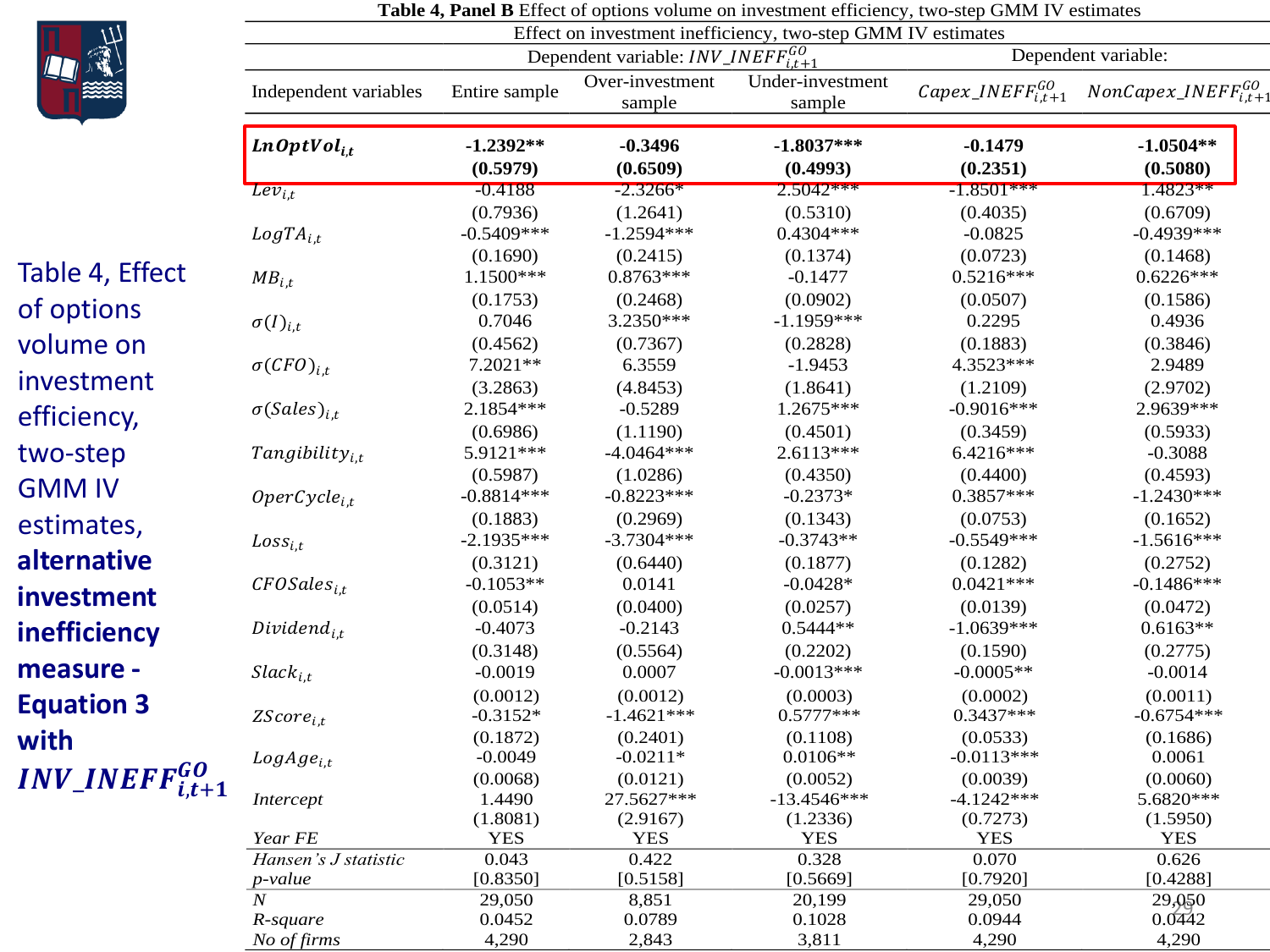

|                                                  | <b>Table <math>\pi</math>, I and C</b> Effect of options volume on investment efficiency, two step Givin I $\tau$ estimates<br>Effect on investment inefficiency, two-step GMM IV estimates |                                     |                                                 |                                       |                                      |                                   |  |
|--------------------------------------------------|---------------------------------------------------------------------------------------------------------------------------------------------------------------------------------------------|-------------------------------------|-------------------------------------------------|---------------------------------------|--------------------------------------|-----------------------------------|--|
|                                                  |                                                                                                                                                                                             |                                     | Dependent variable: $INV\_INEFF_{i,t+1}^{GO,M}$ |                                       |                                      | Dependent variable:               |  |
|                                                  | Independent variables                                                                                                                                                                       | Entire sample                       | Over-investment<br>sample                       | Under-investment<br>sample            | Capex_INEF $F_{i,t+1}^{GO,M}$        | $NonCapex\_INEFF_{i,t+1}^{GO,M}$  |  |
|                                                  | $LnOptVol_{i,t}$                                                                                                                                                                            | $-1.0630**$<br>(0.4811)             | $-0.2089$<br>(0.5462)                           | $-1.2619***$<br>(0.3626)              | 0.0031<br>(0.2368)                   | $-0.7757**$<br>(0.3695)           |  |
|                                                  | $Lev_{i,t}$                                                                                                                                                                                 | $-5.5692***$                        | 0.4261                                          | $-0.7081$                             | $-2.0569***$                         | $-2.9186***$                      |  |
|                                                  | $LogTA_{i,t}$                                                                                                                                                                               | (0.6868)<br>$-0.2439*$              | (1.3620)<br>$-1.1410***$                        | (0.4333)<br>$0.4417***$               | (0.4048)<br>$-0.2015***$             | (0.5621)<br>$-0.1307$             |  |
| Table 4, Effect                                  | $MB_{i,t}$                                                                                                                                                                                  | (0.1426)<br>1.4115***               | (0.2225)<br>$0.9020***$                         | (0.0991)<br>0.0528                    | (0.0735)<br>$0.4691***$              | (0.1150)<br>$0.9074***$           |  |
| of options                                       | $\sigma(I)_{i,t}$                                                                                                                                                                           | (0.1439)<br>1.4977***               | (0.1772)<br>2.5580***                           | (0.0695)<br>$-0.9562***$              | (0.0391)<br>0.1871                   | (0.1312)<br>1.3865***             |  |
| volume on<br>investment                          | $\sigma(CFO)_{i.t}$                                                                                                                                                                         | (0.4283)<br>3.5148                  | (0.5431)<br>9.2890**                            | (0.2427)<br>$-5.8362***$              | (0.1743)<br>2.2446 ***               | (0.3762)<br>0.9683                |  |
| efficiency,                                      | $\sigma(Sales)_{i,t}$                                                                                                                                                                       | (2.9526)<br>1.3266*                 | (3.9056)<br>$-0.2933$                           | (1.5071)<br>0.2657                    | (0.8624)<br>$-0.3588$                | (2.6694)<br>1.5132**              |  |
| two-step                                         | $Tangibility_{i,t}$                                                                                                                                                                         | (0.6817)<br>5.7344***               | (0.9982)<br>$-2.6579***$                        | (0.3915)<br>2.4578***                 | (0.2999)<br>7.2025***                | (0.5955)<br>$-1.2812***$          |  |
| <b>GMM IV</b>                                    | $OperCycle_{i.t}$                                                                                                                                                                           | (0.5754)<br>$-0.2819**$             | (0.9510)<br>$-1.0779***$                        | (0.3763)<br>$0.6369***$               | (0.4281)<br>$0.5010***$              | (0.4275)<br>$-0.7142***$          |  |
| estimates,                                       | $Loss_{i,t}$                                                                                                                                                                                | (0.1349)<br>$-2.5260***$            | (0.2266)<br>$-3.0991***$                        | (0.0798)<br>$-0.9606***$              | (0.0522)<br>$-0.7007***$             | (0.1177)<br>$-1.7162***$          |  |
| alternative<br>investment                        | $CFOSales_{i,t}$                                                                                                                                                                            | (0.3199)<br>$-0.0063$               | (0.5858)<br>$-0.0351$                           | (0.1610)<br>$0.0549**$                | (0.1172)<br>$0.0315***$              | (0.2843)<br>$-0.0355$             |  |
| inefficiency                                     | $Dividend_{i.t}$                                                                                                                                                                            | (0.0601)<br>$-0.9054***$            | (0.0626)<br>$-0.4054$                           | (0.0221)<br>0.3483*                   | (0.0088)<br>$-0.9028***$             | (0.0545)<br>$-0.0592$             |  |
| measure $(1)$ -                                  | $Slack_{i,t}$                                                                                                                                                                               | (0.2898)<br>$-0.0032**$             | (0.5096)<br>$-0.0007$                           | (0.1785)<br>$-0.0029***$              | (0.1471)<br>$-0.0003$                | (0.2491)<br>$-0.0026*$            |  |
| <b>Equation 3</b>                                | $ZScore_{i,t}$                                                                                                                                                                              | (0.0016)<br>$-0.6973***$            | (0.0016)<br>$-1.5342***$                        | (0.0006)<br>$0.4303***$               | (0.0002)<br>$0.2302***$              | (0.0016)<br>$-0.9069***$          |  |
| with<br>$INV\_INEFF_{i++}^{GO,M^{logAge_{i,t}}}$ |                                                                                                                                                                                             | (0.2175)<br>$-0.0171**$<br>(0.0066) | (0.2489)<br>$-0.0062$<br>(0.0120)               | (0.0968)<br>$-0.0046$                 | (0.0449)<br>$-0.0181***$             | (0.1978)<br>0.0024                |  |
|                                                  | $i,t+1$ Intercept                                                                                                                                                                           | $-0.9577$<br>(1.4657)               | 26.8247***<br>(2.4034)                          | (0.0045)<br>$-15.8912***$<br>(0.8261) | (0.0044)<br>$-4.2121***$<br>(0.6044) | (0.0056)<br>3.3546***<br>(1.2717) |  |
|                                                  | Year FE                                                                                                                                                                                     | <b>YES</b>                          | <b>YES</b>                                      | <b>YES</b>                            | <b>YES</b>                           | <b>YES</b>                        |  |
|                                                  | Hansen's J statistic<br>$p$ -value                                                                                                                                                          | 0.626<br>[0.4287]                   | 0.005<br>[0.9411]                               | 1.769<br>[0.1835]                     | 0.494<br>[0.4823]                    | 0.061<br>[0.8053]                 |  |
|                                                  | $\overline{N}$                                                                                                                                                                              | 34,044                              | 10,964                                          | 23,080                                | 34,044                               |                                   |  |
|                                                  | R-square                                                                                                                                                                                    | 0.0656                              | 0.0915                                          | 0.1152                                | 0.1118                               | $34,044$<br>0.0435                |  |

*No of firms* 4,857 3,230 4,286 4,857 4,857

|  | <b>Table 4, Panel C</b> Effect of options volume on investment efficiency, two-step GMM IV estimates |  |
|--|------------------------------------------------------------------------------------------------------|--|
|--|------------------------------------------------------------------------------------------------------|--|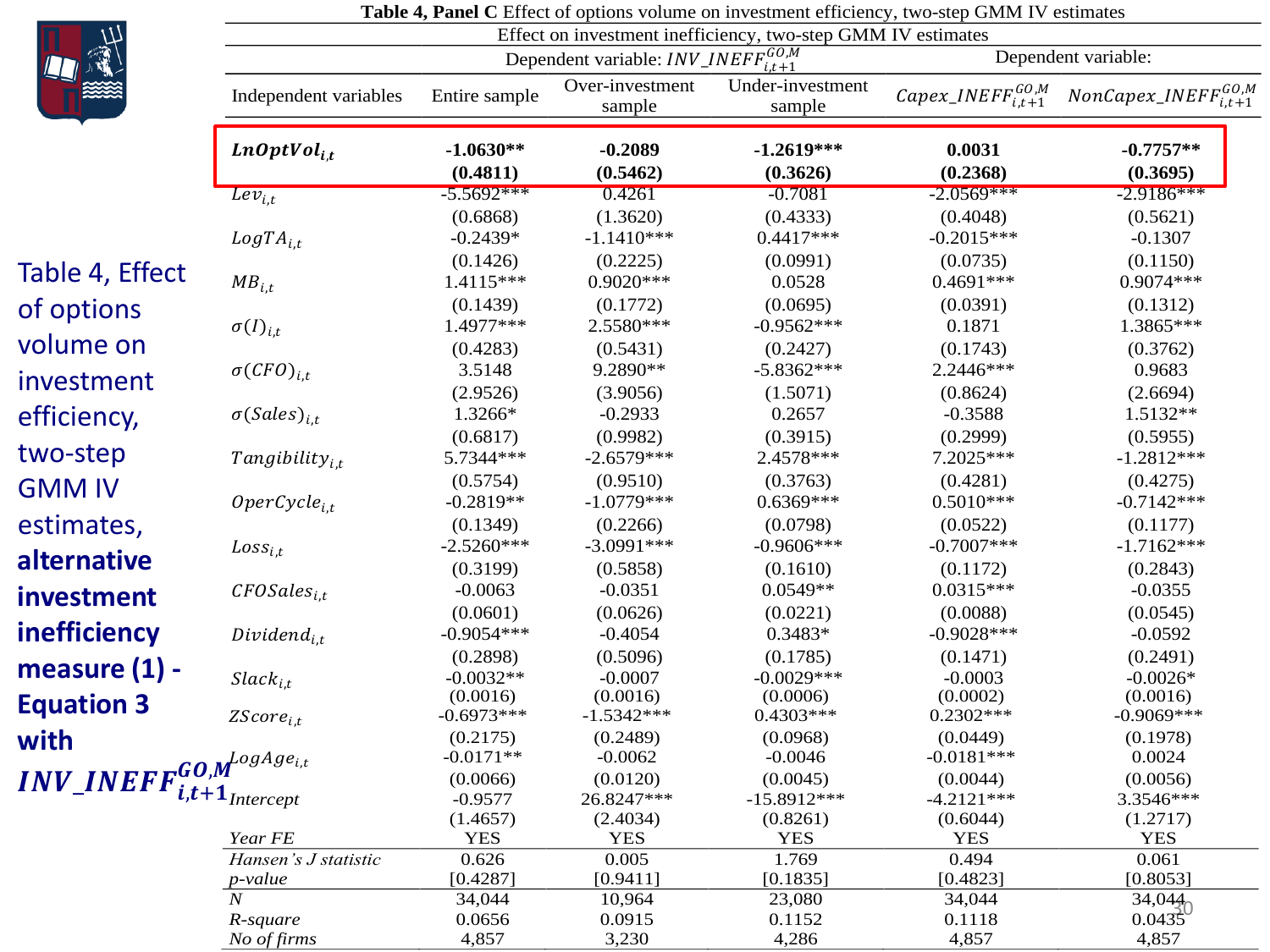

Table 5 Effect

of options

**propensity** 

**matching**

**treatment effects** from **PSM**. **Panel B**: results of the **PSM** estimation of equation (4) for **treatment** and **control**

firms, estimated for the entire **sample**, for the

**(under -**

**investment**) subsamples separately.

volume,

**score** 

#### $25,670$ **Panel B** Propensity score matching panel OLS Dependent variable:  $INV\_INEFF_{i,t+1}$  Dependent variable: Independent variables Entire sample Over-investment sample Under-investment  $\sum_{\text{sample}}^{T-1} Capex\_INEFF_{i,t}$  NonCapex\_INEFF<sub>i,t</sub> , **-0.7151\*\*\* -0.2080 -0.8108\*\*\* -0.1651 -0.5268\*\* (0.2737) (0.3853) (0.2261) (0.1422) (0.2436)** *Controls* YES YES YES YES YES *Year FE YES YES YES YES YES YES YES YES N* 25,670 8,374 17,138 25,670 25,670 *R-square* 0.0655 0.0895 0.1131 0.1214 0.0426 **Panel A**: **average over -investment Table 5** Effect of options volume, propensity score matching analysis **Panel A** Propensity score matching Variables Treatment (Firms with high options volume) Control (Firms with low options volume) *t-test*  $INV\_INEFF_{it}$ \_, **-0.2481 -1.8921 6.91\*\*\*** *Capex\_INEFF<sub>it</sub>* **8.80\*\*\* 0.4124 -0.4174 -0.4174 8.80\*\*\*** \_, **-0.7017 -1.3991 3.38\*\*\***  $Lev_{i,t}$  and  $0.2024$  and  $0.2024$  and  $0.2024$  and  $0.2024$  and  $0.000$  $LogTA_{i,t}$  6.2267 8.2269 0.01  $MB_{i,t}$  2.2540 2.2528 0.04  $\sigma(I)_{i,t}$  0.1253 0.1268 -0.18  $\sigma(CFO)_{i,t}$  0.0556 0.0559 -0.02  $\sigma(Sales)_{i,t}$  0.2084 0.2080 0.09  $\text{Tangibility}_{i,t}$  and  $\text{0.2538}$  and  $\text{0.00}$  $\textit{OperCycle}_{i,t}$  (1.7537 - 4.7537 - 4.7537 - 4.7550 -  $\textit{0.08}$  $CFOSales_{i,t}$  0.00  $-0.2120$   $-0.2187$   $-0.2187$  0.00  $ZScore_{i,t}$  and the contract of the contract of the contract of the contract of the contract of the contract of the contract of the contract of the contract of the contract of the contract of the contract of the contract of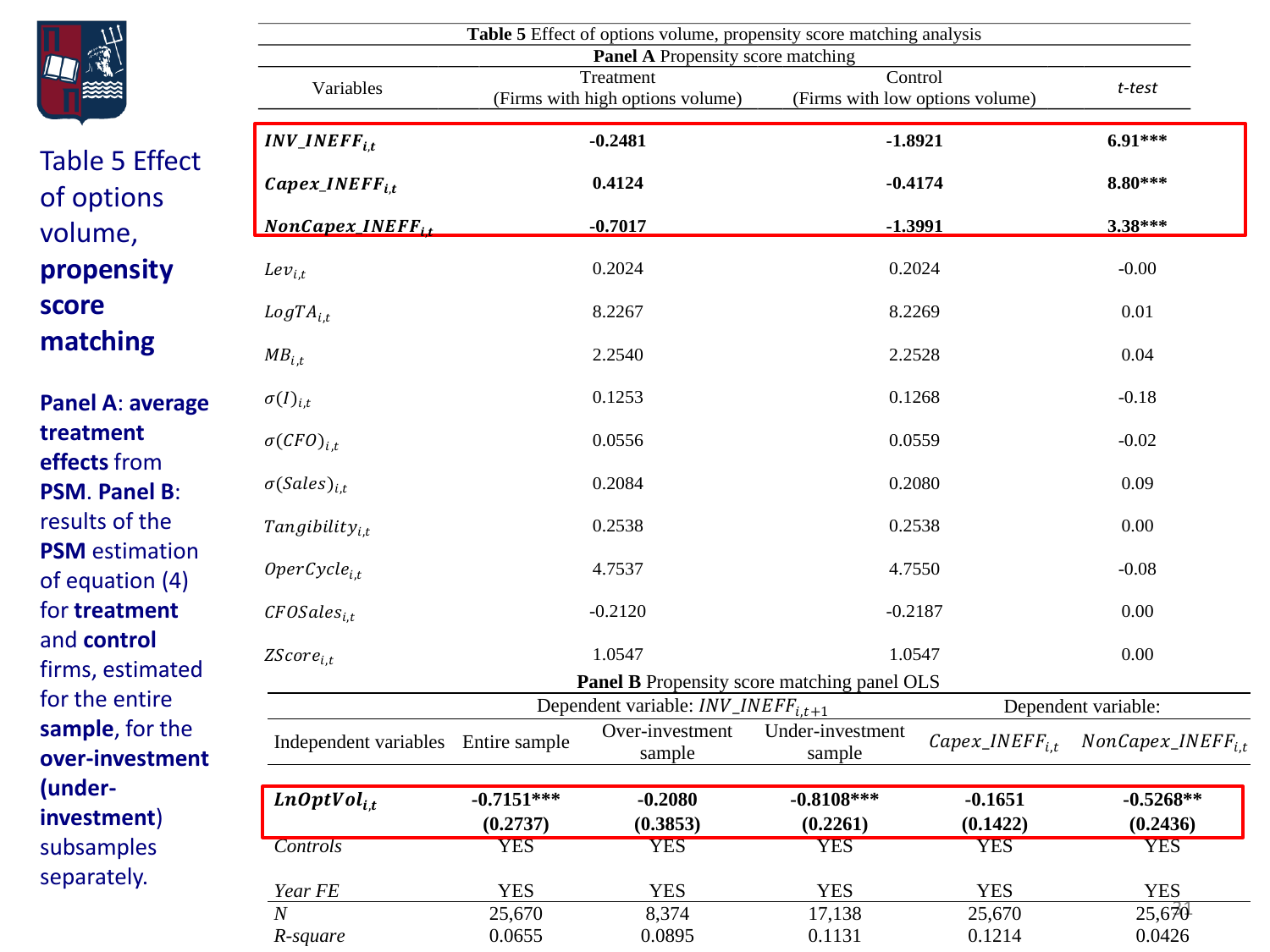

### Results - The role of external monitoring

To examine whether the **volume** of **options trading relates** to **investment efficiency** through an **external monitoring channel,** as **predicted** by *H3***:**

Estimate equation (4) by **interacting**  $LnOptVol_{i,t}$  with **measures** for the **strength** of **external monitoring**, as follows:

1. LnOptVol<sub>i,t</sub> is interacted with a variable indicating the magnitude of institutional **blockholder ownership** (taking the value of **one (zero)** if a firm is **above (below)** the **sample-year median** for **institutional blockholder ownership (>= 5%,** as percentage of **fiscal year-end market capitalization**) using data from Thomson Reuters 13F)

2. Equation is **estimated** for firms **with** and **without** an **S&P credit rating** of their **long-term debt separately**.

**Larger blockholder institutional ownership** should **increase** the **strength** of **external monitoring** on the firm, while the **presence** or **absence** of **S&P credit rating** provides evidence of an **independent external assessment** (or **lack** of it) of the firm's **long-term survivability** prospects.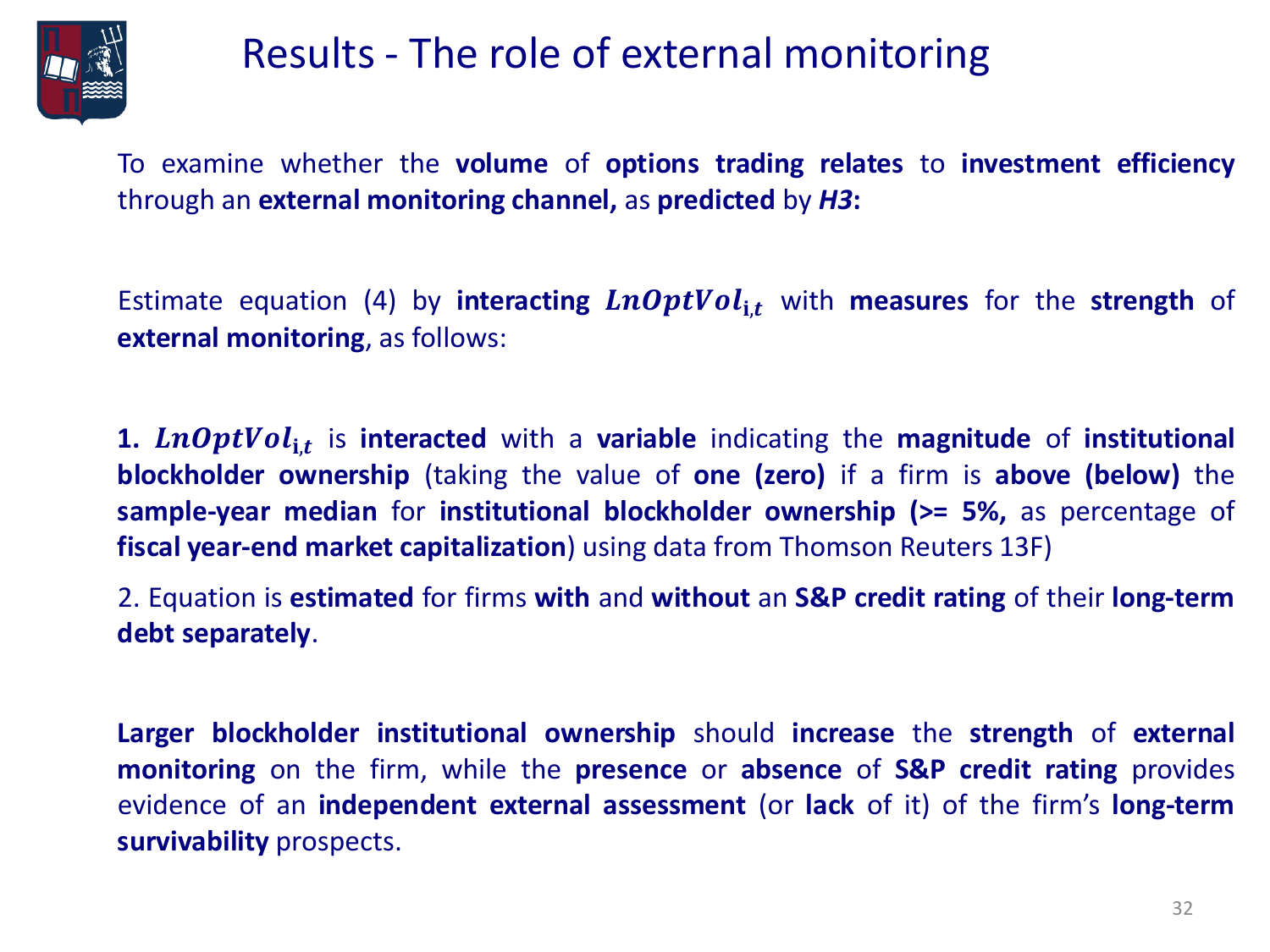

Table 6 Effect of options volume on investment efficiency, **external monitoring channel**

|                                                                                                 | Table 6 Effect of options volume on investment efficiency, external monitoring channel<br>Dependent variable: $INV\_INEFF_{i,t+1}$ |                                  |                                     |  |  |  |  |  |
|-------------------------------------------------------------------------------------------------|------------------------------------------------------------------------------------------------------------------------------------|----------------------------------|-------------------------------------|--|--|--|--|--|
| Independent variables                                                                           | (1)                                                                                                                                | (2a) Firms with<br>credit rating | (2b) Firms without<br>credit rating |  |  |  |  |  |
| LnOptVol <sub>it</sub>                                                                          | $-1.0438***$<br>(0.2812)<br>$-1.0810***$                                                                                           | $-0.5519$<br>(0.3425)            | $-1.1360***$<br>(0.3521)            |  |  |  |  |  |
| InstitOwn. –top five_H – L <sub>i.t</sub><br>$LnVol_{i,t} \times Institute_{i,t}$ and $L_{i,t}$ | (0.3062)<br>$0.9092*$                                                                                                              |                                  |                                     |  |  |  |  |  |
|                                                                                                 | (0.5075)                                                                                                                           |                                  |                                     |  |  |  |  |  |
| $\overline{Lev_{i,t}}$                                                                          | $-4.1806***$                                                                                                                       | $-6.2912***$                     | $-6.5775***$                        |  |  |  |  |  |
|                                                                                                 | (0.6738)                                                                                                                           | (1.0891)                         | (0.8737)                            |  |  |  |  |  |
| $LogTA_{i.t}$                                                                                   | $-0.5864***$                                                                                                                       | $-1.5765***$                     | $-0.1940$                           |  |  |  |  |  |
|                                                                                                 | (0.1224)                                                                                                                           | (0.1936)                         | (0.1481)                            |  |  |  |  |  |
| $MB_{i.t}$                                                                                      | 1.0883***                                                                                                                          | $0.6941***$                      | 1.1973 ***                          |  |  |  |  |  |
|                                                                                                 | (0.1413)                                                                                                                           | (0.2611)                         | (0.1537)                            |  |  |  |  |  |
| $\sigma(I)_{i,t}$                                                                               | 1.1350***                                                                                                                          | 0.5723                           | 1.1845**                            |  |  |  |  |  |
|                                                                                                 | (0.4266)                                                                                                                           | (0.8061)                         | (0.4917)                            |  |  |  |  |  |
| $\sigma(CFO)_{i.t}$                                                                             | 3.5961                                                                                                                             | 20.6012***                       | 0.9020                              |  |  |  |  |  |
| $\sigma(Sales)_{i.t.}$                                                                          | (2.9195)<br>2.0469***                                                                                                              | (6.4012)<br>$-0.1423$            | (3.1621)<br>2.6712***               |  |  |  |  |  |
|                                                                                                 | (0.7076)                                                                                                                           | (1.0197)                         | (0.9159)                            |  |  |  |  |  |
| Tangibility <sub>i.t</sub>                                                                      | 6.4903***                                                                                                                          | 7.7176 ***                       | 6.2652***                           |  |  |  |  |  |
|                                                                                                 | (0.6009)                                                                                                                           | (0.8761)                         | (0.7687)                            |  |  |  |  |  |
| $OperCycle_{i.t}$                                                                               | $-0.4450***$                                                                                                                       | 0.1431                           | $-0.6246***$                        |  |  |  |  |  |
|                                                                                                 | (0.1463)                                                                                                                           | (0.2497)                         | (0.1742)                            |  |  |  |  |  |
| $Loss_{i,t}$                                                                                    | $-2.3427***$                                                                                                                       | $-2.3066$ ***                    | $-2.1651***$                        |  |  |  |  |  |
|                                                                                                 | (0.3217)                                                                                                                           | (0.4203)                         | (0.4467)                            |  |  |  |  |  |
| $CFOSales_{i.t}$                                                                                | $-0.0482$                                                                                                                          | 0.2234                           | $-0.0474$                           |  |  |  |  |  |
|                                                                                                 | (0.0566)                                                                                                                           | (0.1560)                         | (0.0576)                            |  |  |  |  |  |
| $Dividend_{i,t}$                                                                                | $-0.2741$                                                                                                                          | $-0.5586$                        | 0.0133                              |  |  |  |  |  |
|                                                                                                 | (0.3062)                                                                                                                           | (0.4640)                         | (0.3875)                            |  |  |  |  |  |
| $Slack_{i,t}$                                                                                   | $-0.0042***$                                                                                                                       | $0.0605*$                        | $-0.0043***$                        |  |  |  |  |  |
|                                                                                                 | (0.0012)                                                                                                                           | (0.0336)                         | (0.0012)                            |  |  |  |  |  |
| ZScore <sub>i.t</sub>                                                                           | $-1.0144***$                                                                                                                       | 0.0794                           | $-1.3410***$                        |  |  |  |  |  |
|                                                                                                 | (0.2263)                                                                                                                           | (0.2231)                         | (0.2854)                            |  |  |  |  |  |
| $LogAge_{i,t}$                                                                                  | $-0.0134*$                                                                                                                         | $-0.0061$                        | $-0.0339***$                        |  |  |  |  |  |
|                                                                                                 | (0.0073)                                                                                                                           | (0.0087)                         | (0.0120)                            |  |  |  |  |  |
| Intercept                                                                                       | 1.2370                                                                                                                             | 4.2292*                          | 0.4995                              |  |  |  |  |  |
|                                                                                                 | (1.4878)                                                                                                                           | (2.3790)                         | (1.7914)                            |  |  |  |  |  |
| Year FE                                                                                         | <b>YES</b>                                                                                                                         | <b>YES</b>                       | <b>YES</b>                          |  |  |  |  |  |
| $\overline{\overline{N}}$                                                                       | 34,090                                                                                                                             |                                  |                                     |  |  |  |  |  |
|                                                                                                 |                                                                                                                                    | 13,943                           | 20,147<br>33<br>0.0782              |  |  |  |  |  |
| R-square<br>No of firms                                                                         | 0.0630<br>4.860                                                                                                                    | 0.0651<br>1.937                  | 4.026                               |  |  |  |  |  |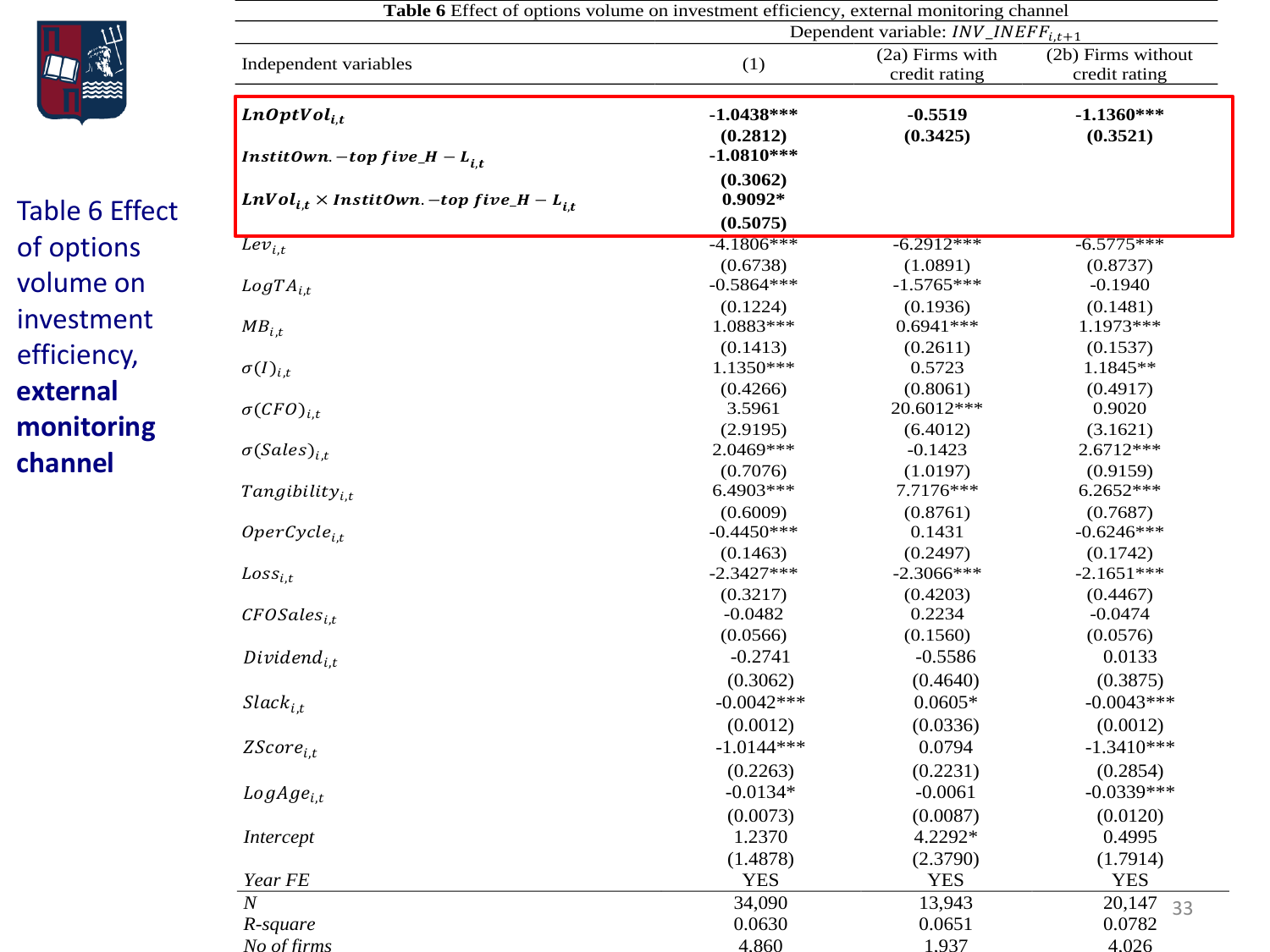

### Results - Supplementary Analyses

Estimate **equation (4)** separately:

- (a) for firm-year observations with **unexpected investment above/below sample-year median**,
- (b) for firm-year observations with **number** of **business** and **geographical segments above/ below sample-year median** (i.e. more **complex operational** and **informational environments**).
- (c) for firms **with** and **without CDS trading (user demand** for **one derivative instrument** can affect the **pricing** of **other derivatives** with **correlated unhedgeable risks** (Gârleanu et al., 2009; Chen et al. 2019)).

**(a) Unexpected investment** (**deviation** of a firm's **investment** from **expected levels** through estimating a regression of **total investment** on **growth opportunities** (Chen et al., 2017b) is considered an **indicator** of **poor firm performance** (Chen et al., 2017b):

- Firms with **high levels** of **unexpected investment** should be **in great need** of **any factor** with a **positive** effect on **efficient investing** due to their **poorer-than-average performance, compared** to firms with **low unexpected investment**.

**(b)** For **more informationally-obscure** firms, there is likely **more private information** to be **discovered** by **option market participants**, so **options market activity** may be *more* **important for information asymmetry mitigation** for **more informationally obscure** firms

- however, **multi-segment operations** have been associated with **capital allocation inefficiency** /**lower firm value** (Anagnostopoulou et al., 2021; Stein, 1997; Lamont and Polk, 2002; Denis et al., 2002), so they may **negatively** *moderate* the **association** between **options trading activity** and **inefficient firm investment**.

34 **(c)** Firms with **both traded options** and **CDSs** have **improved informational efficiency**, making the relation of **options trading volumes** and firm **investment efficiency** *less* **significant**.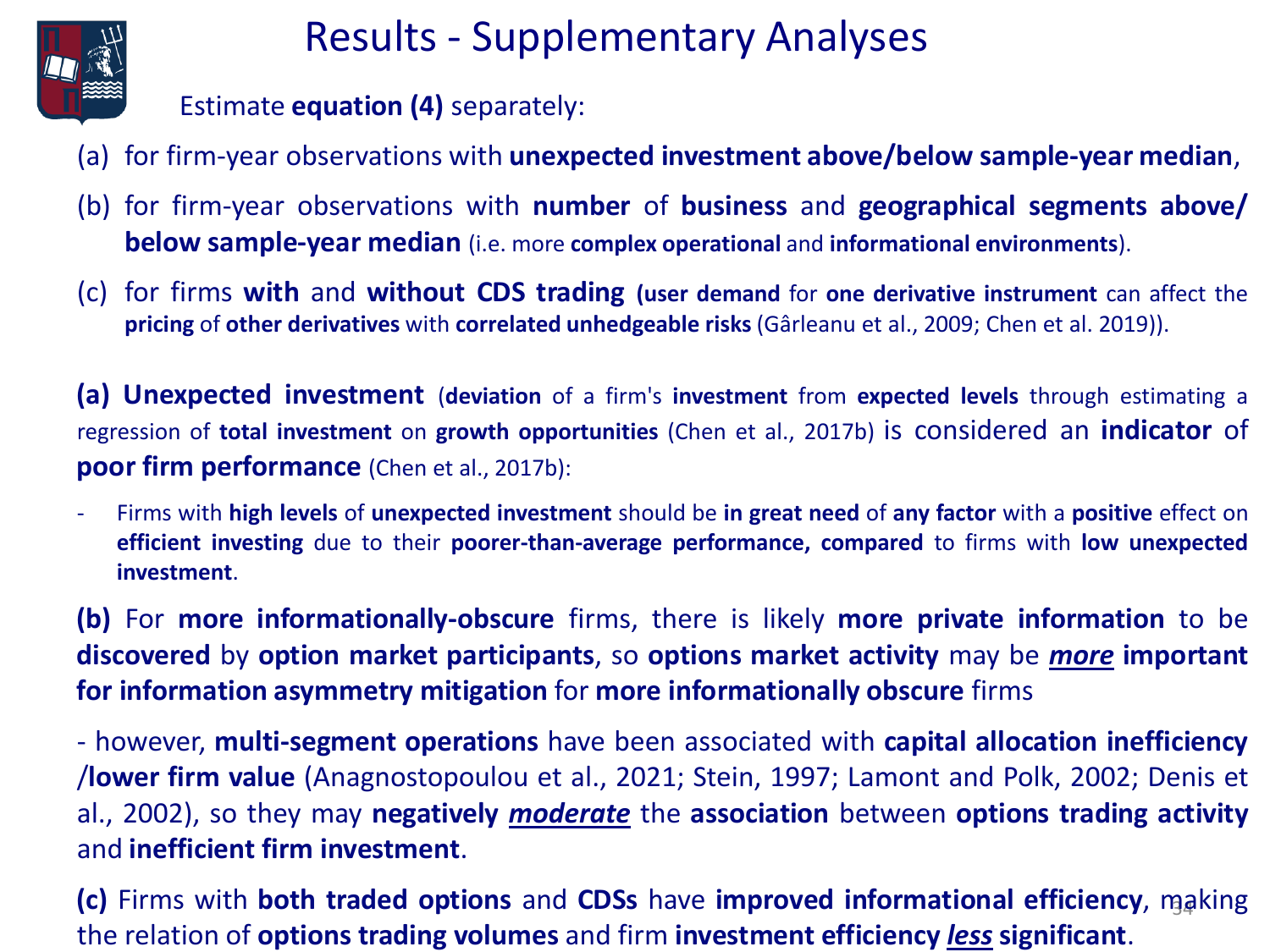|                       |                                                  |                                                  | <b>Supplementary analysis</b>                                                     |                                                     |                                                  |                                                  |                                   |                                     |  |
|-----------------------|--------------------------------------------------|--------------------------------------------------|-----------------------------------------------------------------------------------|-----------------------------------------------------|--------------------------------------------------|--------------------------------------------------|-----------------------------------|-------------------------------------|--|
| 小说。                   |                                                  |                                                  | Table 7 Effect of options volume on investment efficiency, supplementary analysis |                                                     |                                                  |                                                  |                                   |                                     |  |
| ▓                     |                                                  | Dependent variable: $INV\_INEFF_{i,t+1}$         |                                                                                   |                                                     |                                                  |                                                  |                                   |                                     |  |
| Independent variables | (1a)<br>Unexpected<br>investment<br>above median | (1b)<br>Unexpected<br>investment<br>below median | (2a)<br><b>Business</b><br>segments above<br>median                               | (2b)<br><b>Business</b><br>segments<br>below median | (3a)<br>Geographical<br>segments above<br>median | (3b)<br>Geographical<br>segments above<br>median | (4a)<br>Firms with<br>CDS trading | (4b)<br>Firms withou<br>CDS trading |  |
| $LnOptVol_{i,t}$      | $-0.5787**$                                      | $-0.4335$                                        | $-0.3341$                                                                         | $-1.2670***$                                        | $-0.1592$                                        | $-0.8381**$                                      | $-0.0316$                         | $-1.2163***$                        |  |
|                       | (0.2639)                                         | (0.3213)                                         | (0.3294)                                                                          | (0.3998)                                            | (0.3960)                                         | (0.3575)                                         | (0.4970)                          | (0.3444)                            |  |
| $Lev_{i,t}$           | $-7.5815***$                                     | $-0.2256$                                        | $-2.3720***$                                                                      | $-9.1025***$                                        | $-2.8269***$                                     | $-5.8604***$                                     | $-0.4835$                         | $-5.4252***$                        |  |
| $LogTA_{i.t}$         | (0.7490)                                         | (0.7264)                                         | (0.8359)                                                                          | (1.0745)                                            | (1.0412)                                         | (0.9340)                                         | (1.9075)                          | (0.7109)                            |  |
|                       | $-0.5482***$                                     | $-0.5742***$                                     | $-0.7597***$                                                                      | $-0.3684*$                                          | $-1.0938***$                                     | $-0.1763$                                        | $-1.3858***$                      | $-0.3748***$                        |  |
| $MB_{i,t}$            | (0.1110)                                         | (0.1398)                                         | (0.1427)                                                                          | (0.1906)                                            | (0.1782)                                         | (0.1605)                                         | (0.3752)                          | (0.1248)                            |  |
|                       | 1.6598***                                        | $0.4258***$                                      | $0.7607***$                                                                       | 1.3568***                                           | $0.9021***$                                      | 1.3920***                                        | 0.3978                            | 1.1972***                           |  |
| $\sigma(I)_{i,t}$     | (0.1685)                                         | (0.1184)                                         | (0.1986)                                                                          | (0.1680)                                            | (0.1640)                                         | (0.2194)                                         | (0.2926)                          | (0.1475)                            |  |
|                       | $1.1232**$                                       | 0.7864                                           | 0.7683                                                                            | 1.3340**                                            | 1.1953*                                          | 0.3236                                           | $-1.6344$                         | 1.2643***                           |  |
|                       | (0.5212)                                         | (0.5104)                                         | (0.7027)                                                                          | (0.5630)                                            | (0.6649)                                         | (0.4742)                                         | (2.0977)                          | (0.4367)                            |  |
| $\sigma(CFO)_{i.t}$   | 5.1288                                           | $-4.7628*$                                       | 13.5215***                                                                        | $-1.5562$                                           | 10.2191**                                        | 1.1695                                           | 12.3626                           | 2.7695                              |  |
|                       | (3.4929)                                         | (2.7620)                                         | (4.8340)                                                                          | (3.4926)                                            | (5.1475)                                         | (3.8836)                                         | (10.2384)                         | (2.9935)                            |  |
| $\sigma(Sales)_{i.t}$ | 2.1090***                                        | 0.6529                                           | 0.2160                                                                            | 2.8146***                                           | 0.1795                                           | 2.4584***                                        | $-0.7791$                         | 2.2639***                           |  |
|                       | (0.7954)                                         | (0.7791)                                         | (0.8599)                                                                          | (1.0467)                                            | (1.0764)                                         | (0.9126)                                         | (1.8788)                          | (0.7601)                            |  |
| $Tangibility_{i,t}$   | 6.3658***                                        | 4.2473***                                        | 5.3777***                                                                         | 9.7352***                                           | 4.0610***                                        | 8.4923***                                        | 6.9046***                         | 6.7433***                           |  |
|                       | (0.6617)                                         | (0.6877)                                         | (0.7574)                                                                          | (0.9275)                                            | (0.9587)                                         | (0.8610)                                         | (1.3514)                          | (0.6718)                            |  |
| $OperCycle_{i,t}$     | $-0.3554**$                                      | $-0.8935***$                                     | $-0.6022**$                                                                       | $-1.7511***$                                        | $-1.6846***$                                     | $-0.9036***$                                     | $-0.2504$                         | $-0.4637***$                        |  |
|                       | (0.1423)                                         | (0.2128)                                         | (0.2571)                                                                          | (0.2506)                                            | (0.3702)                                         | (0.2554)                                         | (0.4331)                          | (0.1564)                            |  |
| $Loss_{i,t}$          | $-1.6267***$                                     | $-2.6851***$                                     | $-3.1300***$                                                                      | $-1.0876*$                                          | $-1.7650***$                                     | $-2.3944***$                                     | $-1.7920***$                      | $-2.5060***$                        |  |
|                       | (0.4223)                                         | (0.3031)                                         | (0.3300)                                                                          | (0.5648)                                            | (0.4121)                                         | (0.4562)                                         | (0.6212)                          | (0.3549)                            |  |
| $CFOSales_{i,t}$      | $-0.0824$                                        | $-0.0043$                                        | $-0.0895$                                                                         | $-0.0613$                                           | $-0.0365$                                        | $-0.1254$                                        | 1.5365                            | $-0.0454$                           |  |
|                       | (0.0674)                                         | (0.0281)                                         | (0.1315)                                                                          | (0.0593)                                            | (0.0883)                                         | (0.1041)                                         | (2.2189)                          | (0.0566)                            |  |
| $Dividend_{i.t}$      | $-0.7204**$                                      | 0.4453                                           | $-0.2424$                                                                         | $-0.8159*$                                          | $-0.2926$                                        | $-0.5816$                                        | $-0.3191$                         | $-0.2827$                           |  |
| $Slack_{i,t}$         | (0.3364)<br>$-0.0012$                            | (0.3594)<br>$-0.0049***$                         | (0.3957)<br>$-0.0033***$                                                          | $(0.4658)$<br>-0.0046***                            | (0.4564)<br>$-0.0038***$                         | (0.4260)<br>$-0.0045**$                          | $(0.8085)$<br>$0.0977***$         | $(0.3284)$<br>-0.0042***            |  |
| $ZScore_{i,t}$        | (0.0014)                                         | (0.0006)                                         | (0.0009)                                                                          | (0.0015)                                            | (0.0005)                                         | (0.0018)                                         | (0.0366)                          | (0.0012)                            |  |
|                       | $-1.5947***$                                     | 0.0959                                           | $-0.3134$                                                                         | $-1.1173***$                                        | $-0.5807*$                                       | $-0.9402$ ***                                    | 0.7551                            | $-1.1239***$                        |  |
| $LogAge_{i,t}$        | (0.2687)                                         | (0.1368)                                         | (0.2501)                                                                          | (0.3119)                                            | (0.3079)                                         | (0.2487)                                         | (0.5085)                          | (0.2415)                            |  |
|                       | $-0.0117$                                        | 0.0026                                           | $-0.0001$                                                                         | $-0.0462***$                                        | $-0.0069$                                        | $-0.0070$                                        | $-0.0171$                         | $-0.0190*$                          |  |
| Intercept             | (0.0071)<br>4.3700***                            | (0.0089)<br>$-1.7736$                            | (0.0081)<br>0.6394<br>(2.0702)                                                    | (0.0155)<br>6.0975***                               | (0.0110)<br>10.1496***                           | (0.0100)<br>$-0.4640$                            | (0.0129)<br>4.0036                | (0.0100)<br>$-0.1843$               |  |
| Year FE               | (1.6752)<br><b>YES</b>                           | (1.6994)<br><b>YES</b>                           | <b>YES</b>                                                                        | (2.1736)<br><b>YES</b>                              | (2.6682)<br><b>YES</b>                           | (2.1223)<br><b>YES</b>                           | (4.4122)<br><b>YES</b>            | (1.5303)<br><b>YES</b>              |  |
| $\boldsymbol{N}$      | 17,684                                           | 15,889                                           | 19,403                                                                            | 13,784                                              | 15,165                                           | 13,400                                           | 5,551                             | 28,539                              |  |
| R-square              | 0.1275                                           | 0.0340                                           | 0.0436                                                                            | 0.1015                                              | 0.0622                                           | 0.0690                                           | 0.0620                            | 3500638                             |  |
| No of firms           | 3,911                                            | 3,530                                            | 2,846                                                                             | 2,843                                               | 2,194                                            | 2,611                                            | 403                               | 4,457                               |  |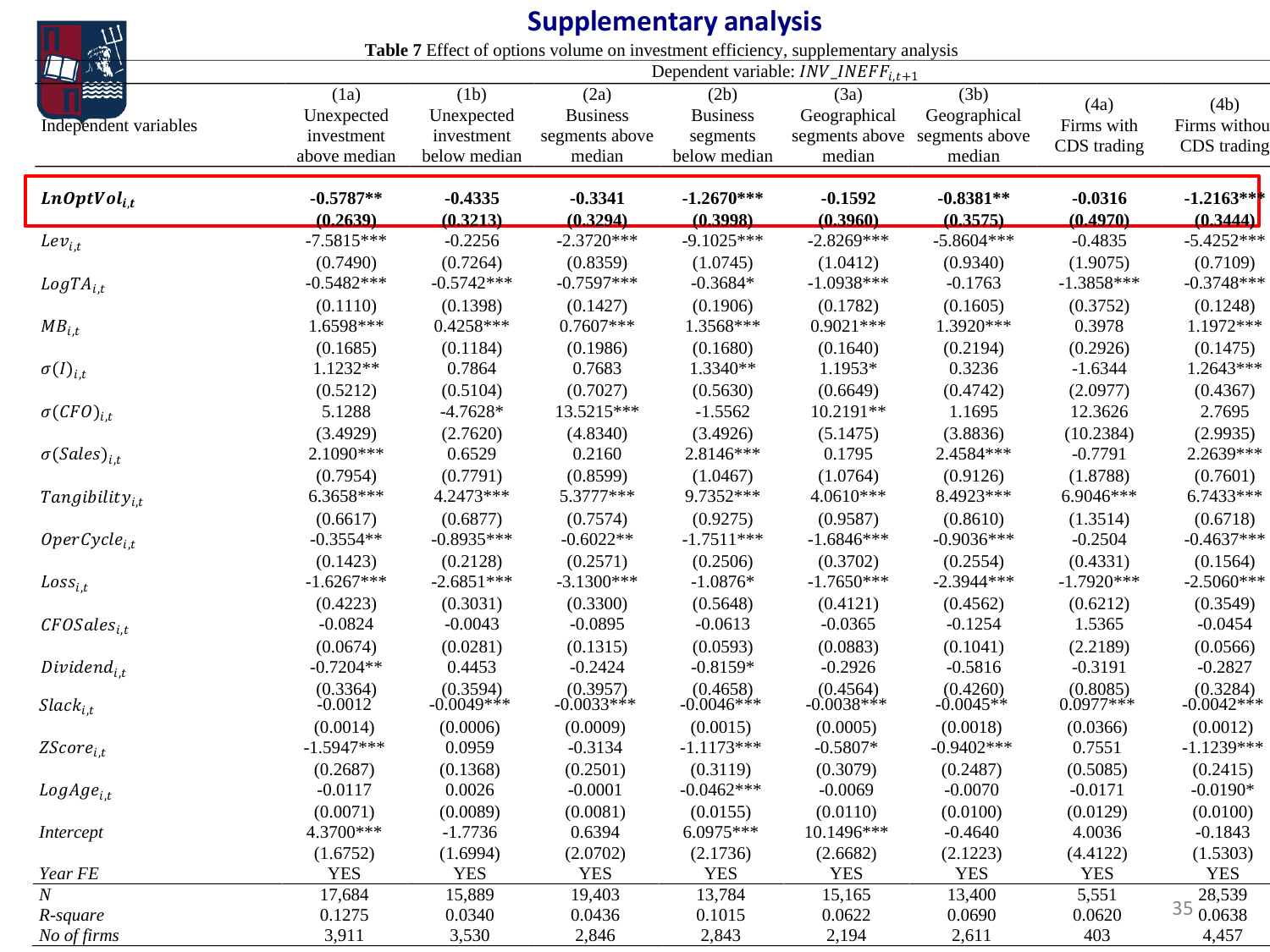

### Results - Robustness tests

Estimate baseline **equation (4)** when **options trading activity** is measured **differently**:

Use total **number** of **option contracts** rather than their **dollar value** (Ali et al., 2020), employ **call** and **put option volumes separately** (Cao et al., 2020a), use the **absolute delta-weighted option volume,** based on Lakonishok et al. (2007).

(the **majority** of **trading** takes place in **ATM options** yet trading **ITM** or **OTM** options might convey **different** information, so **trading activity** measured using **all options** might be an **imperfect proxy** about **trading activity** that **incentivizes information gathering** by **investors** (Cao et al., 2020a)).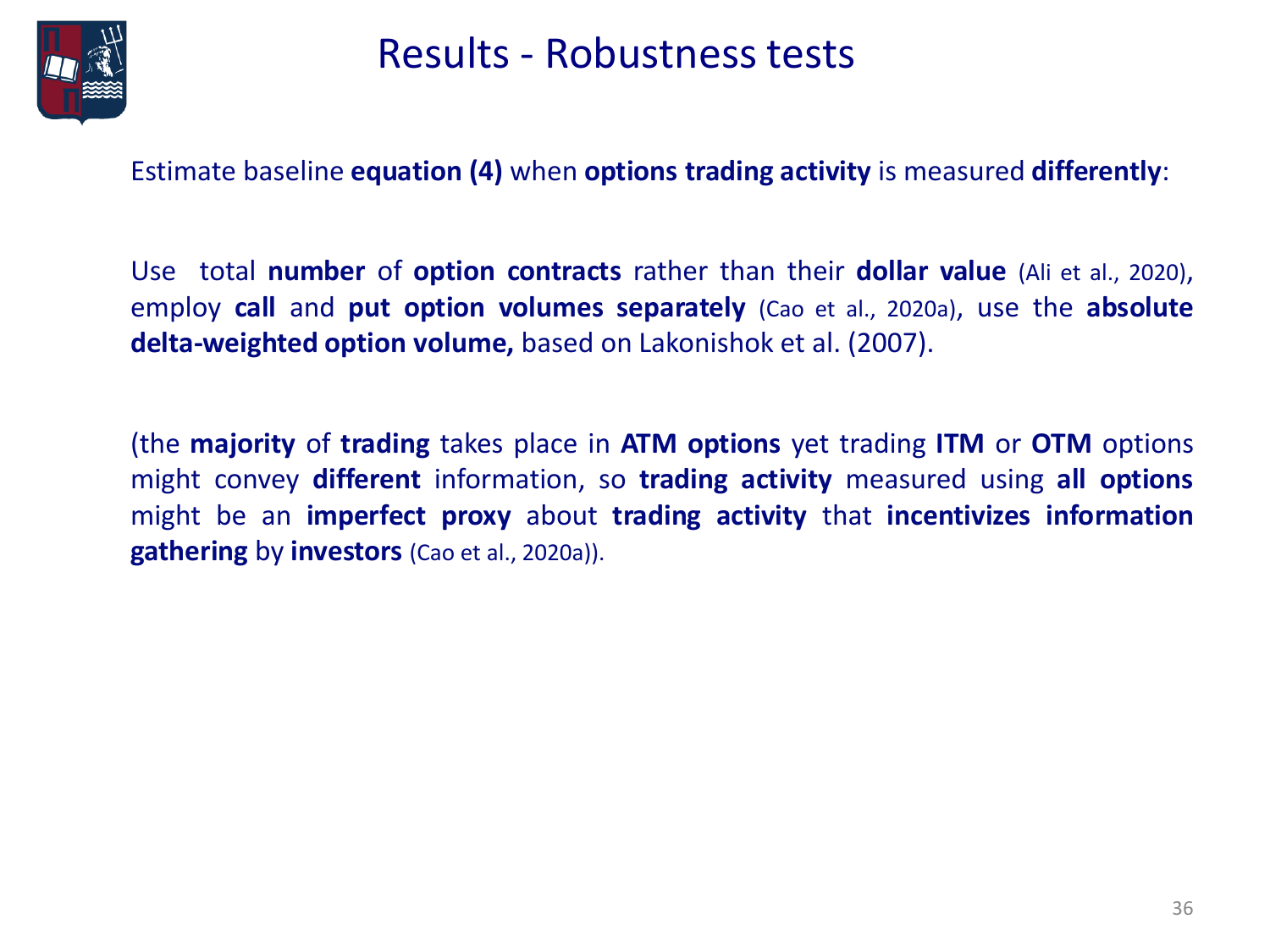### **Robustness controls**

|                             | Dependent variable: $INV\_INEFF_{i,t+1}$ |                         |                  |                  |  |  |  |  |
|-----------------------------|------------------------------------------|-------------------------|------------------|------------------|--|--|--|--|
| Independent variables       | (1)                                      | (2)                     | (3)              | (4)              |  |  |  |  |
| $LnOptNon\$Vol_{i.t}$       | $-0.1165*$                               |                         |                  |                  |  |  |  |  |
|                             | (0.0612)                                 |                         |                  |                  |  |  |  |  |
| $LnVolCalls_{i.t}$          |                                          | $-1.0590***$            |                  |                  |  |  |  |  |
|                             |                                          | (0.3339)                |                  |                  |  |  |  |  |
| $LnVolPuts_{i.t}$           |                                          |                         | $-1.0576***$     |                  |  |  |  |  |
|                             |                                          |                         | (0.3718)         |                  |  |  |  |  |
| LnOptVolDelta <sub>it</sub> |                                          |                         |                  | $-0.1138**$      |  |  |  |  |
|                             |                                          |                         |                  | (0.0498)         |  |  |  |  |
| $Lev_{i,t}$                 | $-4.2234***$                             | $-4.5\overline{517***}$ | $-4.3524***$     | $-4.2820***$     |  |  |  |  |
|                             | (0.6662)                                 | (0.6659)                | (0.6667)         | (0.7157)         |  |  |  |  |
| $LogTA_{i.t}$               | $-0.5602***$                             | $-0.4698***$            | $-0.5343***$     | $-0.6430***$     |  |  |  |  |
|                             | (0.1165)                                 | (0.1129)                | (0.1100)         | (0.1169)         |  |  |  |  |
| $MB_{i,t}$                  | 1.1199***                                | $1.1504***$             | $1.1204***$      | $1.1331***$      |  |  |  |  |
|                             | (0.1363)                                 | (0.1375)                | (0.1349)         | (0.1404)         |  |  |  |  |
| $\sigma(I)_{i,t}$           | 1.1589***                                | $1.1703***$             | 1.0986***        | $1.0915**$       |  |  |  |  |
|                             | (0.4280)                                 | (0.4279)                | (0.4203)         | (0.4353)         |  |  |  |  |
| $\sigma(CFO)_{i.t}$         | 3.2871                                   | 3.4781                  | 3.8520           | 2.6865           |  |  |  |  |
|                             | (2.9211)                                 | (2.9146)                | (2.9096)         | (3.0497)         |  |  |  |  |
| $\sigma(Sales)_{i,t}$       | 1.9897***                                | 2.0610***               | 1.7561**         | 2.0328***        |  |  |  |  |
|                             | (0.7099)                                 | (0.7085)                | (0.6978)         | (0.7548)         |  |  |  |  |
| $Tangibility_{i,t}$         | 6.5862***                                | $6.6213***$             | 6.6356***        | 6.7313***        |  |  |  |  |
|                             | (0.6019)                                 | (0.6015)                | (0.6009)         | (0.6389)         |  |  |  |  |
| $OperCycle_{i.t}$           | $-0.4542***$                             | $-0.4547***$            | $-0.4353***$     | $-0.5488***$     |  |  |  |  |
|                             | (0.1468)                                 | (0.1465)                | (0.1469)         | (0.1567)         |  |  |  |  |
| $Loss_{i.t}$                | $-2.5139***$                             | $-2.4777***$            | $-2.4091***$     | $-2.5385***$     |  |  |  |  |
|                             | (0.3240)                                 | (0.3229)                | (0.3217)         | (0.3554)         |  |  |  |  |
| $CFOSales_{i.t}$            | $-0.0504$                                | $-0.0491$               | $-0.0450$        | $-0.0532$        |  |  |  |  |
|                             | (0.0566)                                 | (0.0566)                | (0.0572)         | (0.0588)         |  |  |  |  |
| $Dividend_{i.t}$            | $-0.1569$                                | $-0.1960$               | $-0.1959$        | 0.0056           |  |  |  |  |
|                             | (0.3075)                                 | (0.3063)                | (0.3056)         | (0.3269)         |  |  |  |  |
| $Slack_{i,t}$               | $-0.0042***$                             | $-0.0042***$            | $-0.0042***$     | $-0.0045***$     |  |  |  |  |
|                             | (0.0012)                                 | (0.0012)                | (0.0012)         | (0.0012)         |  |  |  |  |
| $ZScore_{i,t}$              | $-1.0156***$                             | $-1.0197***$            | $-0.9565***$     | $-1.0227***$     |  |  |  |  |
|                             | (0.2265)                                 | (0.2271)                | (0.2268)         | (0.2435)         |  |  |  |  |
| $LogAge_{i.t}$              | $-0.0148**$                              | $-0.0133*$              | $-0.0141*$       | $-0.0158**$      |  |  |  |  |
|                             | (0.0075)                                 | (0.0073)                | (0.0074)         | (0.0078)         |  |  |  |  |
| Intercept                   | 1.5946                                   | $-0.0961$               | 0.1976           | 2.3066           |  |  |  |  |
|                             | (1.3596)                                 | (1.3967)                | (1.3954)         | (1.4375)         |  |  |  |  |
| Year FE<br>$\overline{N}$   | YES                                      | YES                     | YES              | YES              |  |  |  |  |
|                             | 34,090<br>0.0616                         | 34,021                  | 33,865<br>0.0611 | 29,735<br>0.0643 |  |  |  |  |
| R-square<br>No of firms     | 4,860                                    | 0.0622<br>4,855         | 4,836            | 4,760            |  |  |  |  |
|                             |                                          |                         |                  |                  |  |  |  |  |

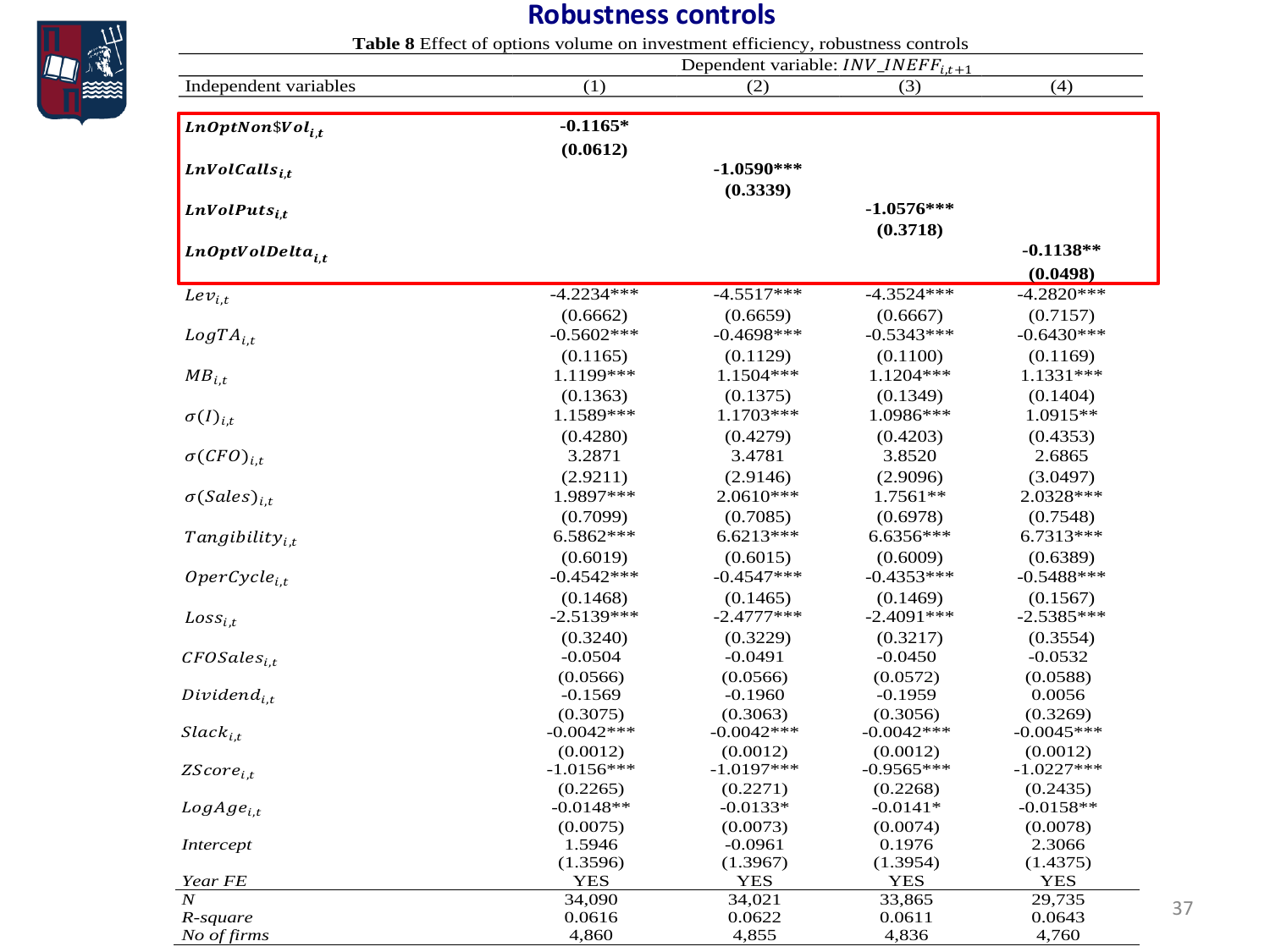

### Discussion - Conclusions

- ✓ Examine the **association** between **options trading activity** and firm **investment efficiency** measured as **deviation** from **optimal investment levels**.
- ✓ Examine whether **options trading volume,** a factor that **reduces information asymmetries** and **improves access** to **internal firm information** for **outsiders**, is associated **positively** with improved firm-level **investment efficiency** or lower **deviations from optimal** levels of firm investment.
- ✓ Use **US firms** with **options trading activity** during **1996-2019** and find that **options trading volumes positively** and **significantly** associate with **firm-level investment efficiency**.
- ✓ Main findings more prevalent in the case of **under**-, rather than **over-investment,** and are mostly **driven** by **NonCapex** rather than **Capex**-type investment, suggesting that the **volume** of **options trading** helps **mitigate information asymmetry** and **moral hazard concerns** particularly related to **under-investment**, and when the **outcome** of **investment** is **more uncertain** and primarily entails **NonCapex,** consisting of **R&D** and **acquisitions** that involve **more growth options**, compared to more **tangible Capex** investment that merely **adds** to a firm's **AIP**.
- ✓ Results **robust** under **alternative** model specifications, **different** ways of measuring options **trading activity**, and **endogeneity** controls (**two-stage GMM** estimation, using option **contract moneyness** and **open interest** as **IVs** for options trading volume, also use **PSM** between firms with **high** vs. **matched firms** with **low options trading volumes**)**.** 38